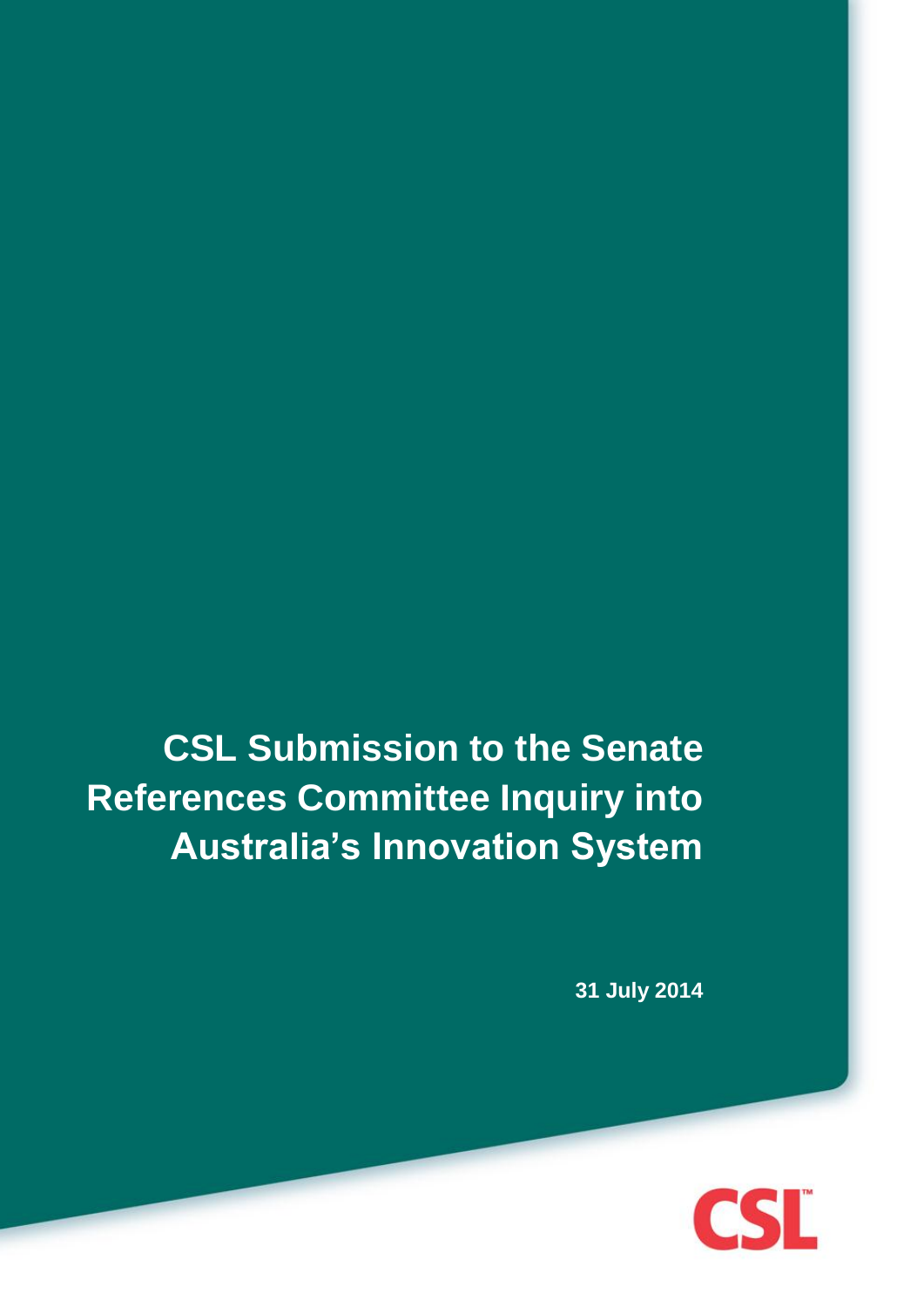

## <span id="page-1-0"></span>**Summary of comments and recommendations**

CSL develops, manufactures, and markets pharmaceutical products to treat and prevent serious human medical conditions. CSL is Australia's largest biotechnology company and a global leader in plasma-derived therapies and their recombinant analogues, and a leading developer of antibodies. The CSL Group, headquartered in Melbourne Australia, operates globally while maintaining a substantial research and development ('R&D') presence in Australia. As such, CSL is an important part of Australia's innovation system. Accordingly, CSL welcomes the opportunity to make a submission to the Senate Inquiry on Australia's innovation system.

The matter of Australia's innovation system was referred to the Economics References Committee for inquiry on 18 March 2014, framed in the context of 'the challenges to Australian industries and jobs posed by increasing global competition in innovation, science, engineering, research and education'. CSL makes the following observations and recommendations concerning the Australian innovation system.

1. **Australia is a relatively unattractive location for entrepreneurial manufacturing or as a base from which to commercialise locally developed intellectual property ('IP') into global markets**. CSL is not saying that Australia is unsuitable as an entrepreneurial manufacturing location – indeed we have several significant operations in this country. The observation is a comparative one, based on CSL's direct experiences and observations as a global corporation. This is principally a function of Australia's uncompetitive corporate tax system, but is exacerbated by declining access to some important specialised skills, high overall labour costs, location, terms of trade (resulting in a sustained strong currency) and the complexities of dealing with Australia's system of government and regulation.

Developing IP, as an activity in itself, brings gains to the economy. If Australia's biotechnology innovation earns royalties on 'invented here' but does not earn returns on 'made here' it will not secure the full range of benefits from its innovation system. The largest gains from innovation, in terms of sustainable industries, and high value jobs that are secure, derive from the manufacture and global sale of goods and services that have a substantial innovation component. New biological medicines fall clearly into this category.

In CSL's view, Australia will find it difficult to secure this economic growth unless it is willing to emulate some of the policies of other sovereign nations. Australia should learn from those who have been successful in attracting entrepreneurial investment, such as Ireland, Singapore, the UK and Switzerland.

CSL observes that Australia's competitors are increasingly offering concessional tax treatment for the development and commercialisation of IP through so called 'patent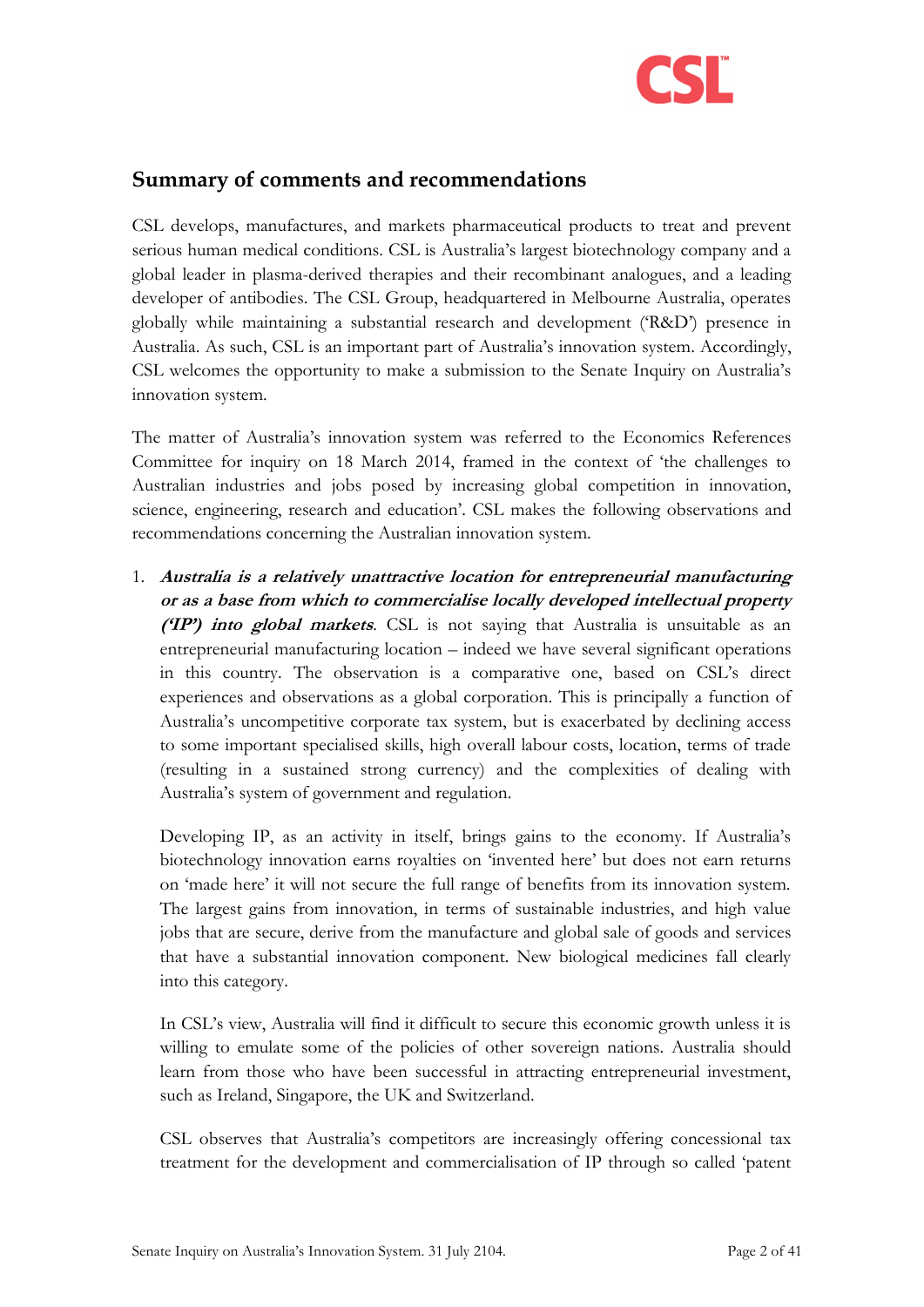

boxes'. The patent box recently adopted in the UK is a notable example. CSL envisages that a similar scheme in Australia would offer the prospect of narrow and targeted support for genuine IP development and its follow-on, new entrepreneurial manufacturing, both of which would stay in Australia and drive economic growth.

2. **Direct government support can bring important R&D infrastructure to Australia and be influential in attracting investments that embed Australia into global supply chains.** Direct government support can be helpful in attracting important R&D infrastructure to Australia. CSL has made a number of substantial investments in projects, such as the Biopharmaceutical Formulation Centre at Parkville and the Biotechnology Manufacturing Facility at Broadmeadows, which have strengthened Australia's innovation system and delivered benefits to the wider medical research and biotechnology communities. Direct government assistance was helpful in stimulating these investments.

In CSL's experience, there are often opportunities to develop manufacturing which makes use of existing know how or IP, for example in extending existing global manufacturing at new sites. If these investments take place in Australia, they can help embed Australia more securely into global supply chains. While these investments might not add as much value as new entrepreneurial manufacturing, they can nevertheless deliver secure high skilled jobs and significant multiplier benefits to the broader community. Government help can be instrumental in securing these types of projects.

Investments such as these, that strengthen Australia's technology clusters, are likely to deliver social benefits beyond the private returns that investors can earn from the investments. The importance of clusters to sustainable innovative industries is demonstrated by highly productive technology clusters in, for example, Boston and San Francisco in the US. This was recognised in 2008 by the Pharmaceutical Industry Strategy Group ('PISG') when it recommended that the government establish a strategic investment fund to contribute to such projects. CSL continues to support this.

3. **Australian governments' expenditure on basic science is likely to remain highly productive and should remain a priority.** Although Australia is currently a relatively unattractive location for entrepreneurial manufacturing, it is at the world forefront in a number of areas of basic research in biological science and human health. This expertise has developed in part as a result of State and Commonwealth Government funding of basic science through the university system and research institutes over many years.

This type of basic science gives rise to substantial knowledge 'spillovers,' which can be inter-generational in nature. These spillovers mean that the benefits of the basic research extend far beyond those involved in the research itself, into many other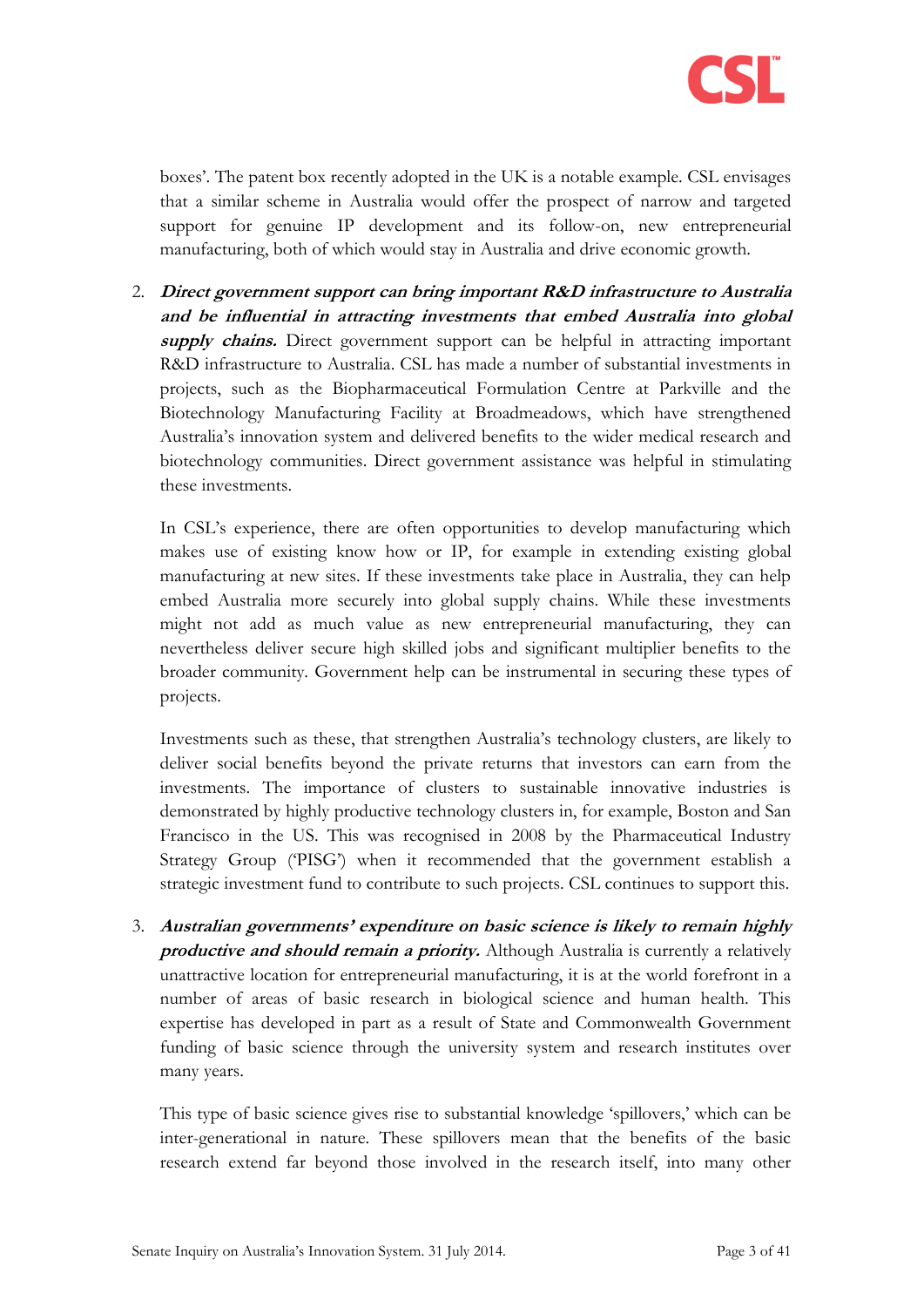

spheres. By way of example, the work of Crick and Watson on the structure of DNA had no immediate commercial application, but was the foundation of modern biotechnology. Private companies would not normally be willing to invest in this type of landmark basic research because they would not expect to make any immediate commercial returns from it; they cannot capture for their shareholders all the potential economic benefits. As a result, the private sector will (in aggregate) invest less in basic research than is socially optimal. Accordingly, basic science would be under-supplied if left to the private sector without government support. Australian governments' expenditure in this area should therefore remain a priority.

4. **Australian universities and medical research institutes, supported by Government, are the foundation of Australia's innovative biotechnology sector.**  Australian universities and research institutes are central to Australia's biotechnology ecosystem. They are located at the heart of the developing Australian clusters such as the biotechnology hub in Melbourne. They provide an environment in which scientists are trained either for research or the workforce. They attract eminent scientists to the clusters, bring with them important skills and experience; and the researchers who develop through these institutions generate the early IP that larger firms can go on to commercialise.

CSL maintains its centre of excellence in early stage R&D in Australia in large part because of this ecosystem and the high quality of IP that it generates. This is not simply prospective new patentable targets and molecules, but also technologies independent of these such as new experimental processes and paradigms. CSL also relies upon the Australian universities and medical research institutes for its skilled Australian workforce.

CSL would welcome further government support for university science and technology and the research institutes in order to increase the supply of these essential cornerstones to the sector: knowledge spillovers; IP that can be developed into commercial products; and a large pool of highly skilled scientists and researchers entering the work force.

5. **Australia lacks resources and capabilities in translational research that would complement its high quality basic research base**. Translational research intersects academic research and business R&D, which progresses early stage clinical research to establish proof of concept. Translational Research should ideally link together academic research with business, including companies like CSL and start-up and small biotech companies. Its role in the R&D process is to lower the risk associated with later stage and costly clinical development. In CSL's view, the level of translational research in Australia is inadequate given the high quality of our scientific community and basic research. Few of these translational activities currently occur within the academic research sector in Australia.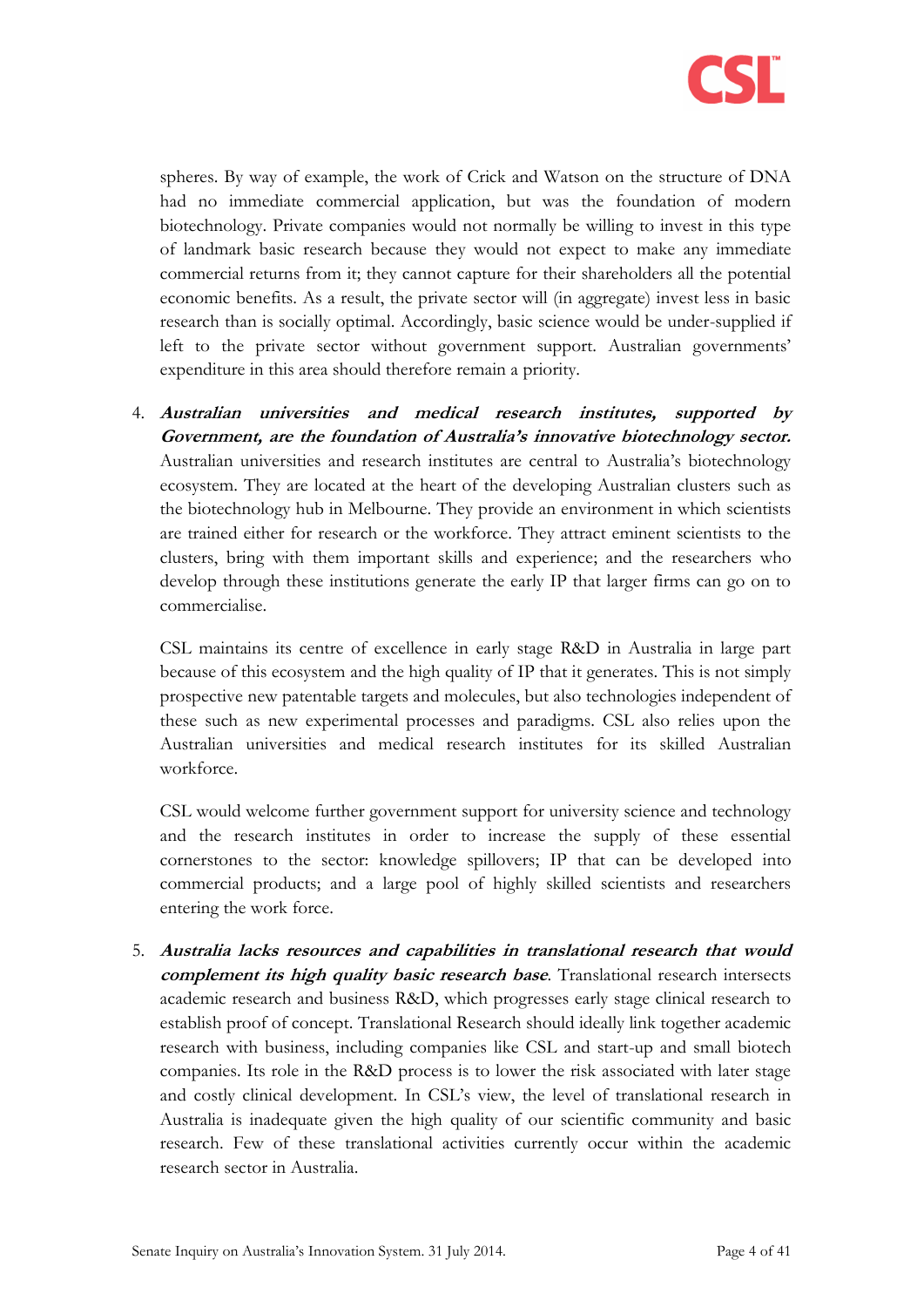

There is a compelling rationale for further support in this area beyond CSL's private interests. Translational research occurs in the early stages of the R&D process and therefore delivers, in relative terms, larger knowledge spillovers than later stage developments. Furthermore, this component of the R&D process benefits from close collaboration between academia and business, further enhancing these benefits.

CSL recommends that the government, through the National Health and Medical Research Council ('NHMRC'), increase funding of this research through Translational Grants similar in form to the grants provided by the National Institute of Health ('NIH') in the US. CSL notes the announcement of the new Medical Research Future Fund in the May budget and that it will be used to fund medical research priorities, including through payments to the National Health and Medical Research Council. CSL considers that, should the legislation pass, this could provide an effective mechanism for increasing support for translational research.

- 6. **Government support for basic research and R&D should provide greater incentives for private investment in R&D, in order to deliver a higher overall level of R&D expenditure in the economy.** CSL notes that Australia sits somewhere close to the average of OECD countries in terms of the proportion of GDP spent on R&D. Although CSL does not suggest a particular economy-wide target for R&D; if Australia is to attract new investment in innovation to secure high skill, high wage jobs and industries, the proportion of its GDP spent on R&D will need to increase. This will require increased contributions from government that, in turn, stimulate higher R&D expenditure from business.
- 7. **The Commonwealth R&D tax concession is effective**. The Commonwealth tax concession is a valuable source of support for Australian R&D, particularly in the area of new product development. CSL understands that the 45% tax offset available to smaller firms is similarly valuable. CSL's view, which is widely echoed in the economic literature, is that private sector R&D also produces knowledge spillovers, if perhaps fewer than basic research. Accordingly, there is a strong rationale for government support of business R&D, and CSL believes this is best delivered through the tax concession.

The reality of biopharmaceutical development is that late stage clinical development, the most costly R&D stage, has to take place in overseas markets (particularly the US and EU), even if the products are developed in Australia. In CSL's view, Australia would benefit if more of this overseas R&D was eligible for the tax offset, provided that the IP related to the product being trialled is held in Australia at the time. This would tend to prolong the amount of development that takes place in Australia, thereby increasing the likely returns to the Australian economy.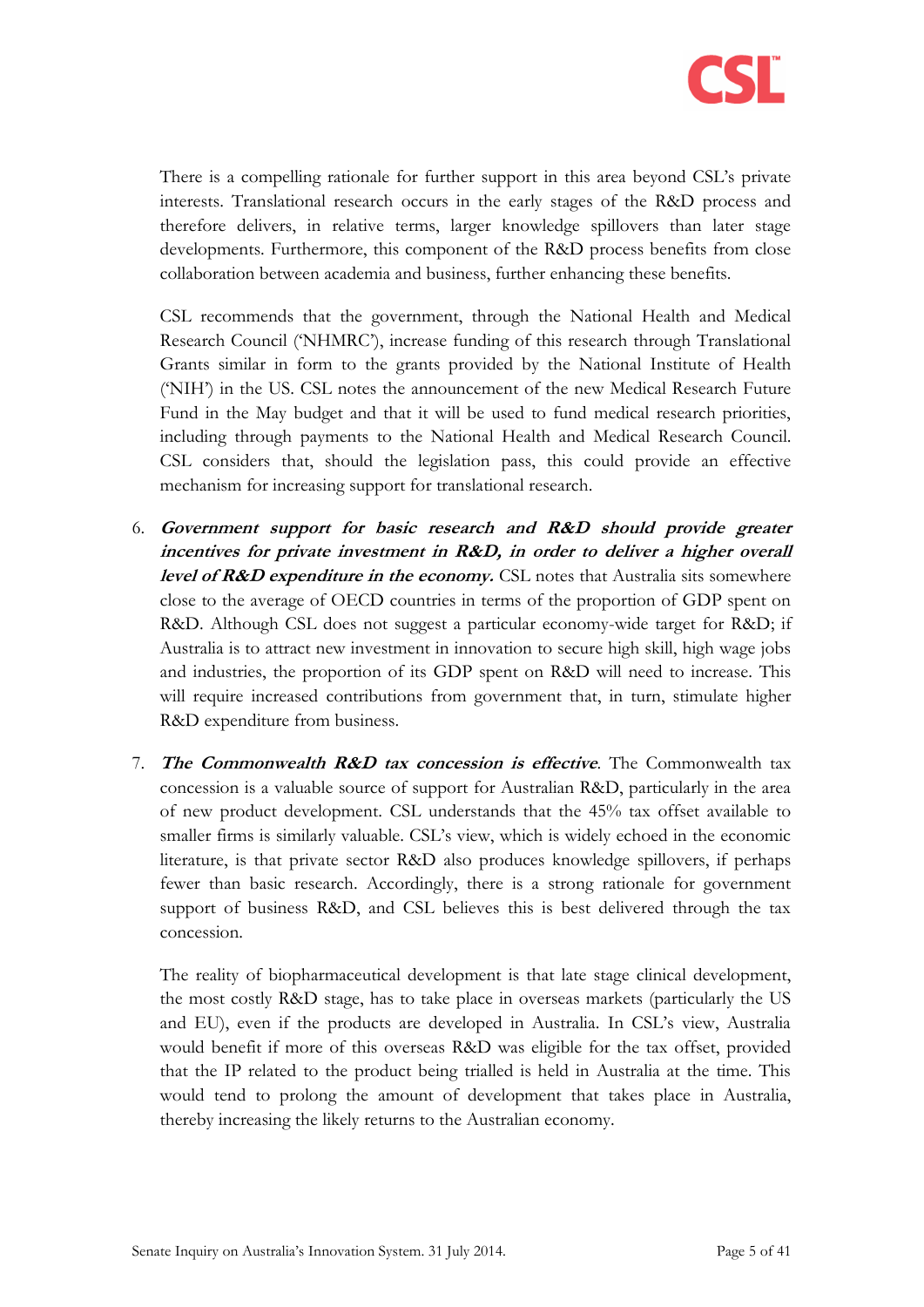

8. **Smaller biotechnology firms can struggle to attract investors, even when continued support would deliver benefits to the economy.** There are market failures in the Australian innovation system as it applies to the biotechnology sector. As already noted, these include inadequate translational research and early clinical research, often the province of small biotechnology firms, given the spillover benefits they generate. These spillover benefits are particularly difficult for small firms to capture as they lack the complementary assets (such as later-stage development skills, managerial skills, portfolios of projects etc.) necessary for their appropriation.

Therefore there is a strong case for further government intervention to support small biotechnology firms, particularly when the support enables more of these firms to develop their IP to the proof of concept stage. Understanding the nature of the market failure that limits investment in small, early stage technology firms is important in designing the best form of support.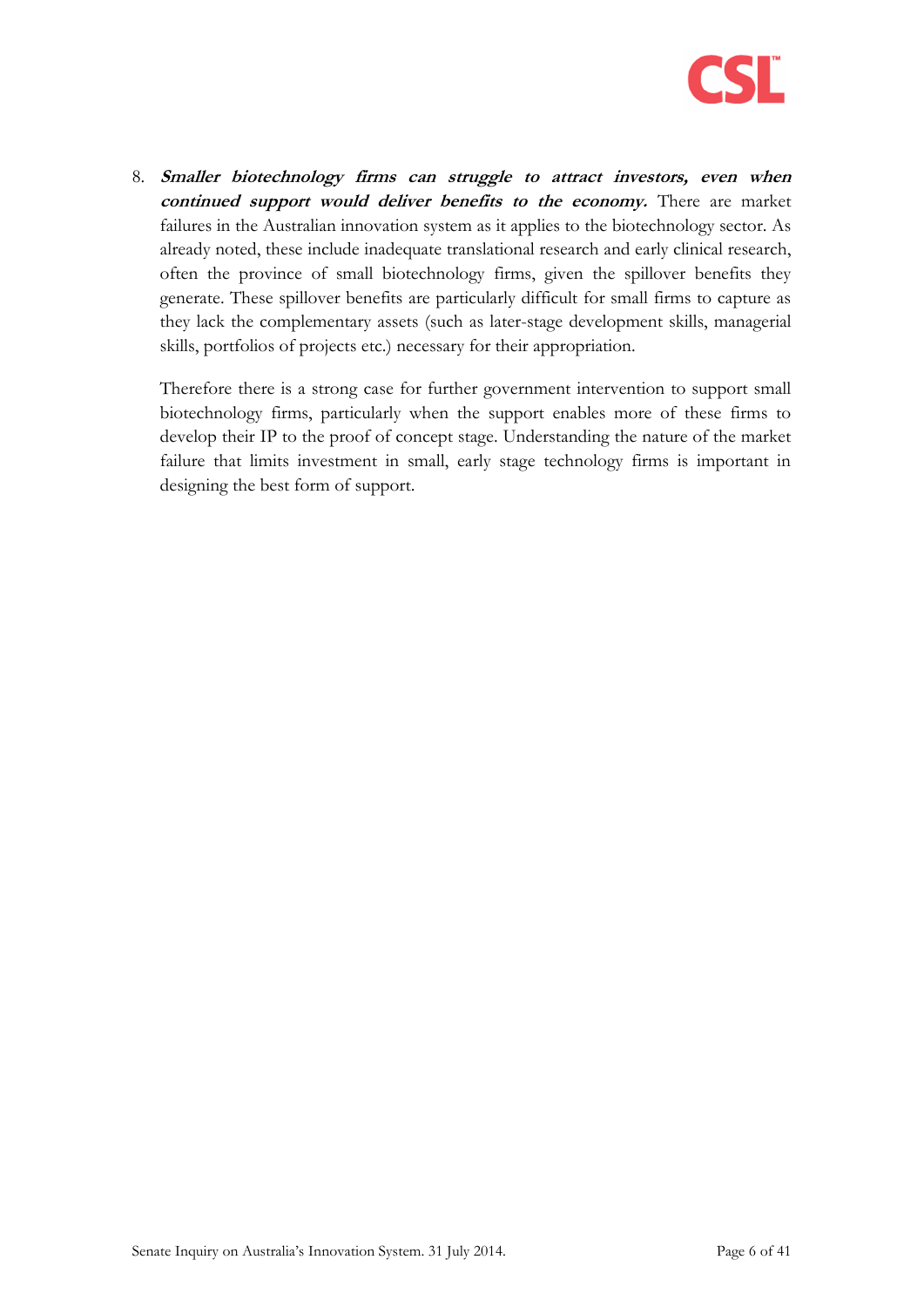

# **Table of contents**

| 2.4. Co-location of R&D, entrepreneurial risk and manufacturing  12          |  |
|------------------------------------------------------------------------------|--|
|                                                                              |  |
| 3. The costs, risks and architecture of biotechnology innovation  15         |  |
|                                                                              |  |
|                                                                              |  |
|                                                                              |  |
| 3.4. Requirements to develop and commercialise new biotechnology products 18 |  |
|                                                                              |  |
|                                                                              |  |
|                                                                              |  |
|                                                                              |  |
|                                                                              |  |
|                                                                              |  |
|                                                                              |  |
|                                                                              |  |
|                                                                              |  |
|                                                                              |  |
|                                                                              |  |
|                                                                              |  |
|                                                                              |  |
|                                                                              |  |
|                                                                              |  |
|                                                                              |  |
|                                                                              |  |
|                                                                              |  |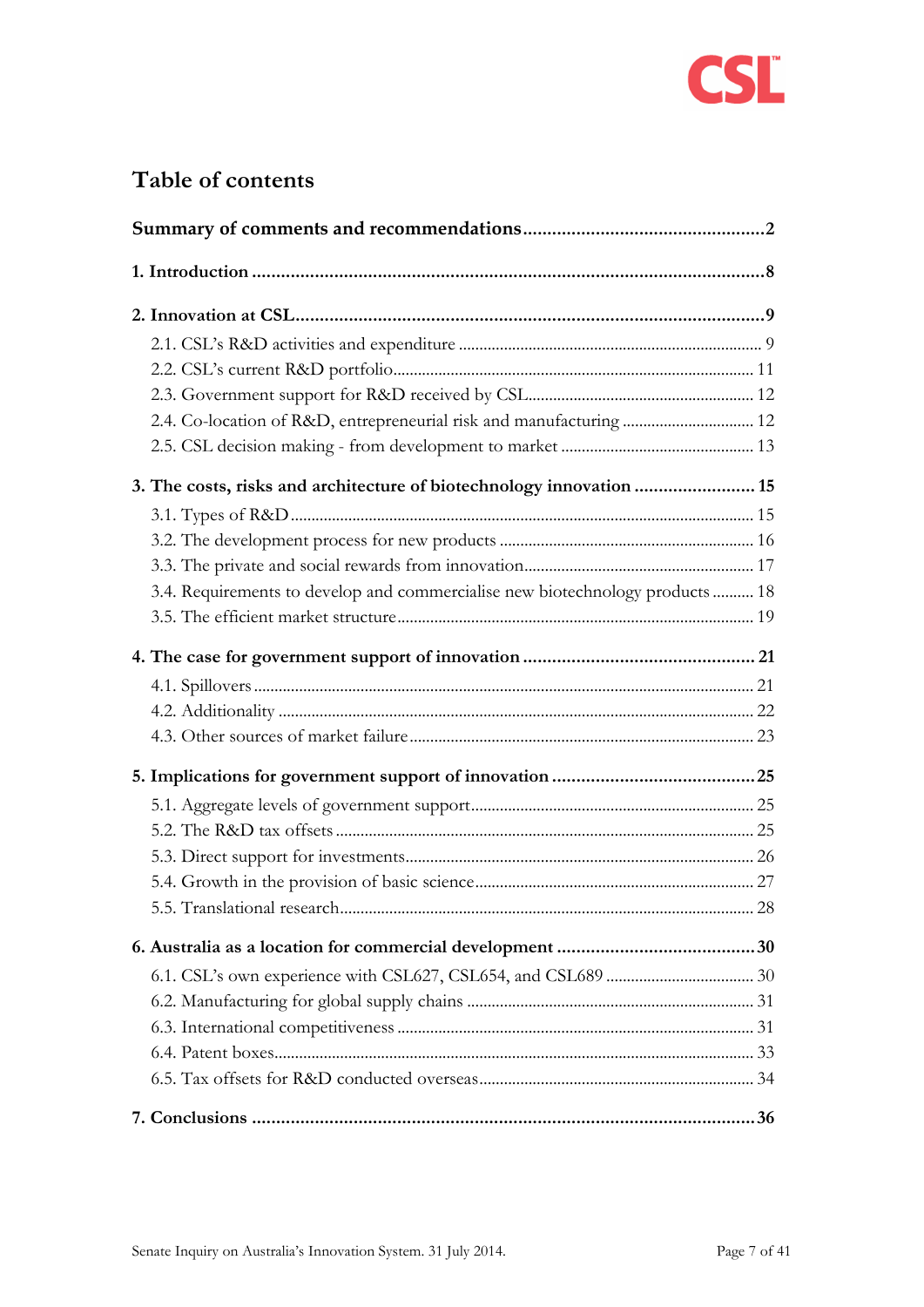

## <span id="page-7-0"></span>**1. Introduction**

CSL develops, manufactures, and markets pharmaceutical products of biological origin to treat and prevent serious human medical conditions. CSL is Australia's largest biotechnology company and a global leader in plasma-derived therapies and their recombinant analogues. The CSL Group, headquartered in Melbourne Australia, operates globally while maintaining a substantial research and development ('R&D') presence in Melbourne, Australia.

CSL has a successful track record in the development of innovative medicines for global markets. CSL is both an important part of Australia's innovation system, and is reliant upon it. CSL's innovation efforts and ability to take products from early research to market from an Australian base depend upon our links to the rest of the bioscience community in Australia. In short, the health of the national innovation system is an important driver of CSL's continued growth and development. Accordingly, CSL welcomes the opportunity to make a submission to the Senate Inquiry on Australia's Innovation System.

CSL views Australia's innovation system from the perspective of a pharmaceutical company dedicated to the supply of medicines of biological origin to treat and prevent serious human medical conditions. Fulfilling this role involves substantial expenditure on R&D to develop new medicines, with the large risks that this entails. It also requires substantial R&D to maintain, develop and improve the existing portfolio of therapeutic products for global markets.

To address the terms of reference from this perspective, we first provide an overview of CSL and the importance of R&D to the organisation. CSL has the second highest R&D expenditure of any Australian firm and is one of only six Australian firms within the top 1,000 firms globally, as measured by their R&D spend. As a growing company, CSL continues to make substantial investments in manufacturing. CSL's global footprint gives the company a unique perspective on Australia's position in the global competition between nations for these valuable assets

R&D in the pharmaceutical sector is complex, costly and uniquely risky. In order to assess the role that governments should play in the innovation system as it impinges on this sector, we set out the costs and risks involved.

Governments play a significant role in Australia's innovation system through the provision or funding of many of the building blocks of the innovation economy. We therefore briefly review the case for government support for innovation, and set out in very broad terms where it is likely to be most beneficial.

Having established this context, we then review Australia's innovation system having regard to the Inquiry's terms of reference.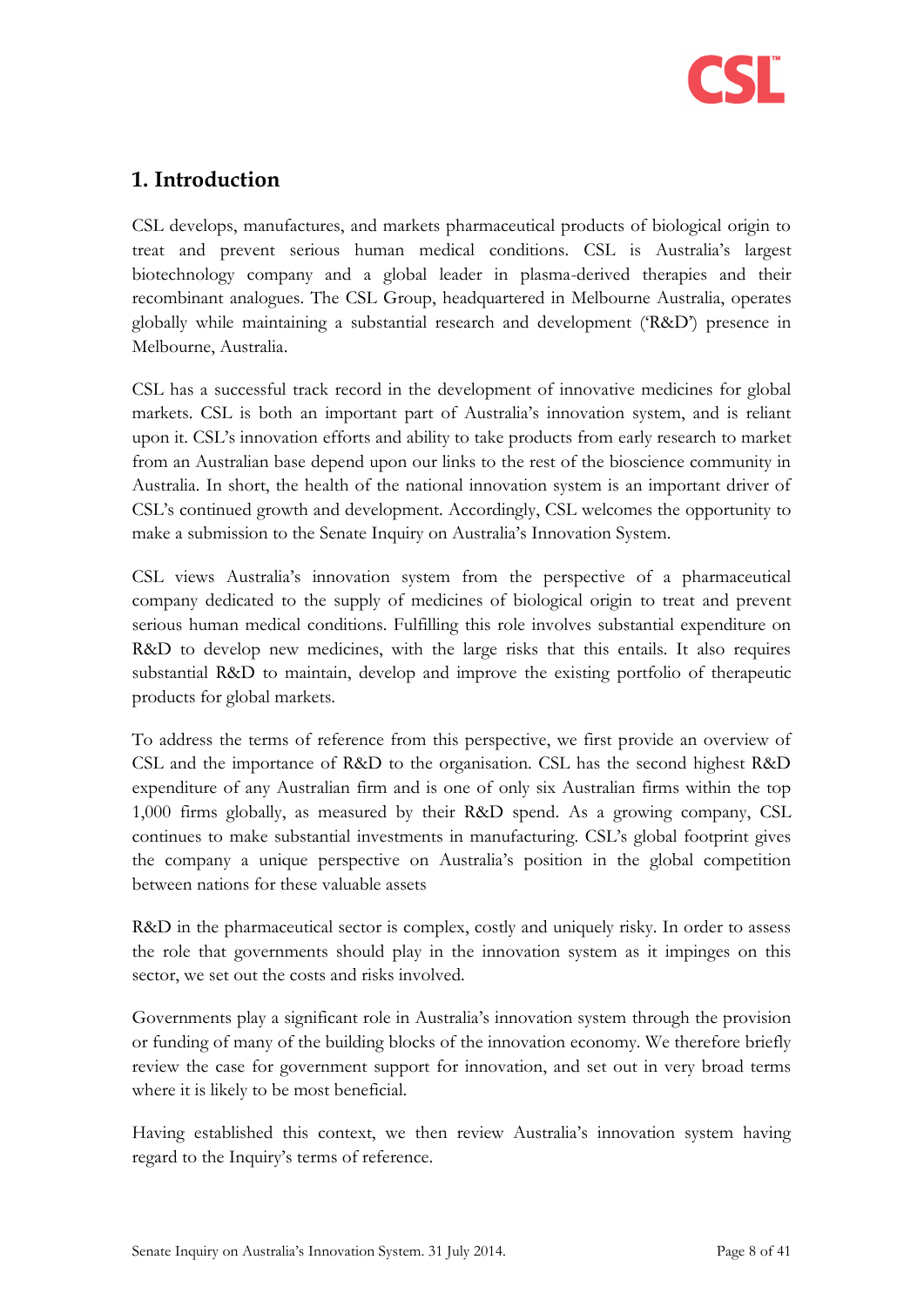

## <span id="page-8-0"></span>**2. Innovation at CSL**

CSL was established in 1916 to provide the Australian community with human vaccines and sera that could not be guaranteed in the event of war. CSL continues with that proud tradition, supplying products of national interest such as seasonal influenza vaccine, pandemic influenza vaccine, plasma products made from Australian plasma, antivenoms and other vaccines.

CSL was incorporated in 1991 and sold by the Commonwealth Government in 1994. CSL's evolution into a global speciality biopharmaceutical company involved the acquisition of the Swiss Red Cross fractionator ZLB (2000), US blood collection centres from NABI (2001) and Aventis Behring (2004). Since then, CSL has consolidated its position as a leader in the global market for plasma-derived medicines and as an innovator in these products, vaccines, and recombinant proteins. Throughout, CSL has continued to increase its R&D expenditure, which remains a cornerstone of CSL's growth plans. CSL Limited now has a market capitalisation of around A\$32bn, <sup>1</sup> employs over 12,000 people globally, has major operations in 27 countries with manufacturing facilities in Europe, USA and Australia. CSL is currently Australia's  $10<sup>th</sup>$  largest public listed company by market capitalisation.<sup>2</sup> In 2012/13, CSL Limited's consolidated group revenue was US\$5,130m.

CSL has a successful R&D track record. For example, CSL successfully advanced<sup>3</sup> research relating to a potential HPV vaccine to the stage where it was ready for development into the global product Gardasil® by Merck, as a result of which CSL earned a royalty stream flowing back into Australia of US\$134m in 2012/13 alone.

## <span id="page-8-1"></span>**2.1. CSL's R&D activities and expenditure**

CSL has extensive R&D activities across all its global sites. However, CSL continues to maintain its largest R&D centre in Australia, co-located with its global corporate headquarters in Melbourne. This reflects the strategic importance of R&D and of Australia to CSL. In 2012/13, CSL's Australian operations comprised total sales of A\$849 million, including A\$154 million in export sales; \$254 million paid in wages and salaries to Australian workers; A\$609 million in goods and services bought from other Australian and overseas businesses; and 1,851 full-time equivalent employees.

CSL's largest centre for R&D is Australia. Of the 1,851 Australian staff, almost 400 are involved in R&D functions across the Melbourne sites, of which in excess of 80% are

<sup>1</sup> As of 23 July 2014.

<sup>&</sup>lt;sup>2</sup> ASX 2 July 2014.<http://www.asx200list.com/> (last viewed 17 July 2014).

<sup>3</sup> This was done through its collaboration with Professor Ian Fraser at the University of Queensland.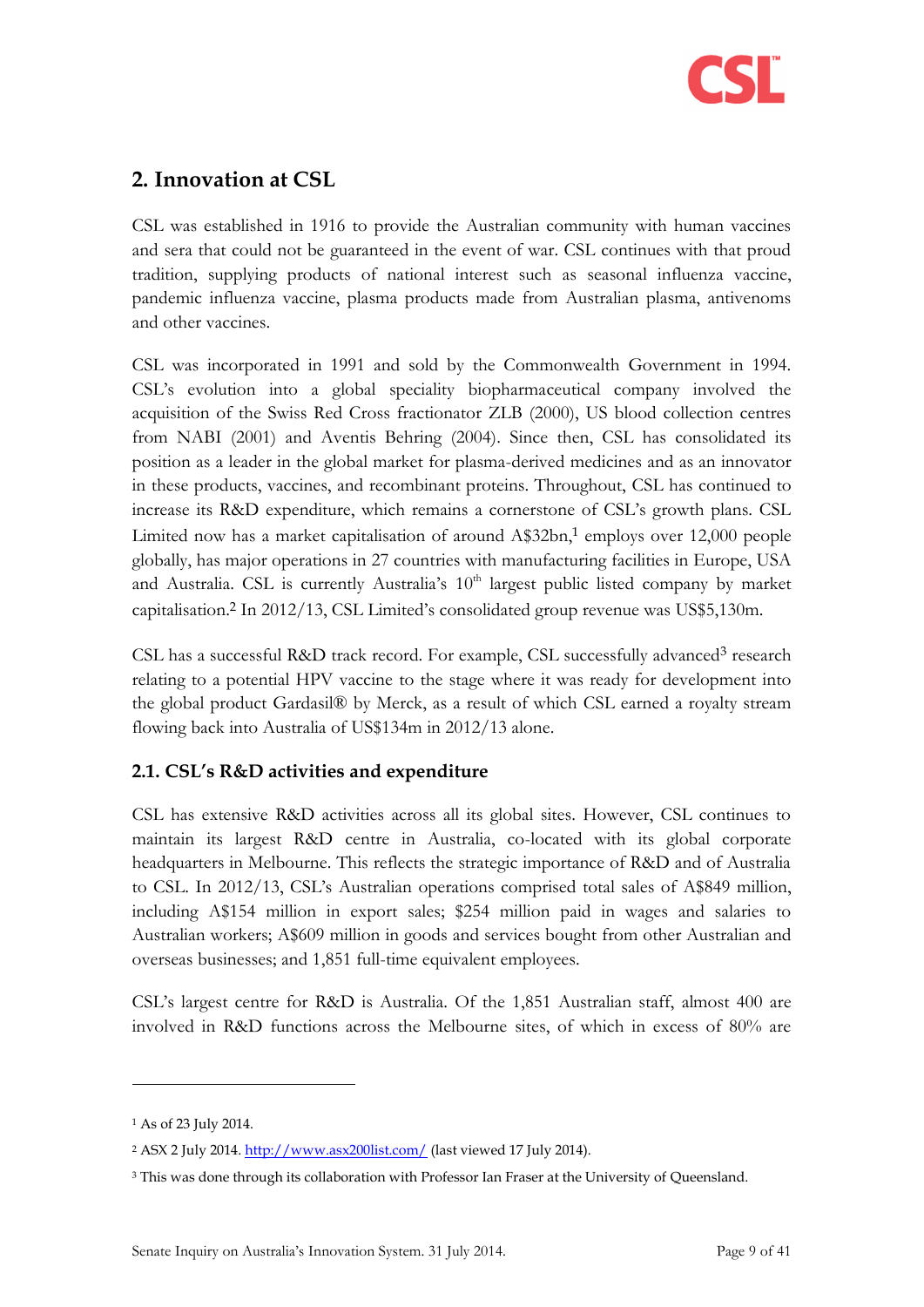

graduate scientists. This does not include graduate scientists and engineers working in other Australian CSL divisions.

CSL has increased its R&D at a compound rate of approximately 15% per annum, from A\$141m in 2004/05 to US\$427m in 2012/13 (see [Figure 1\)](#page-9-0), and is planning further growth in the future. CSL's total R&D expenditure represents approximately 8.3% of global revenues.



<span id="page-9-0"></span>**Figure 1. CSL's global R&D expenditure**

CSL has consistently ranked in the top two or three Australian companies in terms of its global R&D expenditure. By way of example, according to PwC in its 2013 Global Innovation 1000 Study<sup>4</sup> CSL ranked second to Telstra in its global R&D expenditure followed by Aristocrat Leisure, OneSteel/Arrium, Cochlear and Amcor; only these six firms ranked within the global top 1000. According to the 2013 EU Industrial R&D Investment Scorecard<sup>5</sup> CSL ranked second to Telstra amongst the Australian non-financial firms;<sup>6</sup> on these measures, CSL ranked  $329<sup>th</sup>$  in the global list. These figures do not,

<sup>4</sup> PWC (2013) *The Global Innovation 1000: Navigating the Digital Future* http://www.strategyand. pwc.com/global/home/what-we-think/global-innovation-1000 (last viewed 16 July 2014).

<sup>5</sup> European Union (2013) *2013 EU Industrial R&D Investment Scoreboard* [http://iri.jrc.ec.europa.eu/](http://iri.jrc.ec.europa.eu/%20scoreboard13.html)  [scoreboard13.html](http://iri.jrc.ec.europa.eu/%20scoreboard13.html) (last viewed 16 July 2014).

<sup>6</sup> The *2013 EU Industrial R&D Investment Scoreboard* (*ibid*) characterisation of Telstra and CSL expenditure on R&D is consistent with reports by other commentators. However, it places three of Australia's largest banks above CSL, indicating that it has adopted broader definition of R&D expenditure.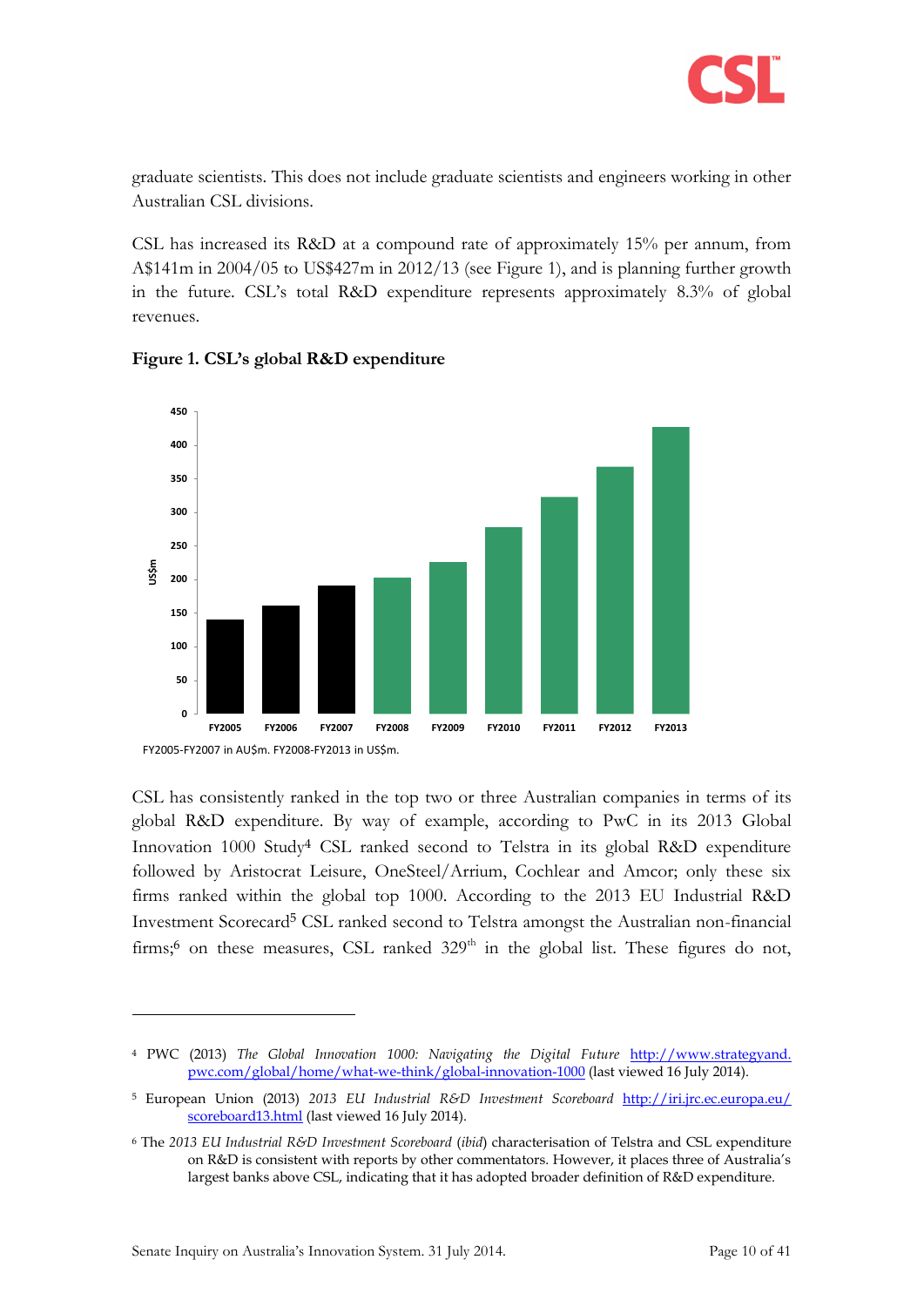

however, detail the character of the R&D expenditure. Considerably in excess of half of CSL's R&D expenditure is on high risk potential new products (see section [3.1](#page-14-1) below).

## <span id="page-10-0"></span>**2.2. CSL's current R&D portfolio**

CSL currently has multiple innovative products undergoing clinical trials and in preclinical development. In addition, CSL's R&D pipeline includes partnered projects, many projects still in the research phase, and market development activities on existing products which nevertheless encompass considerable technical risk. By way of example, CSL is currently developing a quadrivalent influenza vaccine to supplement its existing trivalent formulation. CSL's current and future R&D activities are summarised in [Figure 2,](#page-10-1) which shows CSL's global R&D pipeline as of December 2013.



#### <span id="page-10-1"></span>**Figure 2. CSL global pipeline (December 2013)**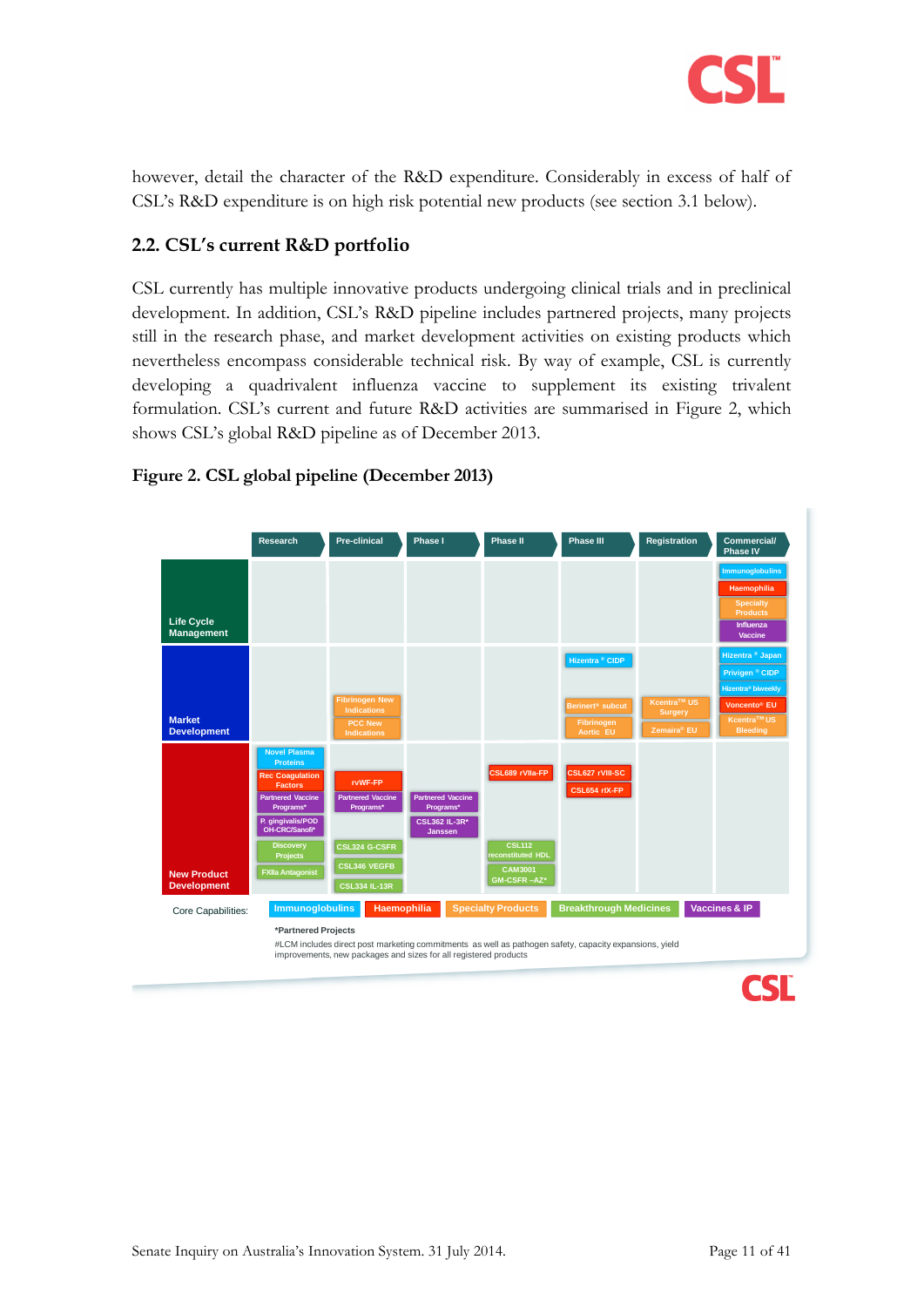

## <span id="page-11-0"></span>**2.3. Government support for R&D received by CSL**

CSL currently benefits from the Australian government R&D tax incentive scheme. The benefit is a 40% tax offset for all eligible Australian R&D expenditure. Of the US\$427m of R&D expenditure in 2012/13, approximately A\$97.5m million was eligible for the tax concession, a figure that is somewhat lower than our R&D spending in Australia.<sup>7</sup> This generated an additional A\$9.75m tax benefit. At first glance, the Australian Government's support for CSL's R&D contributed about 2.3% of CSL's total R&D expenditure in 2012/13. The practical impact on CSL's real cost of R&D is somewhat less than this suggests, an issue discussed in more detail below (see section [5.2 below\)](#page-24-2). In 2012/13, CSL also received valuable State and Commonwealth grants (A\$11.1m) for the construction of facilities at Broadmeadows.

#### <span id="page-11-1"></span>**2.4. Co-location of R&D, entrepreneurial risk and manufacturing**

CSL now has sufficient resources, skills and global reach to take innovative products from the discovery phase through to the market. That process is best exemplified by CSL's portfolio of recombinant extended half-life coagulation (clotting) factors (referred to by their R&D project codes - CSL627, CSL654, CSL689). Development to proof of concept and subsequent preclinical development of these products took place in various locations around the world. For one of these products, CSL's specially constructed Biotechnology Manufacturing Facility ('BMF') at Broadmeadows<sup>8</sup> is capable of supporting the product through to early commercialisation. While a government contribution to CSL's investment in the BMF was helpful in the final choice of location, there was also a compelling R&D rationale: Broadmeadows was an existing manufacturing facility with many of the skills necessary for ensuring its success, including regulatory and quality compliance skills. <sup>9</sup> It was also important to maintain close links between the R&D team that developed and optimised the recombinant proteins and cell lines, and those charged with its initial small scale manufacture for late stage clinical development and launch. The clinical trials for the recombinant coagulation products are being conducted at a number of global sites.

The BMF is principally an R&D facility, not suited to full scale commercial manufacture. CSL, after an extensive search, recently determined that commercial manufacture of the portfolio of recombinant coagulation products should take place in Switzerland. A broad range of considerations impinged on that decision including closeness to market, closeness to CSL Behring's commercial and clinical support centres, closeness to existing CSL Behring manufacturing facilities, access to and cost of skilled staff and financial factors such as the level of government support and taxes.

<sup>7</sup> Not all Australian R&D expenditure qualifies for the tax concession.

<sup>8</sup> For which CSL received both Victorian State and Commonwealth support.

<sup>9</sup> Tailored to the TGA rather than to US and European regulatory requirements.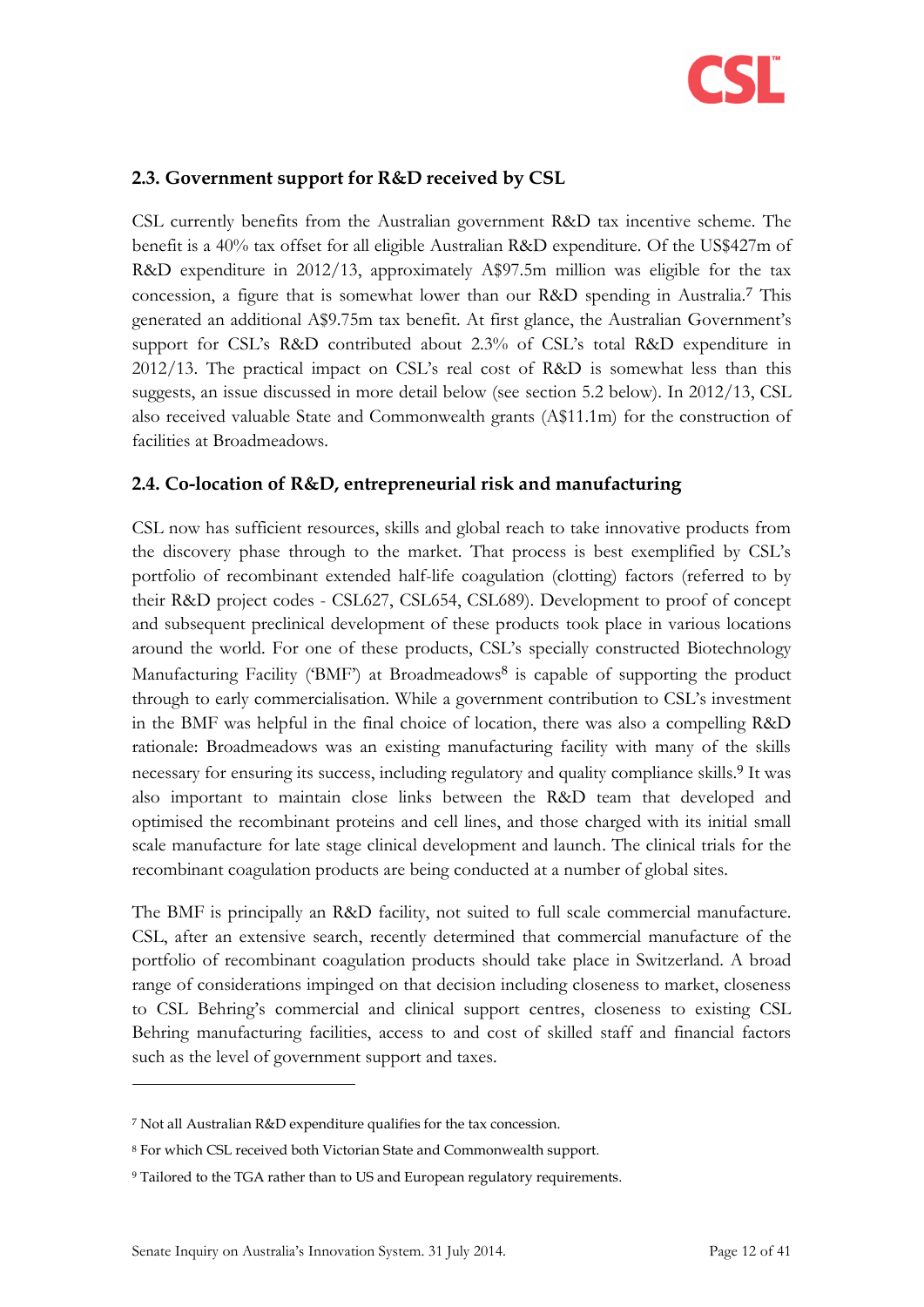

CSL's operating paradigm, which has been in place now for many years, establishes manufacturing sites as entrepreneurial centres that hold the IP alongside the manufacturing and R&D resources necessary to maximise commercial value. In CSL's view, the model is commercially efficient in that sites are then responsible for the maintenance of the value of that IP (through appropriate lifecycle management and market development R&D), exploiting the scope economies that arise from co-location of biological manufacturing, R&D and IP. Under this model, the necessary IP for CSL's novel recombinant coagulation products will be held at the new manufacturing site, purchased on an 'arms-length' basis through a once-off payment of US\$100m to be followed by a series of technical and commercial milestone payments and an appropriate royalty rate on commercial sales.

From the perspective of this Inquiry, these arrangements will enhance Australia's pharmaceutical R&D capabilities through late stage clinical trials and early commercialisation of recombinant biological medicines, and will result in a flow of payments to Australia (should the products prove clinically and commercially successful) reflective of the value of the IP that was generated in Australia on which they rely, qualitatively similar to the royalty stream from Gardasil®. These payments will contribute substantially to the Australian economy, however, Australia will not benefit from the high tech manufacturing jobs, spillovers (such as regulatory competencies) and profits that will arise from full scale commercial manufacture.

#### <span id="page-12-0"></span>**2.5. CSL decision making - from development to market**

CSL is a A\$32bn company with global revenue of US\$5.130bn and an attractive R&D pipeline. Accordingly, CSL is increasingly called upon to make decisions over where best to locate sites for R&D, development and manufacture. Choice over location materially impacts the returns that CSL can expect to make for its shareholders. To illustrate:

- in 2010, CSL determined to locate the Biotechnology Manufacturing Facility at Broadmeadows to support manufacture for clinical trials and early commercialisation of its pipeline of potential new products;
- in 2010, in anticipation of growing global demand CSL determined to locate a second site for the manufacture of Privigen® at Broadmeadows<sup>10</sup> using the technology that was developed and is continually refined in Bern, Switzerland;
- in 2014, CSL decided to locate its manufacturing facility and entrepreneurial centre for its recombinant coagulation products in Switzerland;

<sup>10</sup> The Turner Facility.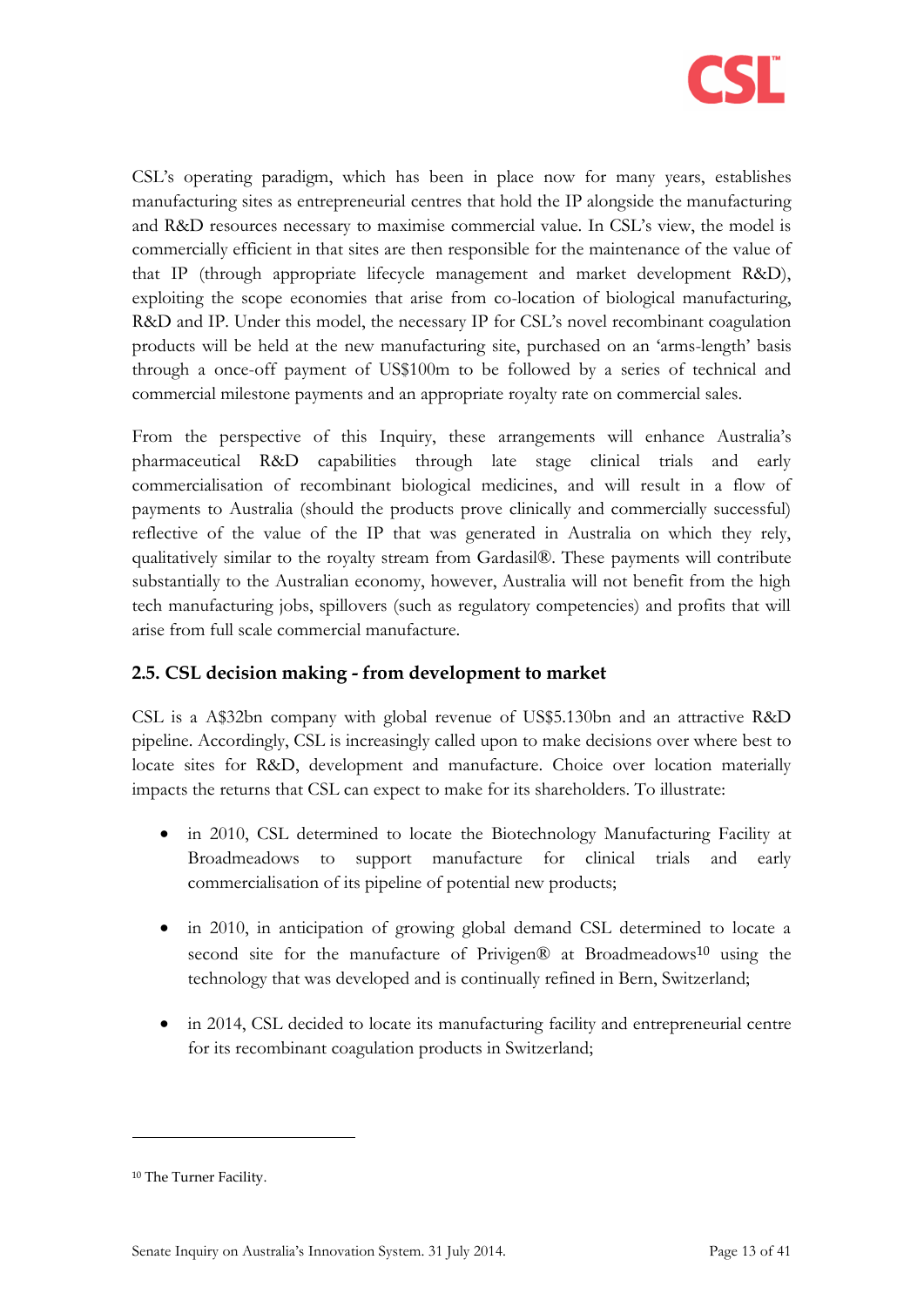

- CSL will shortly have to decide the best location for the commercial manufacture of CSL112 (reconstituted component of plasma-derived High Density Lipoprotein – known as 'good cholesterol' – for the treatment of acute coronary syndrome), should this product succeed through clinical trials; and
- CSL will shortly have to decide on an additional site for the manufacture of an existing plasma product, Alburex®, in anticipation of growth in global demand.

All of these projects involve substantial new investment. Most are the result of considerable investment in innovation. They will secure high skill, high wage jobs and further innovation at the chosen locations, and help sustain industries at those locations. The implications of CSL's decision making processes for Australia's innovation system is discussed in section 6.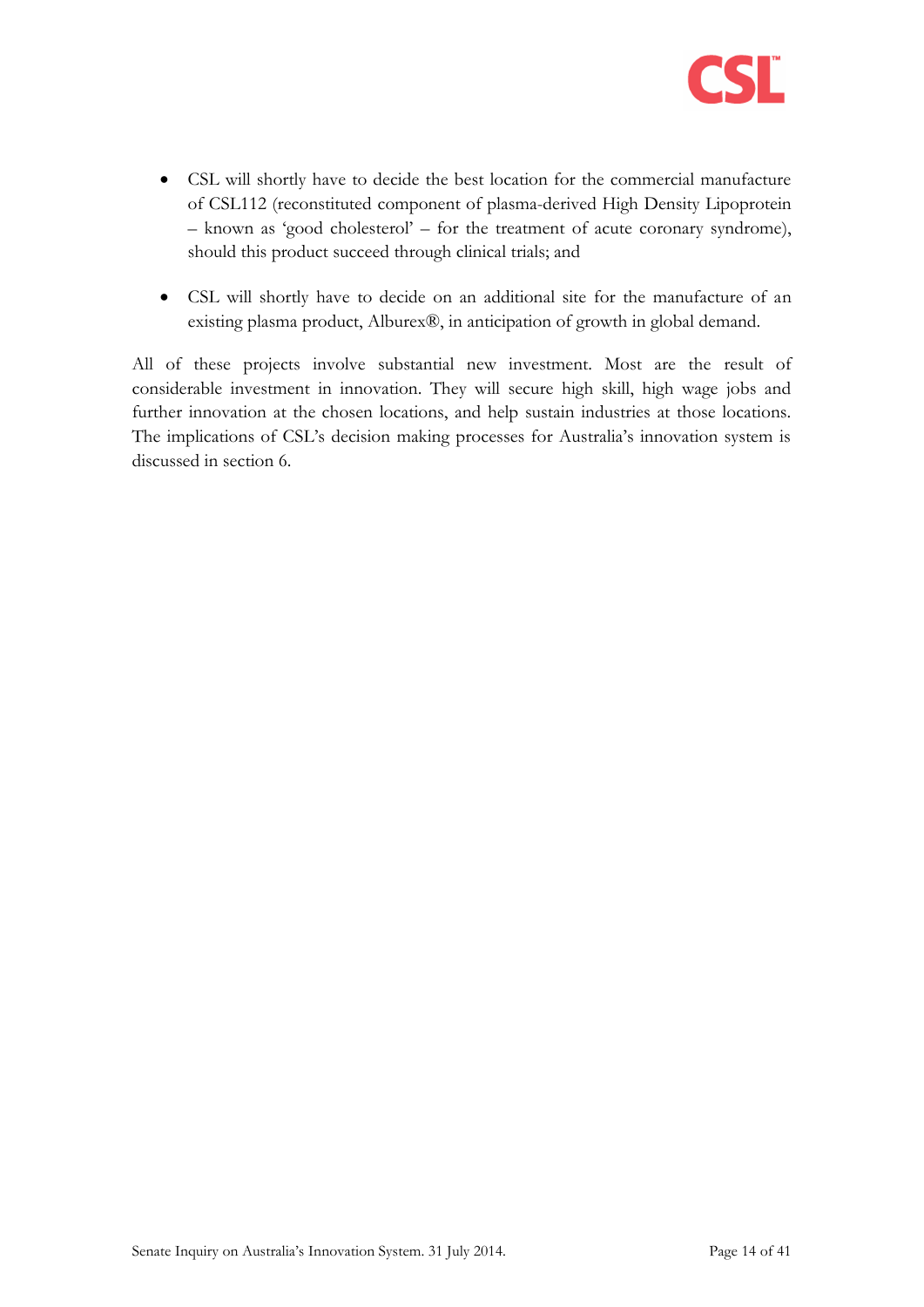

## <span id="page-14-0"></span>**3. The costs, risks and architecture of biotechnology innovation**

R&D in pharmaceutical sector is complex, costly and uniquely risky. In order to assess the role that governments should play in the innovation system as it impinges on this sector, it is helpful to understand the different types of R&D, the different stages of the drug development cycle, and the costs and risks at each stage.

#### <span id="page-14-1"></span>**3.1. Types of R&D**

[Figure 3](#page-14-2) shows CSL's R&D expenditure over the last 5 years broken down into three classes of activity: new product development; market development; and lifecycle management.



<span id="page-14-2"></span>

Lifecycle management R&D is essential to maintaining biopharmaceutical product sales. It includes activities ranging from ongoing clinical and regulatory support (e.g. maintaining product registrations, dealing with adverse event reports, labelling requirements) to changes in product formulation, storage and administration aimed at improving the utility of the product for both patients and clinicians. Market development R&D is primarily directed at maintaining and improving the sales of existing products, by extending products into new geographical markets, and researching and developing new indications where existing products are clinically beneficial.

In CSL's view, life cycle management and market development are largely nondiscretionary. Successful firms in every type of market will carry out analogous activities although the appropriate level will vary across firms and sectors. The strictures of the biopharmaceutical market, such as the need for clinical trials, render these activities somewhat more risky than for most other industries.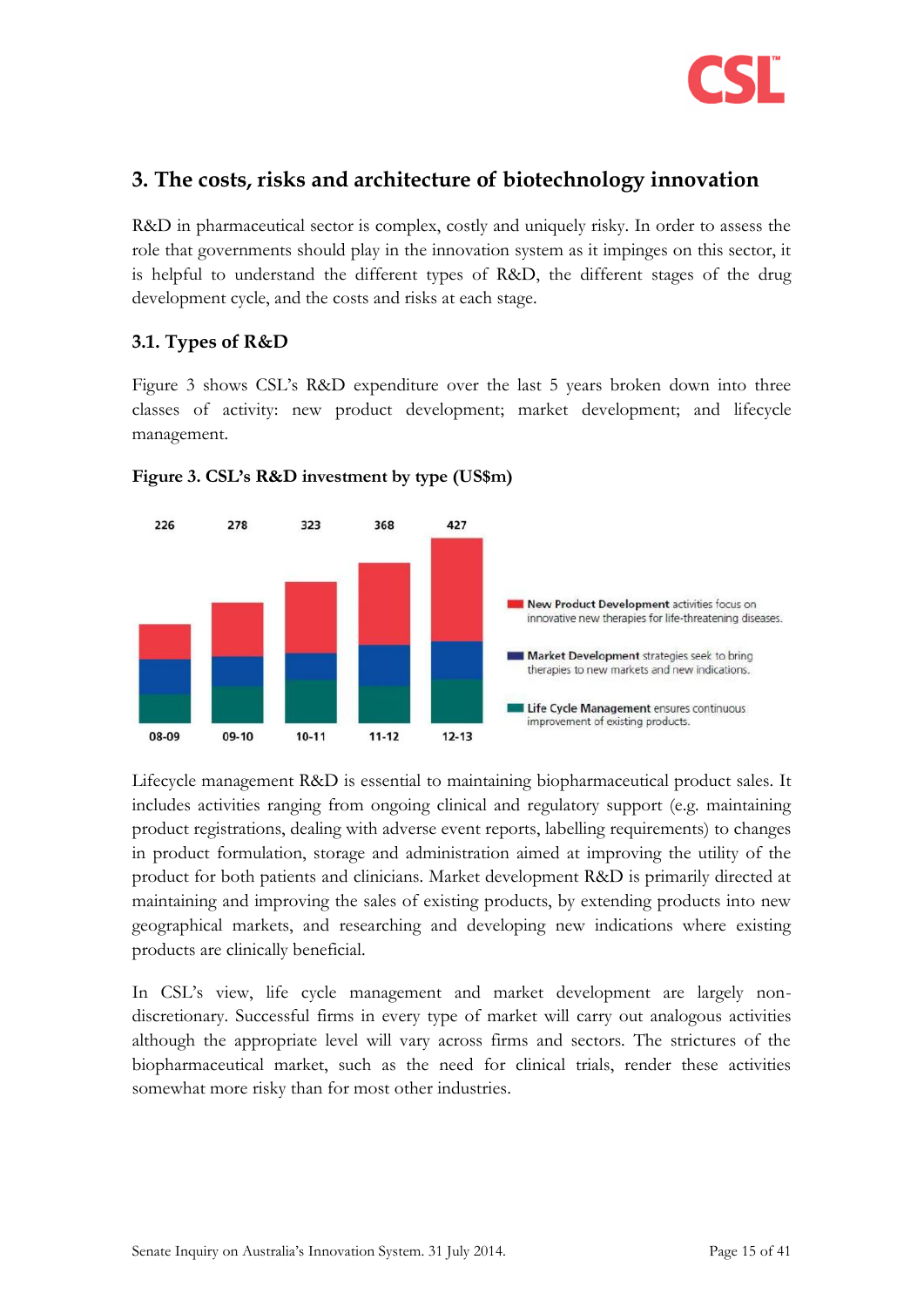

In contrast, companies including pharmaceutical companies exercise considerably more discretion<sup>11</sup> over new product development. New product development R&D involves researching new products that target unmet medical needs. This entails very high risks of failure (technical risk) because the research is often at the borders of existing scientific knowledge.<sup>12</sup>

### <span id="page-15-0"></span>**3.2. The development process for new products**

Developing new biotechnology products targeted at unmet medical need is expensive and risky. Whilst it differs significantly depending on the type of therapy being developed, Paul SM *et al* estimate a development cost for a new drug of approximately US\$1.8bn<sup>13</sup> (see [Figure 4\)](#page-15-1) and cites previous estimates by other authors ranging between US\$800m and US\$1.7bn. Of those that enter clinical trials, only 1 in 9 will result in a product launch.



#### <span id="page-15-1"></span>**Figure 4. Pharmaceutical development pathway and costs**

*Source:* Paul SM et al (March 2010) *amended by CSL*. In the stylised typical pathway, 'target to hit' represents the first stage of discovery after the identification and validation of a target for drug action, both of which are the province of basic research. It involves the identification of compounds that are active against the target. These are then refined to a lead compound ('hit to lead') which is then optimised in anticipation of preclinical development. WIP refers to 'works in progress.

- <sup>11</sup> In the sense that the capital employed in new product development could instead be applied to other purposes, for example mergers and acquisitions or expansion of manufacturing capacity for existing products.
- $12$  The distinction is not hard and fast. For example, researching the use of existing products for new conditions (such as the use of CSL's coagulation products to control surgical bleeding) can involve substantial technical risk necessitating expensive clinical trials and a high attendant risk of failure.
- <sup>13</sup> Paul SM, Mytelka DS, Dunwiddie CT, Persinger CC, Munos BH, Lindborg SR, Schacht AL, 'How to improve R&D productivity: the pharmaceutical industry's grand challenge', *Nature Reviews Drug Discovery* 9, 203-14 (March 2010).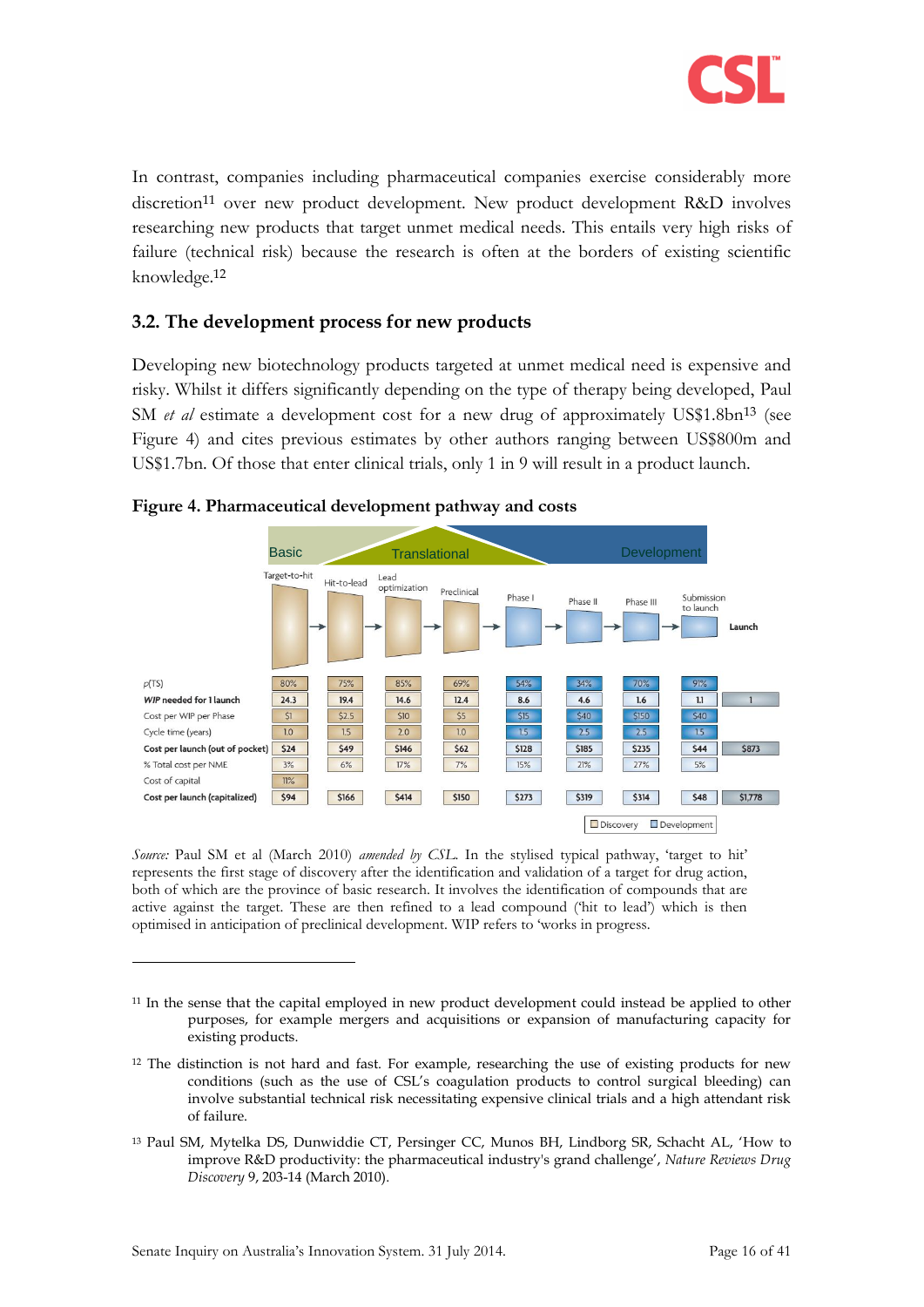

Typical failure rates for a project might be 46% in phase 1, 66% in phase 2, 30% in phase 3 and 9% at the stage of submission to launch. These yield an overall success rate in clinical development of around 12%. The capitalised development costs per compound (whether it successfully transitions or not) typically increase by between 2 and 3 fold across each of the clinical development stages. Hence in capitalised terms, phase 3 costs are, on average, around US\$200m per compound, while phase 1 costs are around US\$32m per compound. The costs of resolving technical risk<sup>14</sup> therefore rise through the development cycle.

## <span id="page-16-0"></span>**3.3. The private and social rewards from innovation**

While innovation and R&D are not synonymous, CSL believes that well managed and targeted R&D is an essential and substantial element of any innovation system. Innovation is not an end in itself, but rather a means of delivering social benefits. In so far as those social benefits are economic in nature they can include: more, and more valuable, research; high skill, high wage jobs that are secure; and more value adding industries located in Australia. They can include royalties on IP or the proceeds of sale of IP, if Australian IP is developed and commercialised elsewhere, or they can extend further into the value chain if Australian IP can be developed and commercialised (including manufacture) in Australia for global markets.

The private rewards of innovation are those that can be captured by investors. The social rewards include the private rewards, but also include spillover benefits (see section [4.1\)](#page-20-1) from, for example, the dissemination of knowledge.

#### **3.3.1 Private rewards**

-

Typically, in innovative industries the extent of value added increases as new products proceed through the development cycle. This is certainly the case with biotechnology, where the market value of IP rises dramatically as the product passes each pre-clinical and clinical development stage, and by considerably more than the development costs. Of course, most projects fail on the way.

The majority of the financial risks of development are incurred late in development, particularly in phase 3 and, commensurate with this distribution of risk, the bulk of the returns from successful products accrue to firms that undertake this late stage development. This is well illustrated with Gardasil®; CSL helped develop the IP on which the vaccine is based, and licensed the IP to Merck who undertook the extensive and very

<sup>14</sup> Technical risk is the risk that the product will fail to work as intended. This may be for a variety of reasons including low efficacy or unacceptable adverse events. This is distinct from commercial risk whereby a product works as intended but fails to make an acceptable return. This could arise, for example, if development costs are too great, if market prices are forced down through regulation or monopsony purchasers, or through competition that diminishes price and/or market share.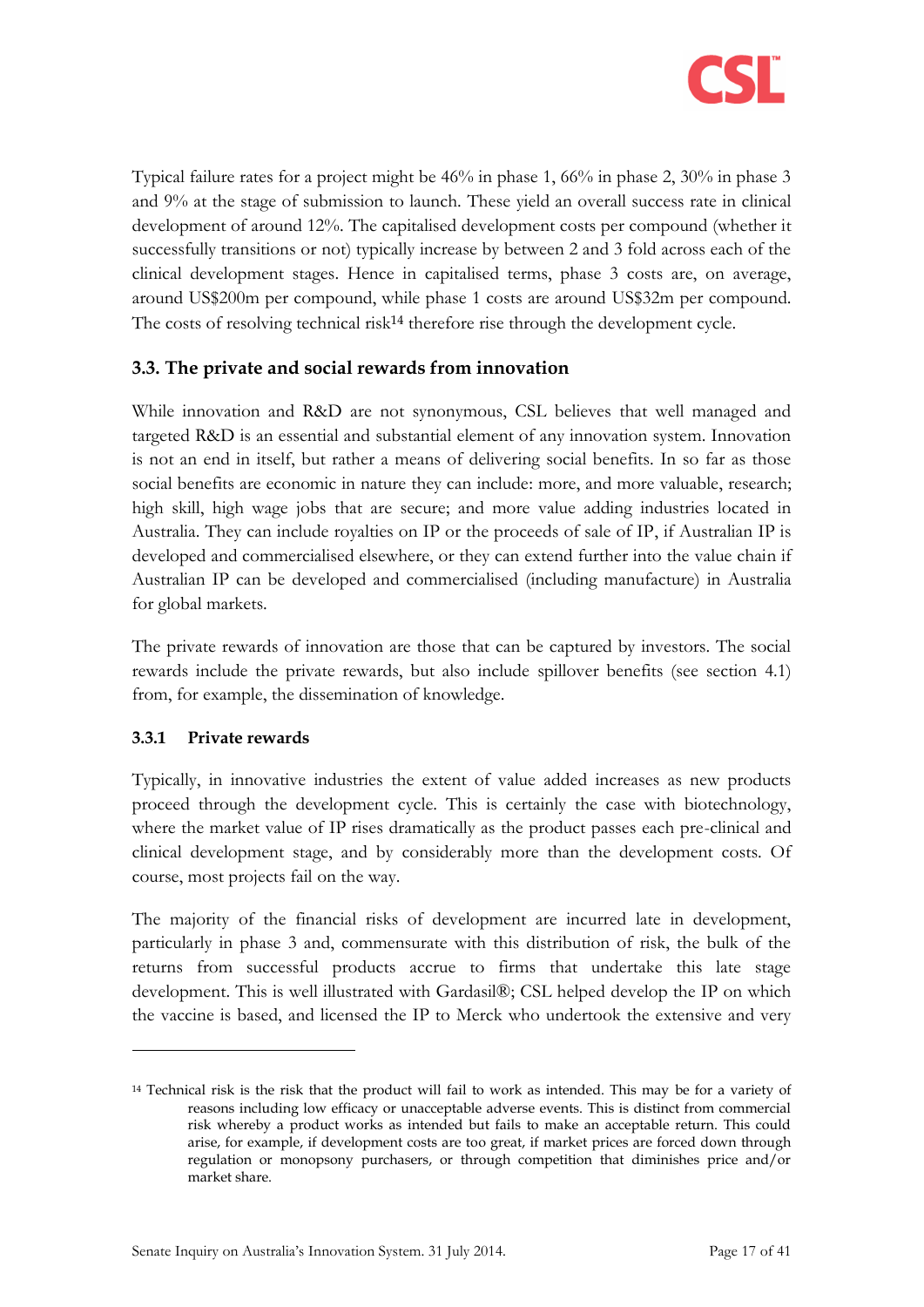

costly late stage clinical trials. CSL receives an appropriate royalty on all Gardasil sales, but Merck will realise most of the rent from the project.

In this context, it is instructive to compare and contrast two of Australia's greatest contributions to modern biopharmaceuticals: G-CSF, a growth factor used to treat cancer patients, and Gardasil®, the HPV cancer vaccine. G-CSF was lost to Australia early in its development and the multi-billion dollar rewards from its success stayed overseas. The HPV vaccine technology on which Gardasil® is based was taken further along the development path in Australia by CSL, resulting in substantial royalties flowing back to Australia.

#### **3.3.2 Social rewards**

-

Social gains from innovation in excess of these private gains are typically largest in the early stages of R&D and arise even if projects fail. They accrue principally from knowledge spillovers from research. As the R&D process proceeds, these spillover benefits typically diminish as development focuses on single products and as firms seek to limit spillovers through patents, trade secrets and corporate specialisation and expertise.<sup>15</sup>

#### <span id="page-17-0"></span>**3.4. Requirements to develop and commercialise new biotechnology products**

Even now it is questionable whether CSL would choose to undertake the full clinical development of a product like Gardasil® given the size and nature of CSL's global activities. CSL has, however, decided to take its recombinant coagulation pipeline to market itself. CSL's ability to do so is based on acquiring and developing the necessary strategic assets:

- the financial resources to fund late stage R&D expenditure;
- global commercial operations capable of marketing a global product;
- integrated clinical, regulatory and quality functions that can support the product in international markets;
- the scientific skills to invent, develop and improve products; and
- the skills and facilities to manufacture products at both developmental and commercial scale.

<sup>15</sup> Oxera Consulting. (2005). Innovation market failures and state aid: developing criteria. Report prepared for Directorate-General for Enterprise and Industry, European Commission. [http://www.pedz.uni-mannheim.de/daten/edz](http://www.pedz.uni-mannheim.de/daten/edz-h/gdb/06/innovation_market_failures_and_state_aid.pdf)[h/gdb/06/innovation\\_market\\_failures\\_and\\_state\\_aid.pdf](http://www.pedz.uni-mannheim.de/daten/edz-h/gdb/06/innovation_market_failures_and_state_aid.pdf) (last accessed 14 July 2014).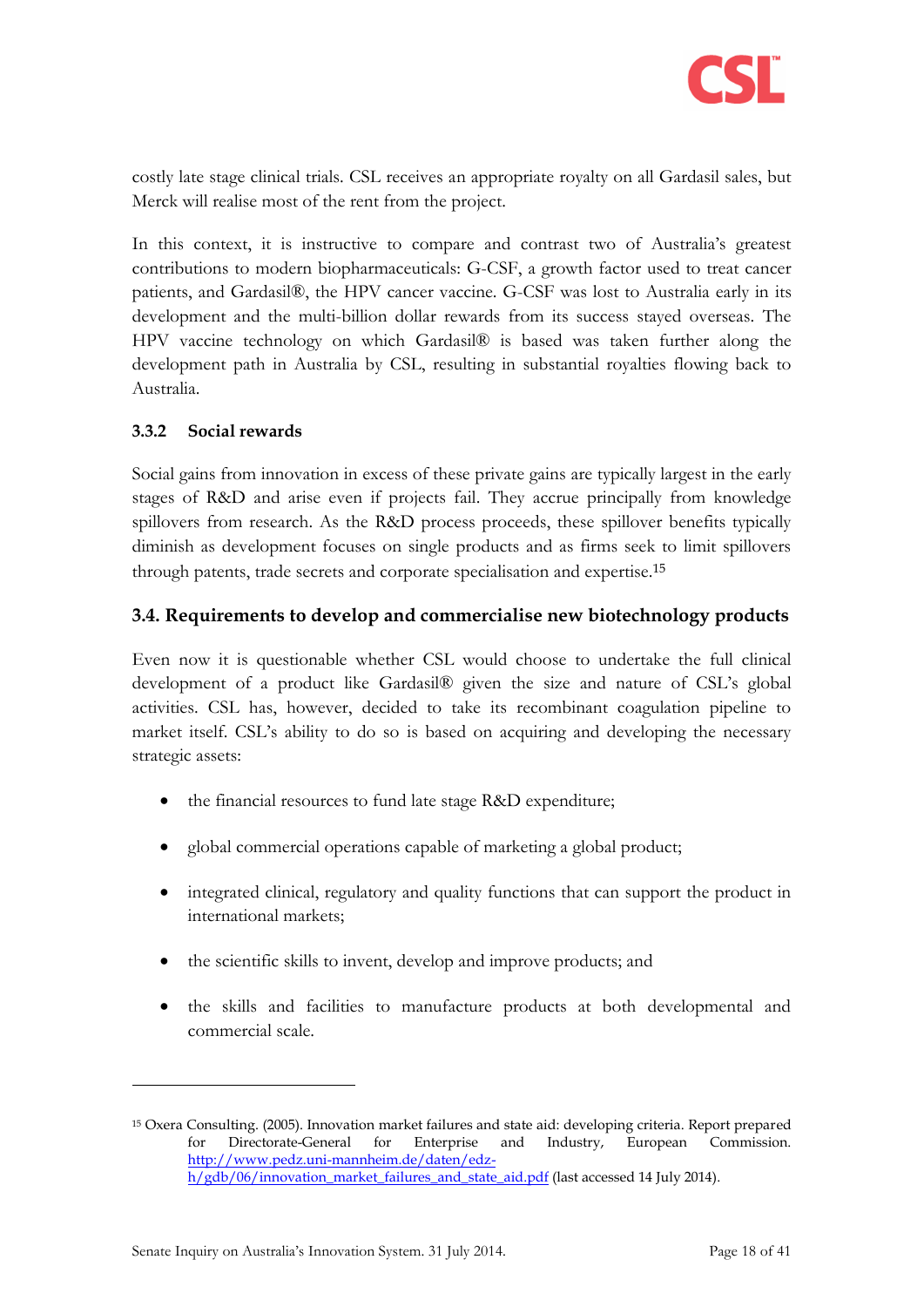

Biotechnology firms seeking to commercialise their products from Australia, and to retain the bulk of the returns from doing so, will require a similar set of endowments.

### <span id="page-18-0"></span>**3.5. The efficient market structure**

Biotechnology is fiercely competitive. That competition manifests itself through competition (and prices) for ideas, competition for skilled staff and competition for funding. The sector requires proliferation of ideas (which spring from basic and translational research), and a culling process that filters out the unsuccessful projects and funnels genuine prospects to the firms that can develop them.

The industry structure therefore comprises a large number of small firms, each of which is seeking to develop a few possibilities, often just one, in which the inventors or scientists typically hold equity. <sup>16</sup> This business model is the single minded development of their IP, to the point at which it is of value to the next firm in the chain, a firm capable of the next stage of development. If the ideas they are working on fail, then the companies themselves fail. If their IP does prove to be of value, many companies will be swallowed up by larger firms with the necessary endowments to develop and commercialise the products.<sup>17</sup> Very few small biotechnology companies will successfully grow to a global scale.

The fact that many companies will fail and that very few have a long-term future should not be seen as a sign of market failure or a signal for the government to intervene. This Darwinian model is efficient in that it gives the strongest possible incentives to develop IP, but is ruthless in cutting off funding when they are shown not to work. It allows scale economies to develop where they are important — in the costly later stages of clinical development and in commercialisation — without lumbering the early stage with scale diseconomies. The successful intermediate and large pharmaceutical companies that commercialise the IP have to be 'intelligent receptors'.

CSL is the only globally scaled pharmaceutical company headquartered in Australia at present, and is mid-sized by international standards.

#### <span id="page-18-1"></span>**3.5.1 The importance of structure, networks and markets**

While few globally scaled firms can be expected to develop in Australia, it is important that there are at least one or two that can operate internationally. There are substantial spillovers from the integration of basic research, a number of small biotechnology companies and one or more large biotech companies.

<sup>&</sup>lt;sup>16</sup> This structure is also important in reducing information asymmetry that would otherwise impede investment in this level of research. Investors struggle to determine whether the IP in these small firms is valuable. When inventors 'invest' by working for, investing in and taking on the risks of these small biotech firms, they signal to outside investors that insiders believe the IP is valuable.

<sup>17</sup> CSL's acquisition of Zenyth is an example of this.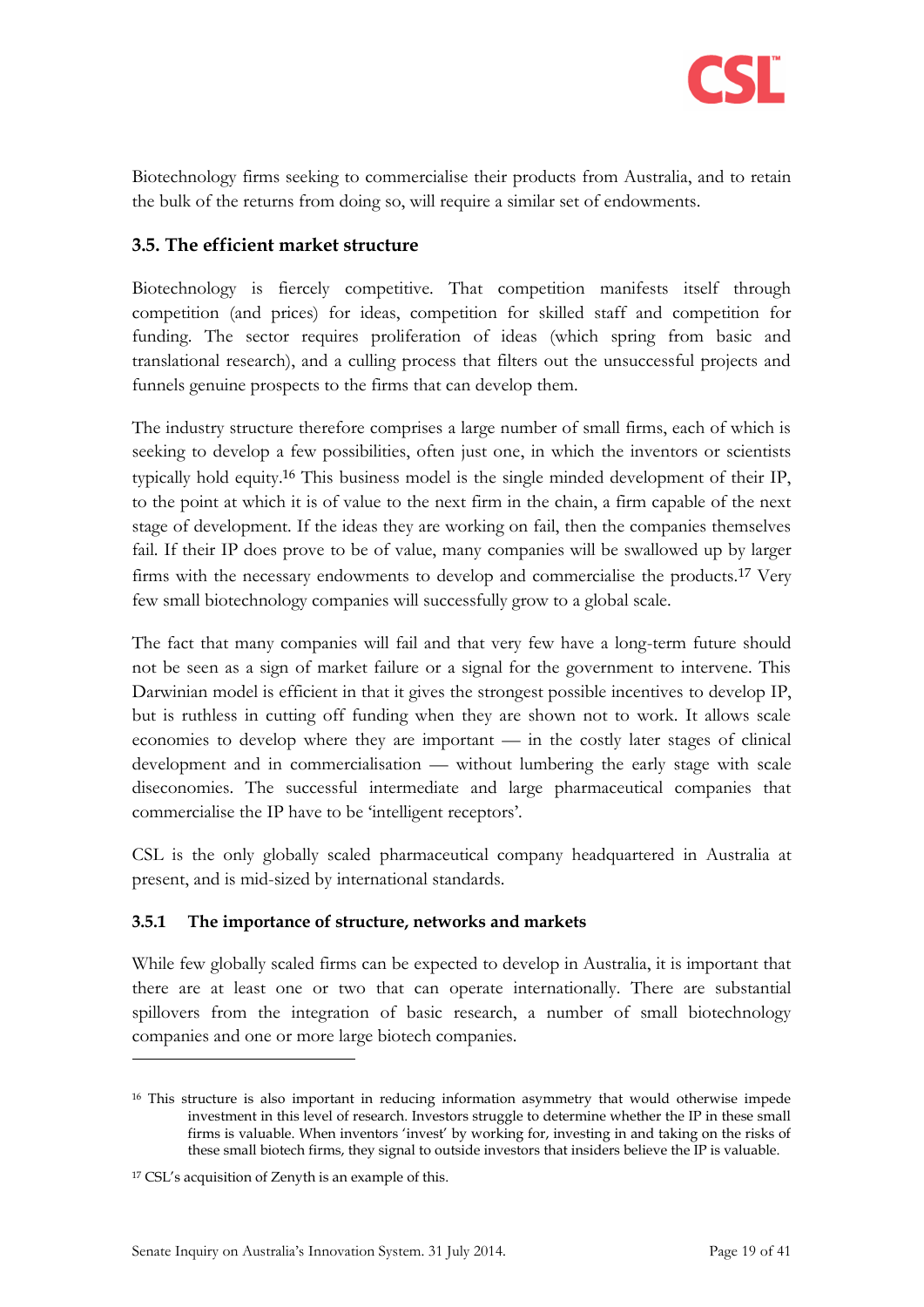

Lord Sainsbury, Minister for Science in the UK<sup>18</sup>, identified the importance of such biotechnology clusters to successful biotechnology innovation, and noted the presence of a large firm alongside a strong science base (amongst other factors) as key components of a successful cluster. The evidence of biotechnology clusters in the US, such as Boston and San Diego, supports this.

Technology clusters agglomerate a critical mass of know how across the range of activities needed for the development and commercialisation of innovative products. Hence typically, they arise around universities (which generate basic research and skills), they contain one or more large companies with commercial reach capable of resourcing the most expensive elements of the development process, and a large number of smaller companies that both generate IP and support the activities of the other cluster members.

Governments play a fundamental role in developing and supporting innovation, even in the most vibrant biotechnology markets such as the US. In designing government support, these architectural imperatives, such as the importance of clusters, need to be recognised.

<sup>18</sup> See Biotechnology Clusters. 1999. Report of a team led by Lord Sainsbury, Minister for Science <http://www.dti.gov.uk/files/file28706.pdf>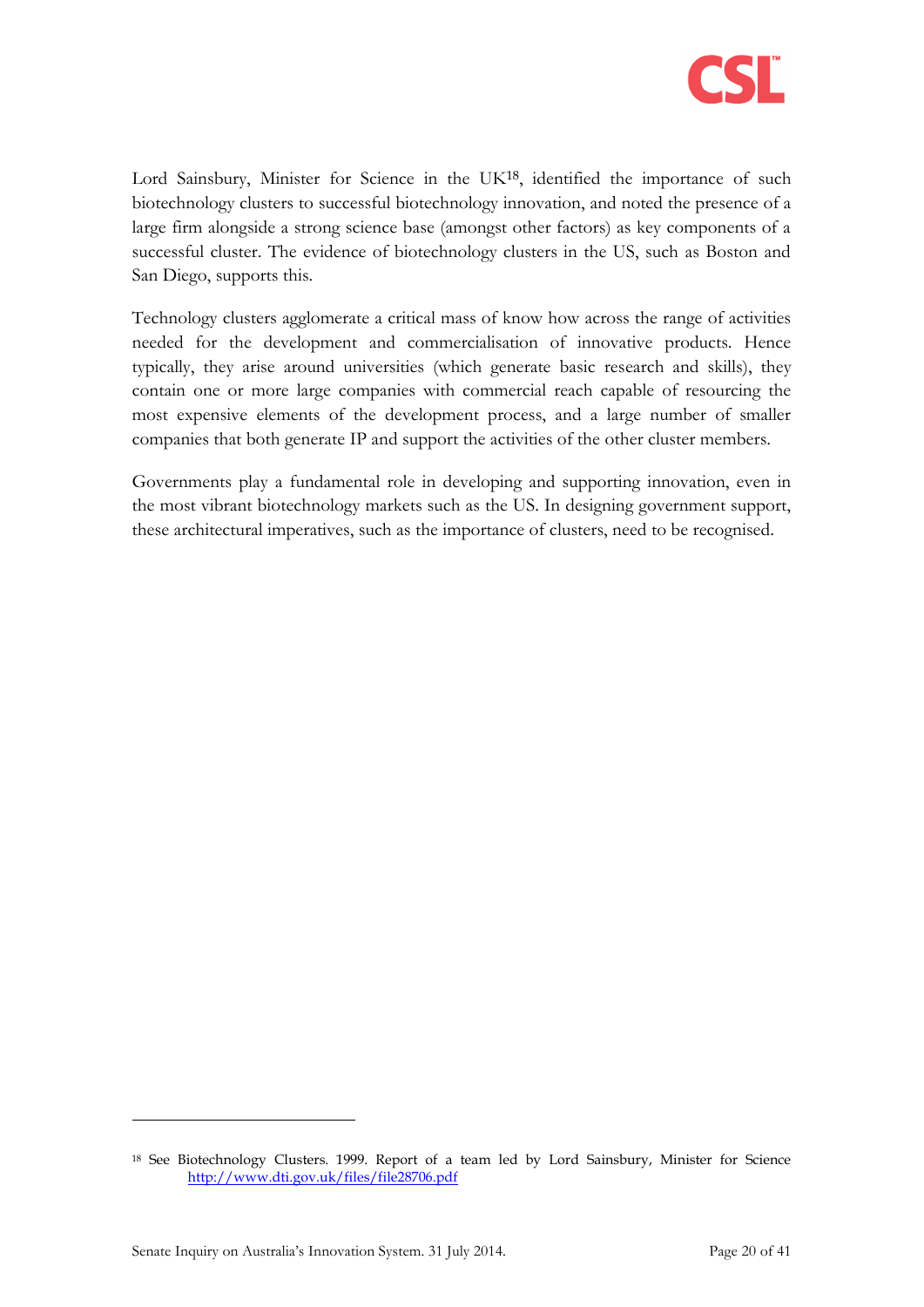<span id="page-20-2"></span>

## <span id="page-20-0"></span>**4. The case for government support of innovation**

The Productivity Commission in its review of public support for innovation<sup>19</sup> concluded that government support for business innovation was justified when it gave rise to positive spillovers, and when it also gave rise to additionality. That is, public support for R&D should increase the amount of R&D undertaken, and the social value of that R&D to Australia should be in excess of the private value to the firms that undertake it. CSL, as articulated in a number of prior submissions related to Australia's innovation system, concurs with this view.<sup>20</sup>

## <span id="page-20-1"></span>**4.1. Spillovers**

-

Government support for research is desirable when there will be too little investment<sup>21</sup> by the private sector as a result of market failures. One of the central market failures in R&D is the existence of spillovers whereby third parties benefit from private investment in innovation, but the innovator cannot capture these benefits in the form of a contribution to the return on investment. There is an extensive literature that shows that the social rate of return on investment in R&D exceeds the private rate of return.<sup>22</sup>

CSL's own R&D activities result in knowledge spillovers<sup>23</sup> into the broader economy. For example, 88 of CSL's research scientists work at the Bio21 facility in the University of Melbourne. Their research work is part of CSL's R&D program, but their contact and collaboration with other users of Bio21 and the broader University of Melbourne and Parkville science community results in considerable knowledge spillovers. CSL also has an extensive network of links<sup>24</sup> to the biotech community through collaborations, licenses, research contracts, clinical trial agreements and grants. The majority of these involve considerable interaction and exchange of information. They foster active research projects,

<sup>19</sup> Productivity Commission Research Report (9 March 2007) *Public Support for Science and Innovation*.

<sup>20</sup> See for example CSL (December 2006) *Submission to the Productivity Commission Research Study into Public Support for Science and Innovation in Australia*; CSL (April 2008) *Submission to the Review of the National Innovation System*; CSL (September 2008) *Response to the Review of the National Innovation System*, CSL (September 2009) *Response to Treasury's Consultation Paper "The new research and development tax incentive"* and CSL (March 2012) *Submission to the McKeon Strategic Review of Health and Medical Research*.

<sup>21</sup> An inefficiently low level of investment from a societal perspective.

<sup>22</sup> This is extensively reviewed by the Productivity Commission (2007) *op cit* at [n 19.](#page-20-2)

<sup>&</sup>lt;sup>23</sup> Knowledge spillovers arise when the knowledge generated from activities is used more widely than those who create it (since most knowledge can and is freely disseminated). The acquired knowledge then generates additional and valuable economic activity. One of the benefits of networks, such as biotechnology clusters, is that they facilitate the development of the knowledge spillovers.

<sup>24</sup> In previous submissions on R&D, CSL identified more than 120 of these network links.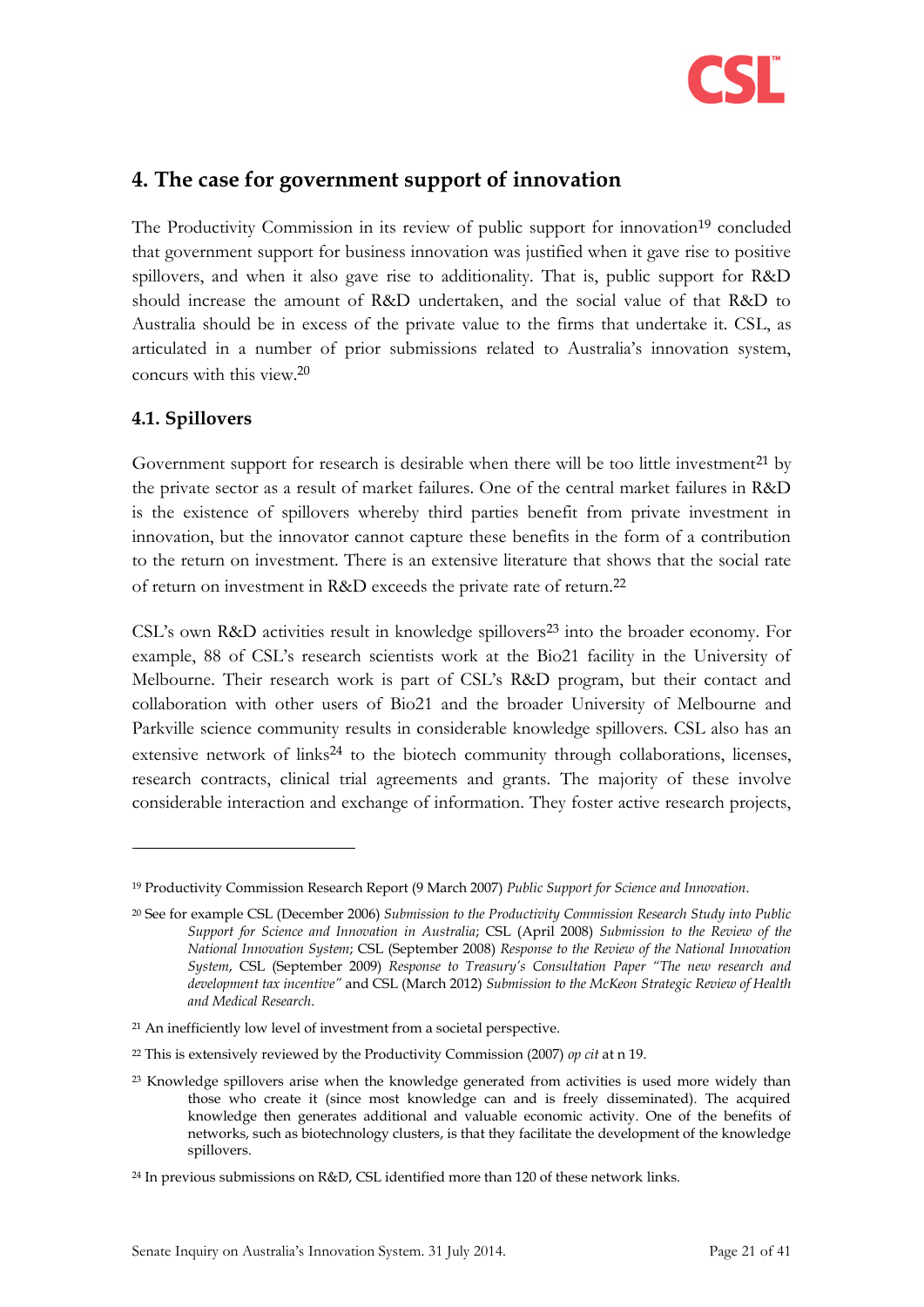

provide an excellent training ground for scientists involved in basic research, and generally foster vibrant and effective research. This is precisely the type of activity that generates the knowledge spillovers. Few of these collaborations will lead directly to a finished commercial product — a simple reflection of the technical risks. CSL cannot capture (in the form of returns to shareholders) the broad range of benefits that accrue to partners, universities, institutions or to the researchers working on the projects. CSL does benefit from the extensive contact with the basic research community which can provide insight into potential new research areas, but that is probably only a fraction of the overall gains to the community.

#### **4.1.1 Spillovers and clusters**

Section [3.5.1](#page-18-1) noted the importance of clusters in maximising the value of innovative industries. There are noted biotechnology clusters in Cambridge UK, Boston and San Diego. Clusters enhance the knowledge spillovers that are generated from R&D, and can reduce the transaction costs that cluster members face, for example, reducing the costs of identifying and acquiring skilled staff or IP to develop. These benefits cannot typically be captured by private firms investing in infrastructure aimed at developing the clusters. Accordingly, government support is important in ensuring a socially efficient level of investment in cluster development. In CSL's view, Melbourne is a developing cluster that could, with further investment and support, become a highly effective biotech cluster by global standards.

#### <span id="page-21-0"></span>**4.2. Additionality**

The Productivity Commission<sup>25</sup> stated that government support for business R&D should result in more R&D, the 'additionality' criterion. It should not be directed at R&D that efficient firms would undertake anyway. CSL concurs with this view. The balance of the evidence shows that measures which reduce the cost of R&D result in more than proportional increases in the amount of R&D undertaken. To the extent that government support for innovation, such as tax offsets for R&D, results in lower costs of R&D as is generally intended, it is likely to result in additionality. There is broad consensus that this is the outcome in both the short and long term, but there are cautionary factors. There is evidence that some government funding of R&D can reduce or 'crowd out' other industrial R&D<sup>26</sup> or can result in changes in the location of, rather than additional, R&D.<sup>27</sup>

<sup>25</sup> *Op cit* Productivity Commission (2007).

<sup>26</sup> See, for example, Mamuneas T, Nadiri M (1996) Public R&D Policies and Cost Behavior of the US Manufacturing Industries. *Journal of Public Economics* 63 1 57-81 and Wilson D (2005) Beggar thy Neighbor? The In-State vs Out-of-State Impact of State R&D Tax Credits. *Federal Reserve Bank Of San Francisco Working Paper Series*

<sup>27</sup> *Ibid* Wilson (2005).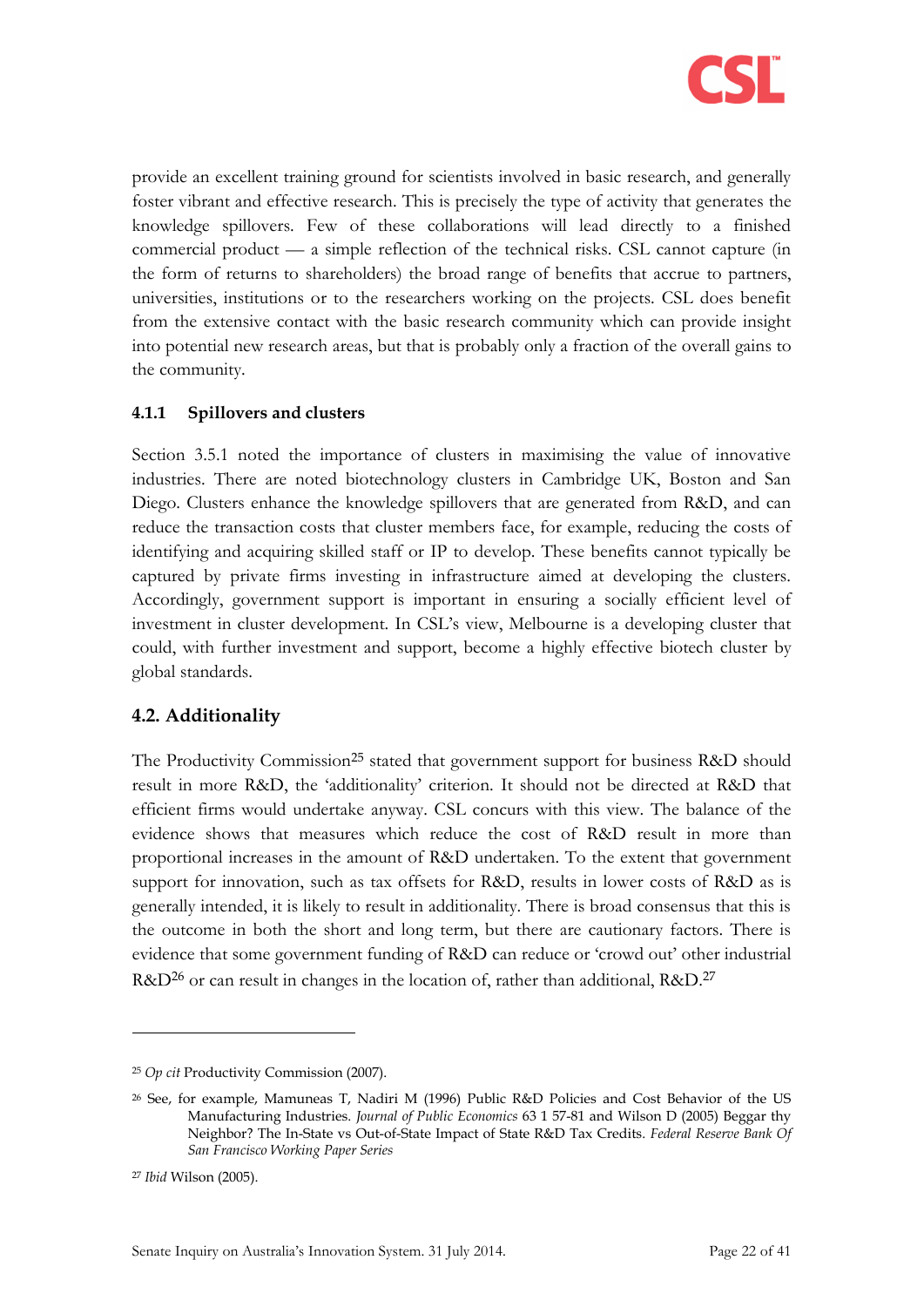

#### <span id="page-22-0"></span>**4.3. Other sources of market failure**

R&D knowledge spillovers are a form of market failure. If they are not resolved they are likely to result in socially inefficient underinvestment in innovation. These spillovers are pervasive in basic research. However, they are also substantial in translational and early stage research which, for reasons of efficiency (see section [3.5 above\)](#page-18-0), are in large part the province of small biotech firms. While there are benefits from this architecture, small firms lack the complementary assets (e.g. late stage and commercial development capabilities) to appropriate the gains from their  $R&D,^{28}$  with the result that the benefits spill over to other parts of the economy.<sup>29</sup> Government support of such firms is therefore important in ensuring socially efficient levels of investment.

#### **4.3.1 Capital market failures**

Capital market failures are sometimes identified as impediments to achieving the socially efficient level of investment in the innovation economy. Reluctance to invest because expected returns are inadequate given the anticipated risk, a common problem for small biotech firms, is not capital market failure *per se*. Rather, capital market failures typically arise from information asymmetry, adverse selection and moral hazard. Information asymmetry arises when the information necessary to appraise the investment risk is held within the target firm, sometimes diffusely across a number of staff, and cannot be determined by outside investors. Adverse selection arises because insiders are most likely to seek investment (to replace their own contributed capital) when they ascertain an increased risk of failure that external investors cannot perceive. Moral hazard arises when insiders are encouraged to take extra risks (or commit insufficient effort) because the risks are borne by external investors. The structure of the biotech industry has evolved in response to these issues.

Until the 1970s, pharmaceutical R&D was solely done by vertically integrated large firms that could manage the risks across the whole development path so these problems did not arise. Since that time, a complex architecture has emerged to allow the development path to be segmented, a process that has involved the monetisation of IP. Consequently, a large and sophisticated system involving basic science, patents, small, medium and large companies and the capital markets has emerged to support biotechnology development. The most successful examples are based around clusters, the most advanced in the US. Hence for example, the development of a new idea emerging from basic science might go through a grant funded stage, patenting, transition into a small company supported by

<sup>28</sup> Teece DJ, Economic Analysis and Strategic Management, *California Management Review*, 26:3 (Spring 1984), 87-110.

<sup>29</sup> Griliches Z (1998) The Search for R&D Spillovers in *R&D and Productivity: The Econometric Evidence*.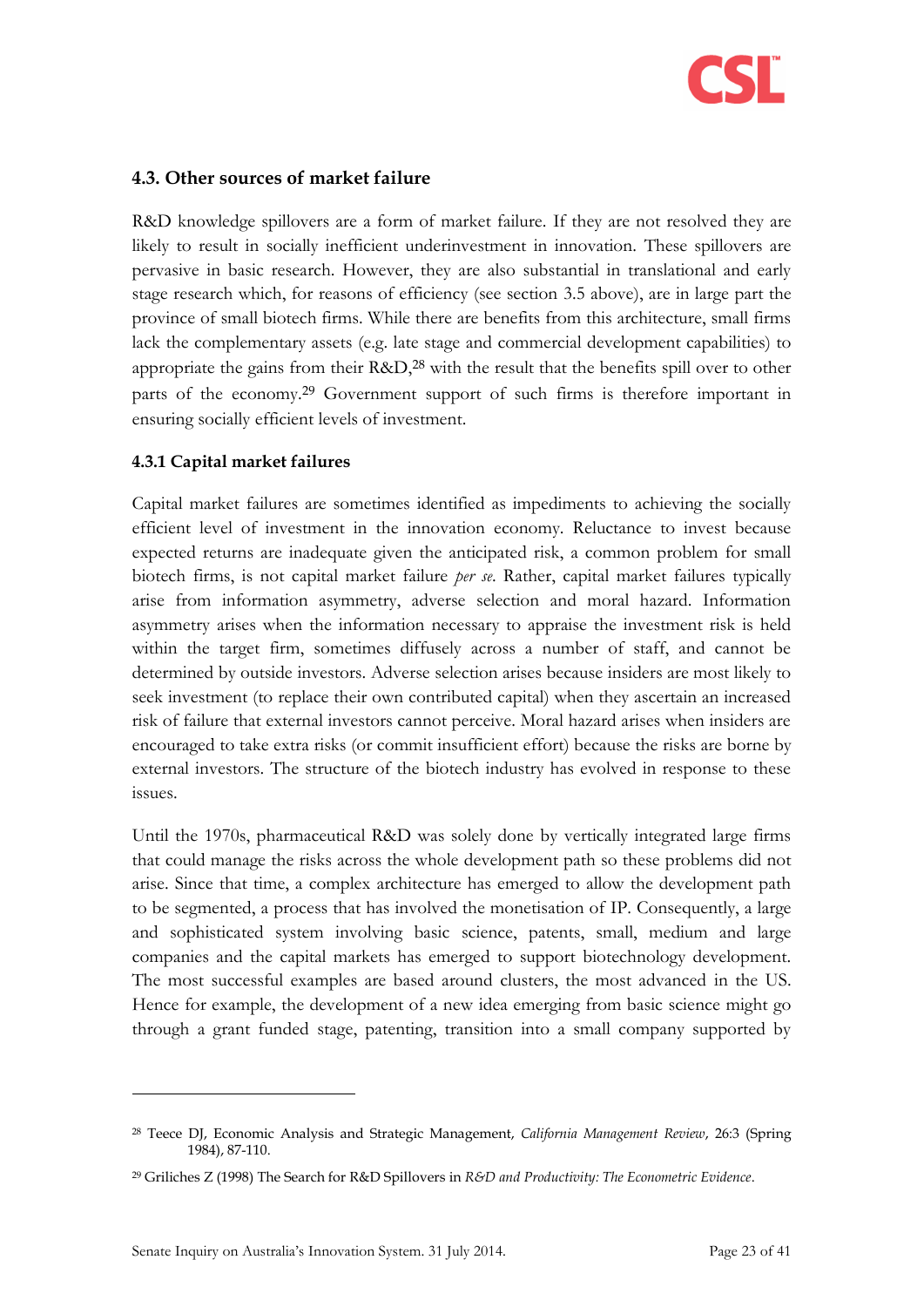

FFF<sup>30</sup> investors, angel investors,<sup>31</sup> venture capital, IPO and then through to later stage development typically enabled through acquisition. Venture capitalists in this chain are typically closely integrated into their target firms and provide sequential investments as a means of minimising information asymmetry, adverse selection and moral hazard, before exiting upon acquisition.

Australia has made some progress in developing similar structures over the last decade, particularly with the emergence of biotechnology venture capital funds. Nonetheless, Australian capital markets, particularly at the very early FFF and angel fund levels which fund projects before they are of interest to venture capital, are noticeably less vibrant than in the US.

This should not, however, lead to the immediate conclusion the lack of vibrancy is simply a manifestation of capital market failure. The vibrancy of the US could well be a feature of its unique research, commercial and educational environment. Outside the US, government attempts to 'fix' the lack of vibrancy by supplying increased venture capital have not been obviously successful (in the sense of being seen to emulate the US model); evidence from the UK suggests that this lack of success is in large part due to 'thin' markets for investment quality IP,<sup>32</sup> which make it difficult for venture capital to assemble portfolios of investments with manageable risk characteristics. This manifests as a reluctance to invest in individual projects. That is, government intervention aimed at raising translational research to increase market depth may be more effective.

The case for increased support for small biotech firms operating in the translational and early clinical phases of development is strong, and does not rest primarily on there being capital market failures in need of correction. In CSL's experience, valuable IP that is generated in Australia can find investors. That is not to say, of course, that the IP attracts domestic capital that ensures ongoing development in Australia. Acquisition of domestically generated IP by foreign investors for offshore development is not *prima facie* an indication of market failure even if, as a result, valuable late stage development, commercialisation and manufacture for market do not take place in Australia.

<sup>30</sup> The three Fs, "friends, family and fools"

<sup>31</sup> Wikipedia describes an angel investor thus: An angel Investor or angel (also known as a business angel or informal investor) is an affluent individual who provides capital for a business start-up, usually in exchange for convertible debt or ownership equity. A small but increasing number of angel investors organize themselves into angel groups or angel networks to share research and pool their investment capital, as well as to provide advice to their portfolio companies.

<sup>32</sup> National Endowment for Science, Technology and the Arts (2009) 'From funding gaps to thin markets UK Government support for early-stage venture capital,' Research report: September 2009 available at the state of the state of the state of the state of the state of the state of the state of the st [https://www.strath.ac.uk/media/departments/huntercentre/research/researchreports/NEST](https://www.strath.ac.uk/media/departments/huntercentre/research/researchreports/NESTA_Report_Thin_Markets.pdf)

[A\\_Report\\_Thin\\_Markets.pdf](https://www.strath.ac.uk/media/departments/huntercentre/research/researchreports/NESTA_Report_Thin_Markets.pdf) (last viewed 17 July 2014).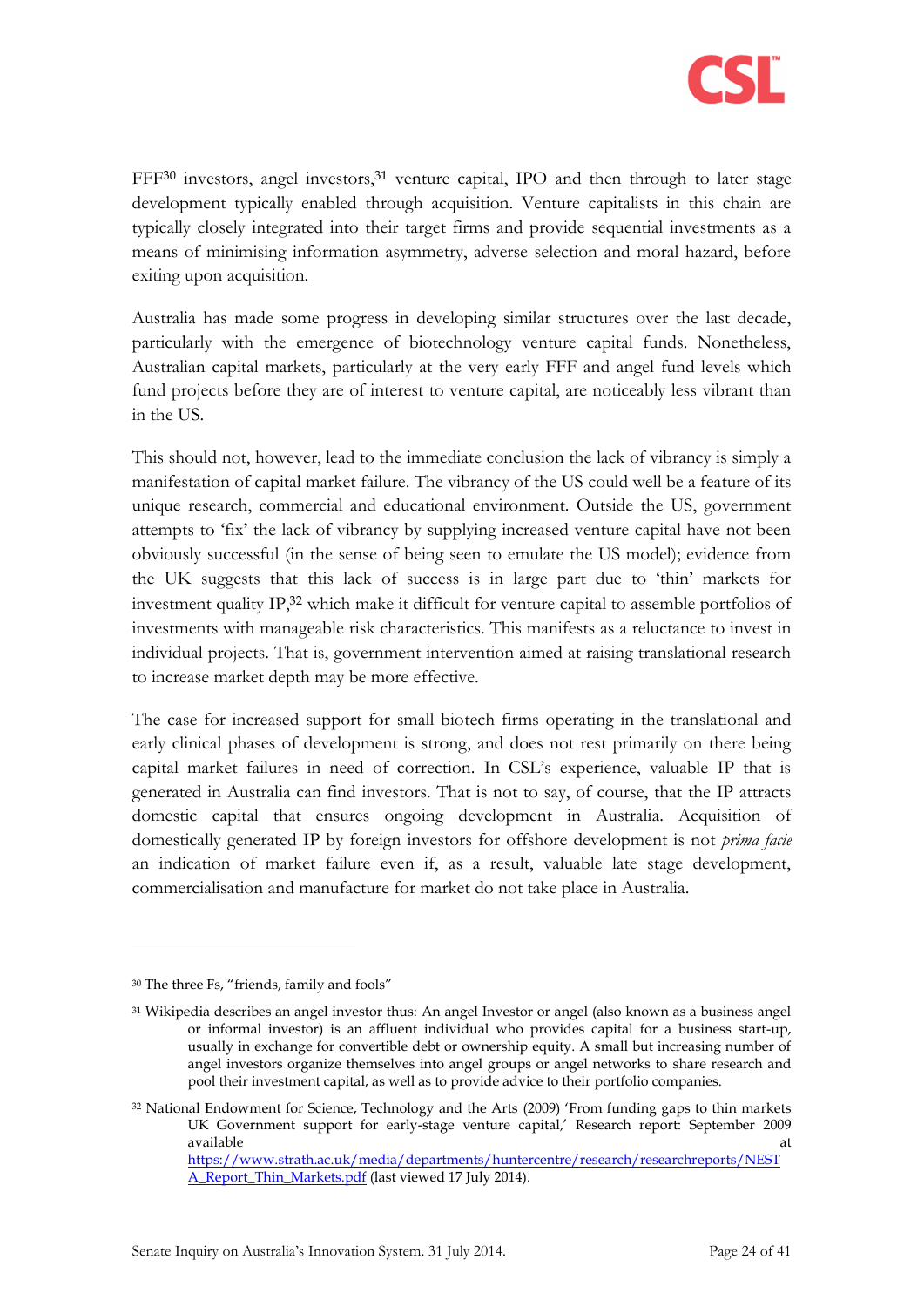

## <span id="page-24-0"></span>**5. Implications for government support of innovation**

The contextual background set out in the previous sections is important in understanding how governments can and should influence the innovation economy in order to generate sustainable industries in Australia and high value jobs that are secure. In this section we narrowly focus on governments' involvement in R&D. In the following section, we address the factors that impede innovation and R&D from translating into these goals.

#### <span id="page-24-1"></span>**5.1. Aggregate levels of government support**

Australia, broadly speaking, sits somewhere close to the average in respect of the proportion of its GDP spent on R&D, at 2.21%.<sup>33</sup> CSL's view is that Australia is seeking (and should seek) to establish an education and basic research environment that is towards the top end of the OECD spectrum. It should also encourage the development of a business sector that can derive value from it. On that basis, the Commonwealth Government should assess the benefits of greater government support, which would likely move Australia up the OECD rankings. While we do not advocate a particular level of government support for R&D or a target economy wide R&D intensity, the balance of the evidence suggests that increased government spending in this area will bring significant social benefits.

#### <span id="page-24-2"></span>**5.2. The R&D tax offsets**

-

R&D tax offsets provide the primary means of government support for private sector R&D in Australia. The 40% offset, for which CSL is eligible, is a valuable source of support for CSL's Australian R&D, particularly in the area of new product development.

Government support for R&D should ideally meet the additionality requirement and should target areas that produce spillovers. It should not support R&D that firms would undertake without support. However, we recognise that most R&D produces some spillovers benefits, but these are typically smaller as the development moves close to market. The 45% refundable R&D tax offset for smaller firms and the 40 per cent nonrefundable tax offset to larger firms represent a reasonable balance that avoids overly proscriptive definitions of the R&D activity.<sup>34</sup>

<sup>33</sup> OECD (2011) *OECD Science, Technology and Industry Scoreboard 2011*. The figures for Australia were from 2008. The average share of GDP spent on R&D was 2.33%. Israel, Finland, Sweden, Korea, Japan, Denmark, Switzerland, United States, Germany, Austria and Iceland were ahead of Australia in the ranking.

<sup>&</sup>lt;sup>34</sup> CSL believes that increasing the quantum of overseas expenditure eligible for the offsets would enhance the effectiveness of the concession by increasing incentives undertake later stage development and commercialisation from Australia. This is addressed in section [6.](#page-29-0)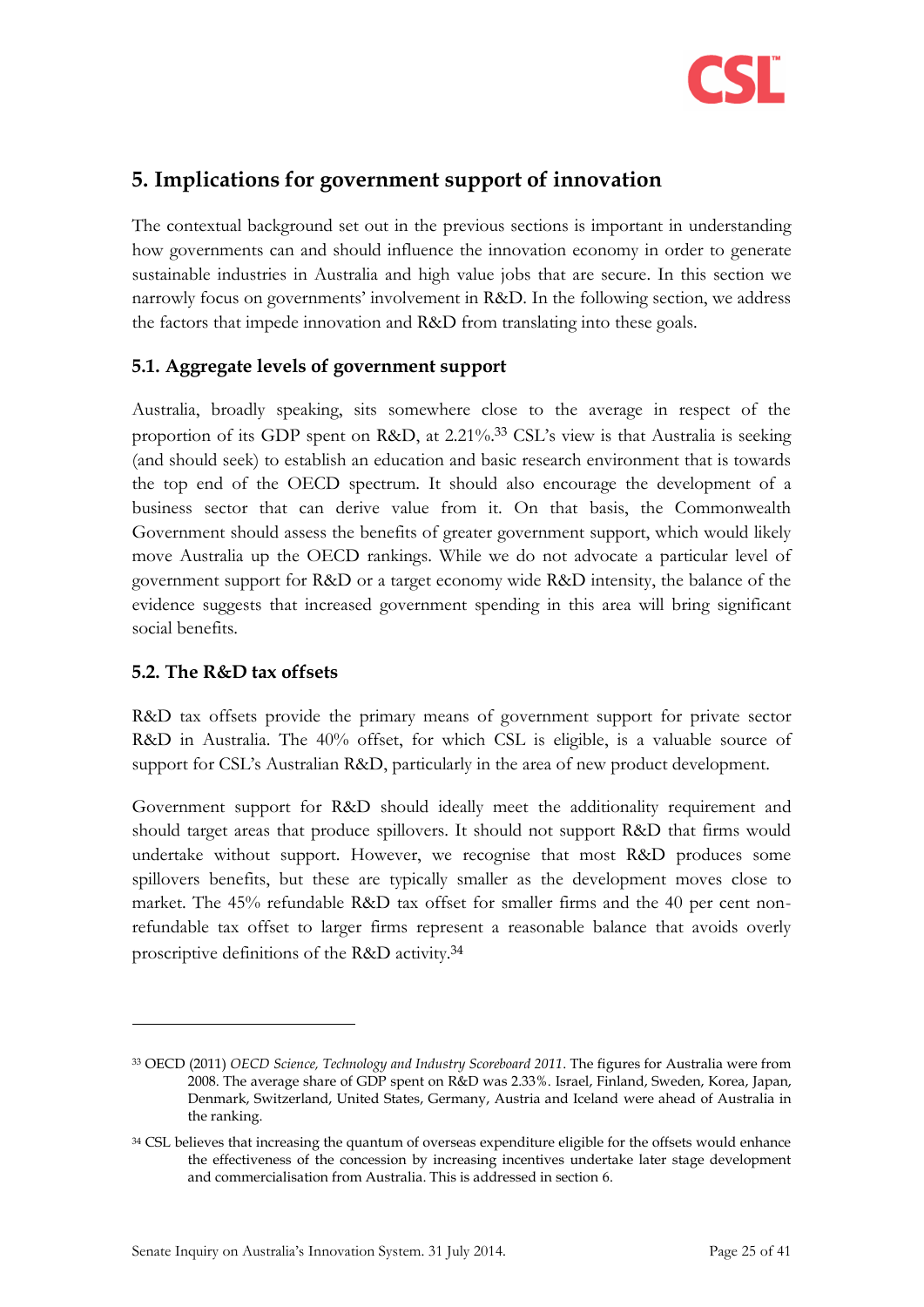

#### **5.2.1 Imputation credits**

Australia has an imputation credit system that treats corporate tax as a pre-payment of personal tax. Hence, a person liable for personal tax in Australia who receives franked dividends from a firm that pays corporate tax in Australia can reduce their tax by the amount of the franking credits. While the effects on the cost of capital of the firm are complex, there is no doubt that imputation credits dilute the value of the R&D tax concession to listed Australian firms that make profits in Australia. In contrast, the dilution on foreign firms is much less and perhaps negligible. <sup>35</sup> The government has an opportunity to ensure Australian companies' shareholders receive the full benefit of the R&D tax concession by eliminating this dilution effect.

R&D undertaken by foreign firms in Australia generates spillovers,<sup>36</sup> so there is a legitimate case for government support for their R&D activities. However, CSL would not expect the R&D undertaken by foreign firms in Australia to be as likely to generate the same level of secure high skill, high wage jobs and industries in Australia because overseas firms are likely to move the IP offshore at an earlier stage of development.

#### <span id="page-25-0"></span>**5.3. Direct support for investments**

-

Given the complexity of the effects of imputation credits on the value of R&D tax offsets, CSL does not recommend specific changes. However, CSL notes that dilution is problematic only for firms that make substantial Australian profits. For these firms, direct government support in the form of co-investment or support for specific investments may be an appropriate means of delivering enhanced benefits from Australia's innovation system.

In 2008 the Pharmaceutical Industry Strategy Group ('PISG'), chaired by the then CEO of CSL, recommended 'a strategic investment fund program that would provide Government co-investment in strategic industry projects that transition the industry to a sustainable position and deliver enduring net benefit to Australia.<sup>37</sup>

CSL has received substantial support from State and Commonwealth governments that are similar to the support arrangements recommended by PISG, for example the Biotechnology Manufacturing and Privigen (immunoglobulin) Manufacturing facilities at

<sup>35</sup> For a more detailed exposition see CSL (April 2008) *Submission to the Review of the National Innovation System*.

<sup>36</sup> There is some evidence to suggest that spillovers from foreign R&D investment in a country are lower than those from domestic R&D investment, but CSL does not doubt that there are, nevertheless, positive spillovers. See, for example, Higon, 2007, 'The impact of R&D spillovers on UK manufacturing TFP: A dynamic panel approach', *Research Policy* 36(7) 964-979.

<sup>37</sup> *Pharmaceuticals Industry Strategy Group Final Report/December 2008* (Commonwealth of Australia 2009).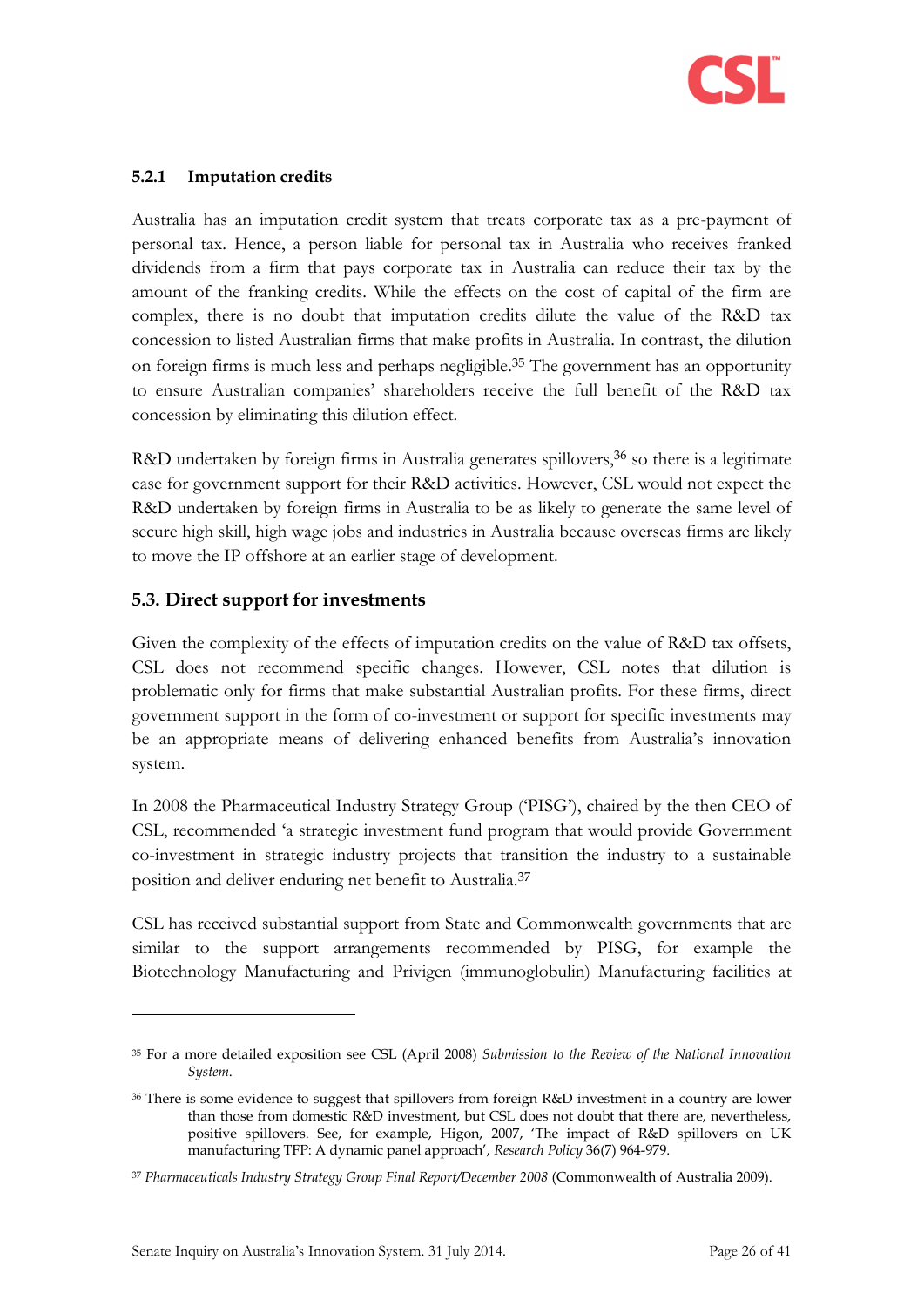

Broadmeadows and the Biopharmaceutical Formulation Centre at Parkville. Some of these projects were 'footloose' in the sense that CSL had options to locate them at overseas sites (discussed in more detail in the following section). Collectively, these facilities enhance the Melbourne biotech cluster with enhanced R&D, biological manufacture and enhanced regulatory compliance skills, all of which can be expected to deliver significant spillover benefits over and above the benefits that CSL itself derives from them.

## **5.3.1 A single point of reference**

In CSL's view, these types of direct support mechanisms can deliver significant spillover benefits and are therefore appropriate avenues for governments. However, in CSL's experience they are excessively complex to argue and secure. In particular, in presenting the case for support for the Biotechnology Manufacturing Facility at Broadmeadows, CSL liaised with two levels of government, State and Commonwealth, and multiple departments at each level.

In contrast, in CSL's dealings with other governments, notably Ireland, Singapore and Swiss Cantons, there has typically been a single point of contact capable of managing the manifest complexities involved with securing assistance with major investment projects. CSL is Australia's largest biotechnology company with considerable knowledge of the workings of Australian governments, and by these means was able to secure support. CSL doubts whether foreign firms or smaller Australian firms could do so with such facility.

## <span id="page-26-0"></span>**5.4. Growth in the provision of basic science**

Australia is at the world forefront in a number of areas of research in biological and human health research. This expertise has developed in part as a result of State and Commonwealth Government funding of basic science through the university system and the research institutes.

Basic science gives rise to substantial spillovers, which can be inter-generational in nature. Accordingly, basic science is likely to be under-supplied in the absence of government support. On that basis, government expenditure targeted at basic science is likely to remain highly productive and should remain a priority. The primary value of basic science derives not from the commercial value of individual projects, but from the foundations it lays for future research.

#### **5.4.1 Skilled scientists**

The biotech sector relies upon Australian universities and medical research institutes for its skilled Australian workforce. CSL would therefore welcome funding models for university science and technology that ensure the sector has a rich source of highly qualified scientists and engineers for both research and the work force. We also believe that Australia benefits from Australian trained scientists working in overseas markets, particularly the US. Most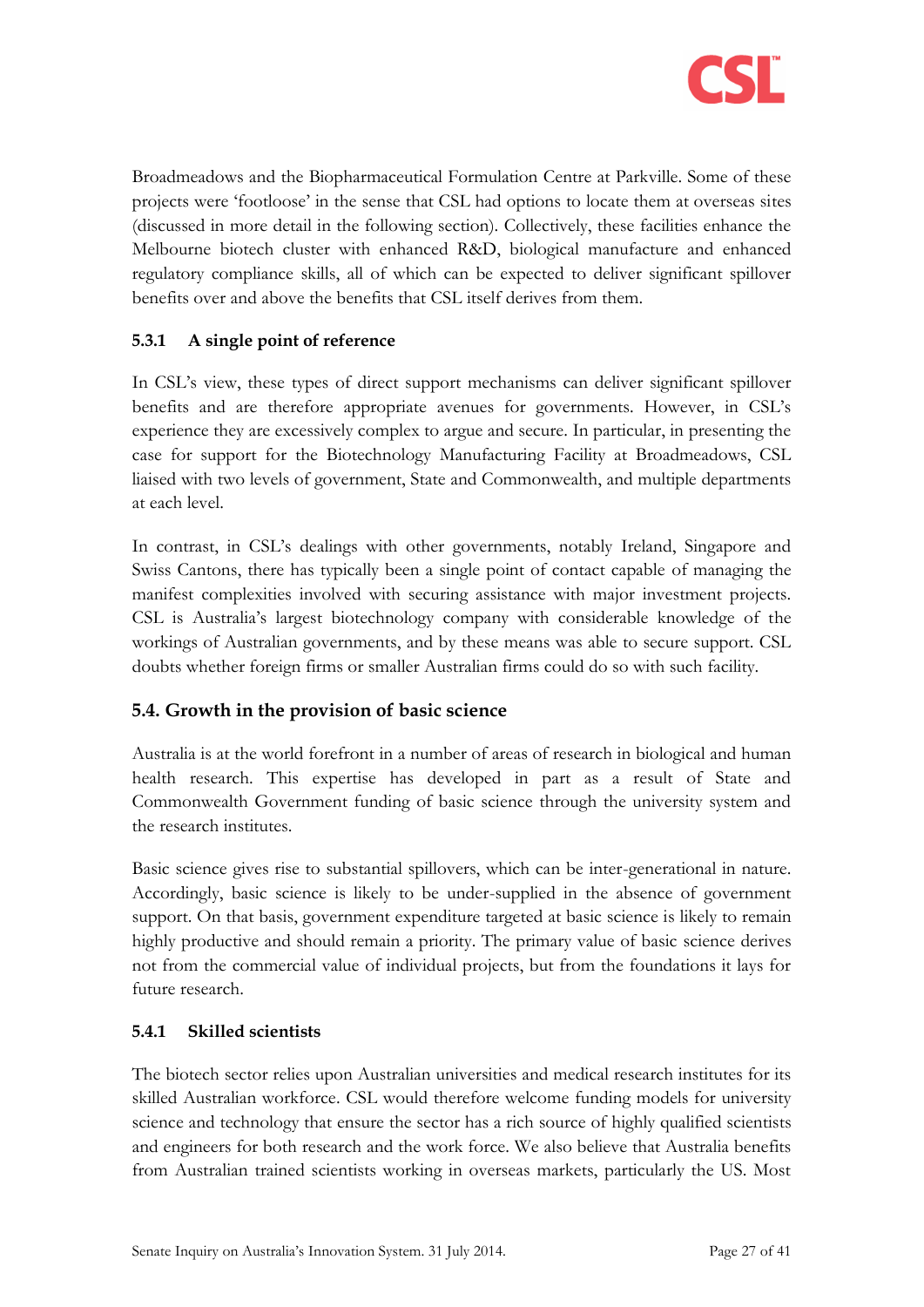

Australian scientists that work overseas choose to return to Australia at some stage in their career (often for family or lifestyle reasons), and return better trained and with valuable experience.

### **5.4.2 Access to IP and technology**

CSL maintains its centre of excellence in early stage R&D in Australia in large part because of the high quality of IP that these institutions generate. By way of example, CAM3001 (GM-CSFR antibody), CSL362 (IL-3R antibody), CSL334 (IL-13R antibody), CSL324 (G-CSFR antibody), CSL346 (VEGFB antibody), P gingivalis vaccine and a number of discovery projects in CSL's R&D portfolio all emerged from Australia. CSL does not just benefit by acquiring patentable targets and molecules, but also from technologies independent of these such as new experimental processes and paradigms.

Continued and enhanced government support for Australian universities and medical research institutes would, in CSL's view, increase the supply of these essential inputs to biotechnology innovation, generating further knowledge spillovers, and further enhancing Australia's innovation system.

## <span id="page-27-0"></span>**5.5. Translational research**

CSL has previously identified<sup>38</sup> that Australia lacks resources and capability in translational research, and this inhibits the potential for Australia's health and medical research investment to be fully maximised.

Translational research includes: preclinical studies in relevant animal models of disease; *in vitro* and *ex vivo* studies using relevant tissues sampled from the target patient population; and toxicology studies, manufacturing and scale-up activities. They are fundamental steps before proof-of-concept studies can take place in patients. Translational research then extends into early stage human clinical trials. These R&D activities lie at the transition between the academic research sector and business R&D, but few of these translational activities currently occur within the academic research sector in Australia.

Because of the complexity and expense of translational activities through to proof-ofconcept, many potentially valuable projects fail to attract the level of resource required to progress further. For example, at CSL we look at over 100 new product opportunities each year. Of these, we choose 5-10% for full evaluation and then fewer still for licensing. CSL has no doubt that greater government support for translational research would increase the pool of high quality projects, helping to address the 'thin market' problem described in section [4.3 above.](#page-22-0)

<sup>38</sup> CSL (March 2012) *Submission to the McKeon Strategic Review of Health and Medical Research*.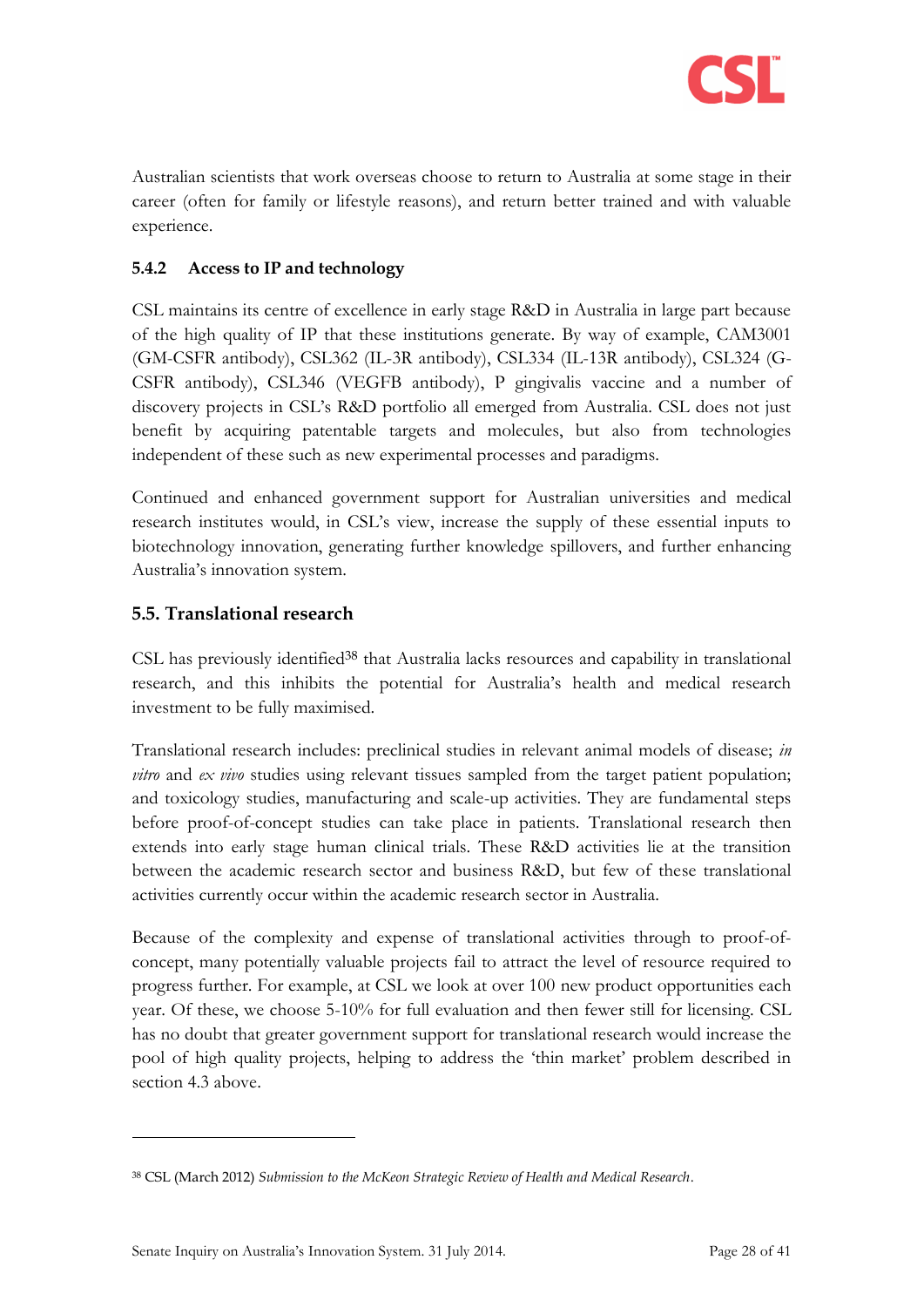

There is further compelling rationale for supporting translational research. It occurs early in the R&D process and therefore delivers, in relative terms, larger knowledge spillovers than later stage development. These spillovers can be expected to be greater still if government support encourages them to take place in collaborative enterprise between the academic research community and biotech firms. CSL has suggested that the government, through the NHMRC, increase funding for this research through Translational Grants similar in form to the grants provided by the National Institute of Health ('NIH') in the US.<sup>39</sup>

Although basic research should remain largely government funded, and later stage commercial development should remain private, there are considerable benefits from close links between the scientists working in the two sectors. The Translational Grants assists with this by requiring that the translation research is undertaken with a credible industry partner.

From an Australian perspective, these initiatives will increase the likelihood that the large investments that governments make in tertiary education and basic research will translate into projects that can be taken through to market (or closer to market) by Australian firms, with all the concomitant benefits this would deliver including high skill, high wage jobs.

CSL notes the announcement of the new MRFF in the May 2014 budget and that it will be used to fund medical research priorities, including through payments to the National Health and Medical Research Council. CSL considers that, should the legislation pass, this could provide an effective mechanism for increasing support for translational research.

<sup>39</sup> *Ibid* at 6.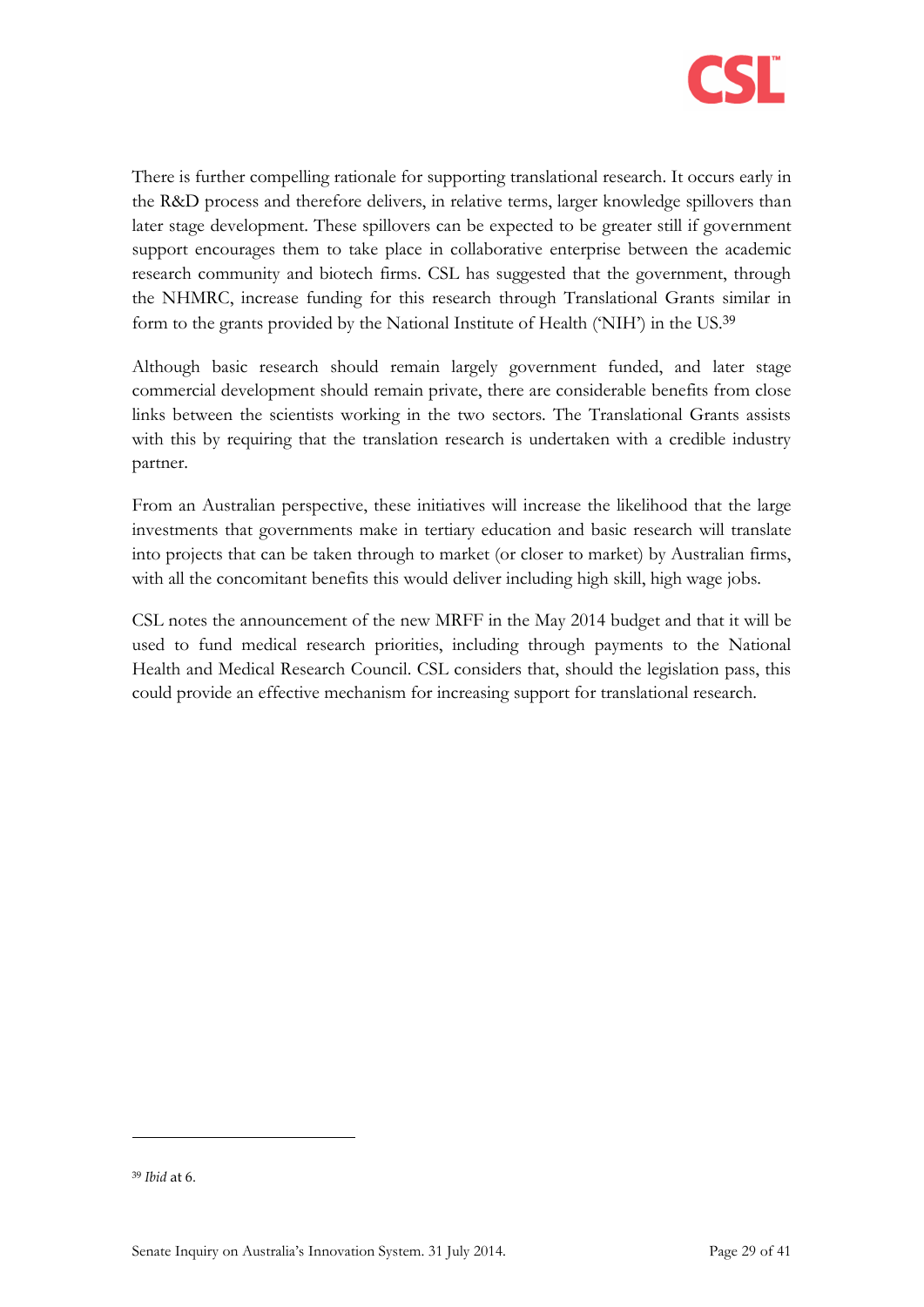

## <span id="page-29-0"></span>**6. Australia as a location for commercial development**

Section [5](#page-24-0) set out mechanisms whereby governments could increase R&D undertaken in Australia in the biotechnology area particularly. While there are specific mechanisms that would deliver superior outcomes to the Australian economy, such as Translational Grants and support for small biotech firms in the translational research space, and there is a case for increasing the overall level of Australian support given that Australia ranks no higher than average in global terms, CSL does not advocate dramatic changes to government support for R&D. Subject to the foregoing considerations, these initiatives should ensure a robust and secure stream of biotechnology research capable of development into commercial products.

The terms of reference are framed in part in terms of high value industries in Australia, which connotes productive industries, making use of Australian innovations, exporting products and services to global markets. If Australia's biotechnology innovation earns royalties on 'invented here' but does not earn returns on 'made here' it will not secure the full range of benefits from its innovation system.

#### <span id="page-29-1"></span>**6.1. CSL's own experience with CSL627, CSL654, and CSL689**

CSL's own experience with CSL627, CSL654, and CSL689, our three recombinant coagulation (clotting) products currently in development, illustrates the challenges that Australia faces in realising all the benefits from its innovation system. CSL went through a comprehensive evaluation of different locations for the large scale commercial manufacture and supply of these products, should they succeed through clinical trials. Australia was not preferred. There are a number of reasons for this: closeness to market; integration with CSL's global clinical support and commercial teams; the cost of skilled staff; available financial incentives; and Australia's uncompetitive tax system.

CSL's entrepreneurial model, in which IP is held at the manufacturing facility to provide the correct incentives for ongoing development and exploitation of the IP, has necessitated the license (on and arm's length basis) of the IP for these projects from Australia. The innovative effort that has taken place in Australia will be remunerated through an up-front payment, a series of milestone payments and a stream of royalties (should the products succeed to market). However, Australia will not secure the several hundred skilled staff that the manufacturing plant may eventually employ or, beyond appropriate royalties, the additional returns available from manufacture, commercialisation or further development of these products.

CSL is confident that State and Commonwealth governments would have been willing to support such a development in Australia. However, the reality is that the level of support needed to offset the operational and financial advantages available at other sites, but particularly the tax advantages, were untenable.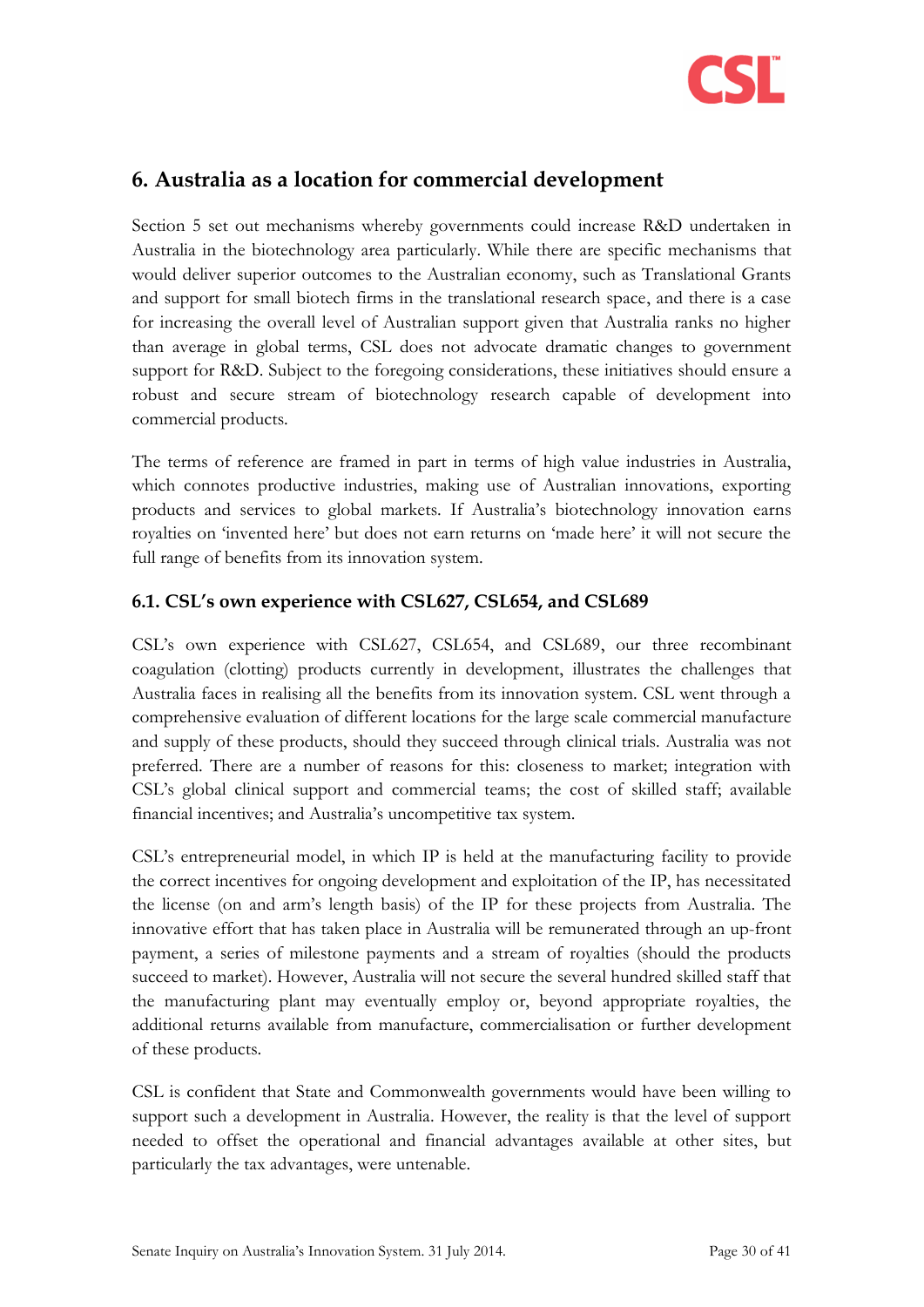

## <span id="page-30-0"></span>**6.2. Manufacturing for global supply chains**

CSL determined to expand its Privigen® manufacturing facility at Broadmeadows in order to increase supply in the face of growing global demand. This investment further cements CSL's Australian operations into its global supply chain. The entrepreneurial site for Privigen® is Bern in Switzerland, which has undertaken all the risky development of the process and product. The intellectual property in Privigen® was developed and is located in Bern, which bears the product market risk. Broadmeadows is, in effect, a lower valueadded manufacturer of Privigen® making use of Bern's IP. This is reflected in the arm's length commercial arrangements.<sup>40</sup>

As the level of value added in manufacturing rises, for example by taking on entrepreneurial risk or earning a return on IP, so to do the profits that accrue to the manufacturing process. As a result, Australia becomes increasingly uncompetitive relative to locations such as Singapore, Ireland and Switzerland as the value added increases. 41

In the pharmaceutical sector, Australia is likely to be more attractive in the lower value added aspects of manufacture, such as fill and finish, and less attractive for higher valued added aspects of manufacture, such as manufacture of active ingredients and/or development and exploitation of novel manufacturing processes. The lower value-added activities can nevertheless be of considerable value to Australia, helping to strengthen biotechnology clusters through the greater presence of complex manufacturing, through skilled employment, and through significant multiplier benefits to the broader community. In so far as this type of manufacturing is footloose, the level of support that might influence location is probably within the co-investment range contemplated by the PISG.

#### <span id="page-30-1"></span>**6.3. International competitiveness**

In CSL's view, there are three main impediments to entrepreneurial manufacture: ease of access to government support; human capital and IR; and taxation.

#### **6.3.1 Facilitation**

-

CSL's experience in identifying potential locations for the manufacture of CSL627, CSL654, and CSL689 is that most jurisdictions, including Singapore, Ireland and

<sup>40</sup> State and Commonwealth support was influential in attracting this footloose project, but was not the sole consideration. Other factors, such as the importance of diversifying sites of production were important considerations.

<sup>&</sup>lt;sup>41</sup> There are examples of other medical companies that undertake high value added manufacturing in Australia, for example, Cochlear's manufacturing operations are primarily located in Australia. CSL also has high value added manufacturing in Australia, for example Intragam-P® and Fluvax®. However, in CSL's view firms would, today, be less likely to locate production for *new* innovative products in Australia.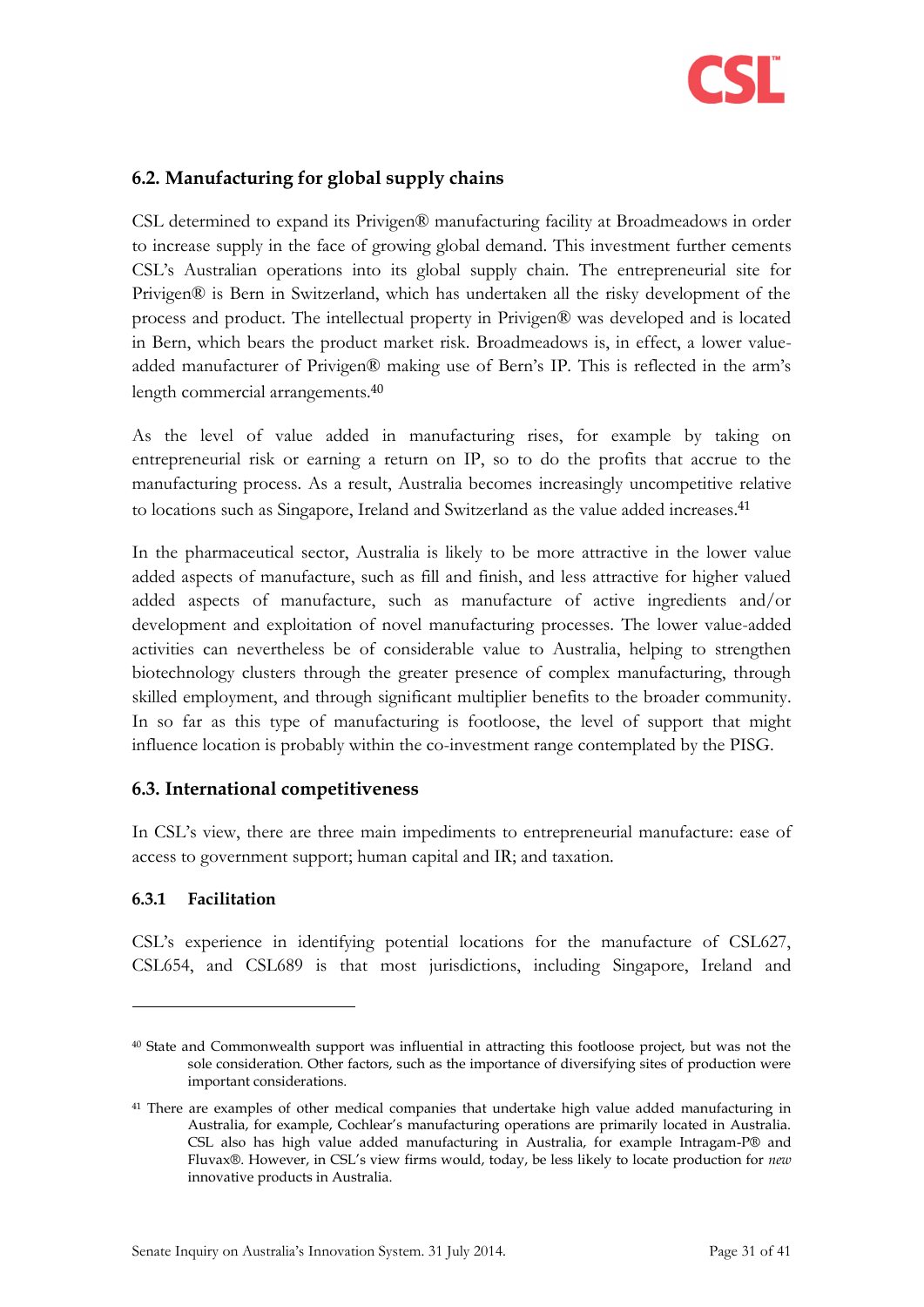

Switzerland, provide sophisticated and tailored assistance packages through a single state agency. This makes the evaluation and comparison of potential sites for footloose manufacturing simpler. Australia, with its mix of responsibilities across levels of government and different departments, has no such equivalent. This does not obviously comport with the message that Australia is open for business.

### **6.3.2 Skills, capabilities and IR rules**

In comparison with CSL's global sites in Switzerland, Germany and the US, CSL's Australian sites have higher operating costs driven, for the most part, by high wage rates and, particularly, inflexible labour rules. These are exacerbated by the high level of the AUD relative to the Euro and USD.

While Australia has a high level of skills in some biotechnology areas, notably R&D and some manufacturing processes, it is less well endowed with personnel with experience of global markets in areas such as FDA regulatory compliance and clinical support. In so far as CSL develops and commercialises products from Australia, it often has to rely on recruitment from the US and Europe to fill these critical roles. CSL does not expect this reliance on overseas skills to change in the short term. Continued ease of skilled migration is therefore important if Australia is to become a base from which to access global markets.

#### **6.3.3 Taxation**

-

Australia has a comparatively high corporate tax rate. As a result, there are large differences in the net present value of products if they are manufactured and commercialised from Australia as opposed to other jurisdictions with which Australia has tax treaties. Ireland, for example, has a 12.5% corporate tax rate; Singapore has a 17% tax rate but concessional rates and tax holidays are also available; and Switzerland has a range of effective tax rates available below the statutory rate of around 25% for limited periods, depending on canton and commune.<sup>42</sup>

CSL has previously endorsed Medicines Australia's recommendations that Australian governments should provide globally competitive incentives to encourage major investment by pharmaceutical companies in Australia, and that such incentives could include either lowering Australia's corporate tax rate or raising the level of tax credits available to companies conducting medical research in Australia.<sup>43</sup> However, in order for these to be effective in encouraging entrepreneurial pharmaceutical manufacture in Australia, they would need to be substantial. In CSL's view, there are other mechanisms that could be helpful in maximising the value of the innovation economy to Australia.

<sup>42</sup> KPMG (2014) [http://www.kpmg.com/global/en/services/tax/tax-tools-and-resources/pages/](http://www.kpmg.com/global/en/services/tax/tax-tools-and-resources/pages/%20corporate-tax-rates-table.aspx)  [corporate-tax-rates-table.aspx](http://www.kpmg.com/global/en/services/tax/tax-tools-and-resources/pages/%20corporate-tax-rates-table.aspx) (last viewed 17 July 2014).

<sup>43</sup> CSL (March 2012) *Submission to the McKeon Strategic Review of Health and Medical Research* at 4.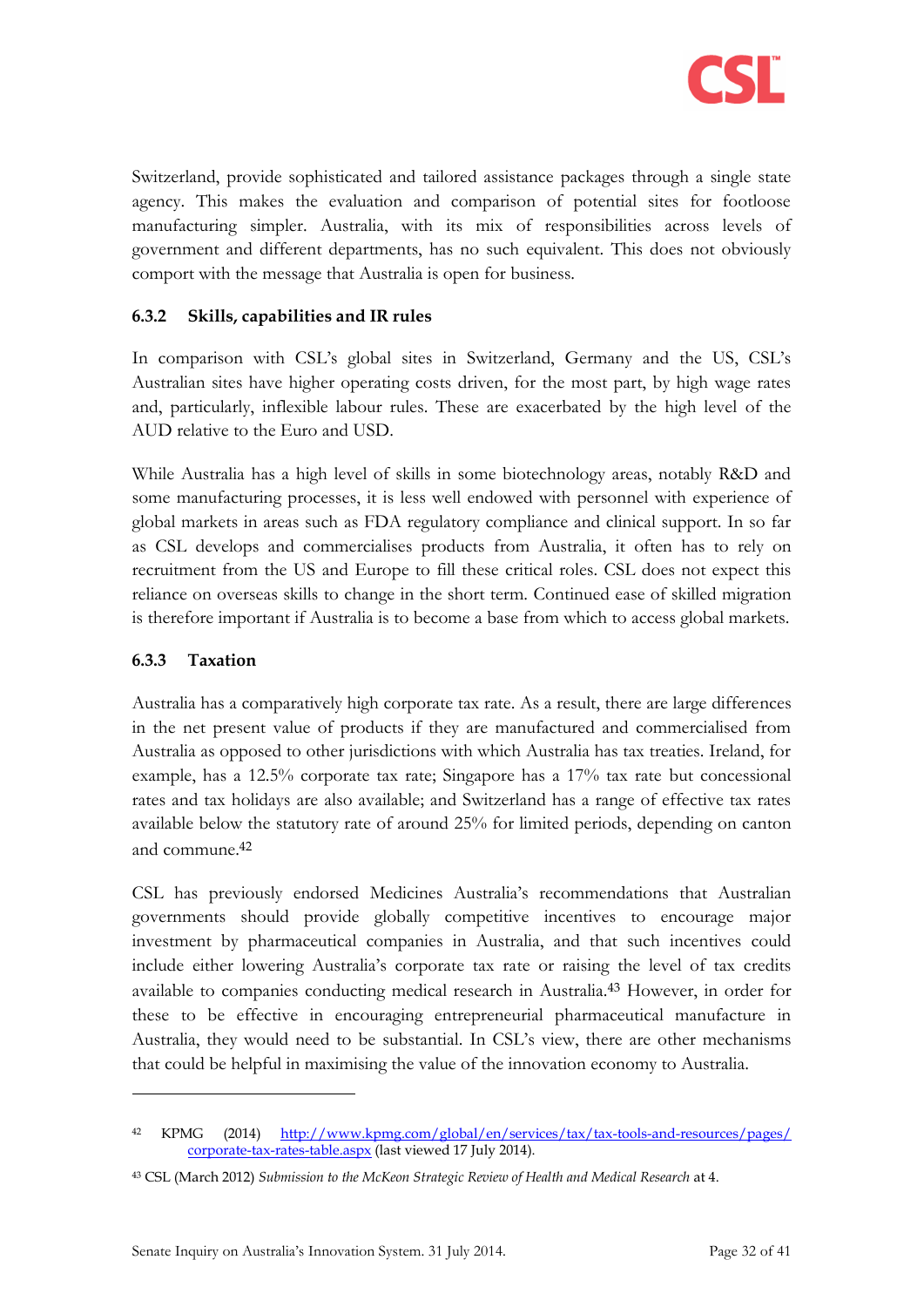

#### <span id="page-32-0"></span>**6.4. Patent boxes**

The problem of attracting investment into R&D, and the concomitant footloose investment in development, manufacture and exploitation of IP from a host country, is not unique to Australia. This is particularly problematic in countries which appear to have a substantial investment in basic research and early stage R&D, but then fail to reap the full benefits from development, manufacture and exploitation.

One response to this problem has been the emergence of so-called 'patent boxes' <sup>44</sup> under which profits earned from the exploitation of patents and related IP are taxed at a concessional rate. The UK scheme came into effect in April 2013, phasing in a concessional corporate tax rate of 10% over a four year period. It appears to have had some early success; for example, GlaxoSmithKline alone has relocated GBP700 million worth of R&D to the UK and patent registrations by German companies in the UK have increased by 27%.<sup>45</sup>

Patent boxes have become widespread, including in a number of OECD countries which otherwise have tax systems that are comparable to Australia. Most of the larger countries who have implemented patent box policies (UK, Netherlands, Belgium and Spain) have relatively broad definitions of IP (not just IP defined through patents), but require IP to be self-developed (or at least further developed), excluding acquired IP. They typically apply the concessional rate to embedded licence income from internal use of IP. These features make the policies more likely to attract both real activities and IP related incomes. Conversely, countries with smaller innovation bases (Cyprus, Hungary, Malta and the Swiss Canton of Nidwalden) have implemented patent box policies designed to attract IP income without requiring any original R&D activity or the real activities associated with IP exploitation.

The sequential adoption of patent boxes across Europe suggests that countries are using these policies to compete for shares of the global pool of innovation-related activities and income<sup>46</sup> which is likely to see redistribution rather than an increase in the amount of R&D.<sup>47</sup> Increasing inter-country competition is likely to erode the benefits that early adopters have achieved. Nevertheless, the trend appears to be continuing; Portugal has

<sup>44</sup> So named "because there is a box to tick on the tax form".

<sup>&</sup>lt;sup>45</sup> Freshfields. (2013). UK patent box: EU decision deferred. <u>http://www.freshfields.com/uploadedFiles/</u> <u>[SiteWide/Knowledge/UK%20patent%20box%20-%20EU%20decision%20deferred.pdf](http://www.freshfields.com/uploadedFiles/%20SiteWide/Knowledge/UK%20patent%20box%20-%20EU%20decision%20deferred.pdf)</u> (last accessed 7 July 2014).

<sup>46</sup> Evers, L., Miller, H. and Spengal, C. (2013). Intellectual Property Box Regimes: Effective Tax Rates and Tax Policy Considerations.<http://ftp.zew.de/pub/zew-docs/dp/dp13070.pdf> (last accessed 8 July 2014).

<sup>47</sup> *Op cit* Wilson (2005).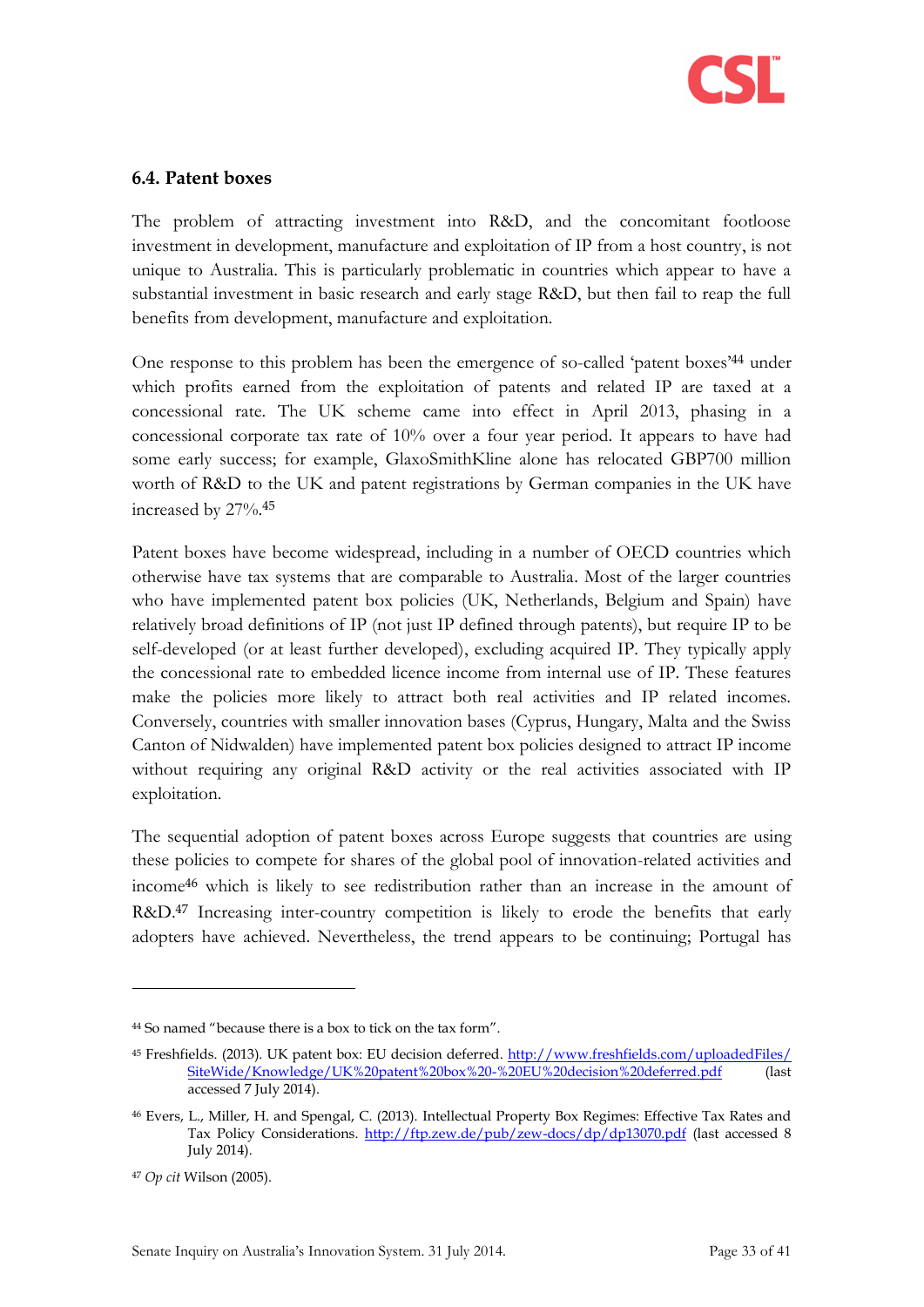

announced plans to introduce an IP box,<sup>48</sup> the approach has been proposed under the forthcoming Swiss tax reforms, and in the United States legislation to introduce a patent box has been introduced.<sup>49</sup>

It is beyond the scope of this submission to comprehensively review the various patent boxes that have emerged in recent years. However, it is clear that they are resulting in substantially reduced corporate tax rates on exploitation of patents and redistribution of where value added exploitation of IP takes place. In the face of this international trend, it seems clear that Australia is unlikely to reap the rewards of its innovation investment, to develop high skill, high wage jobs and industries in Australia, if it does not introduce a similar type of initiative. The challenge is to design a system that confines the concessional corporate tax rates to genuinely new investment that is based on intellectual property that has been substantially developed and remains owned in Australia.

#### <span id="page-33-0"></span>**6.5. Tax offsets for R&D conducted overseas**

For the reasons presented in section [5.2 above,](#page-24-2) Commonwealth tax offsets are effective at increasing private sector R&D in the face of knowledge spillovers from which the private firms cannot benefit. Overseas expenditure is only eligible for this concession if, amongst other things, the expenditure on the overseas activities is less than the expenditure on the related R&D activities conducted in Australia.

The reality of biopharmaceutical development is that late stage clinical development (especially phase 3), which is the most costly stage of development, must largely take place in the target markets. There are two reasons for this: the experience gained by clinicians and centres involved in phase 3 clinical trials is enormously important in ensuring market acceptance of product should it succeed; and,it also assists with the regulatory processes in the target markets if clinical trials take place in that market. This means that clinical trials must take place in the US and EU, although not to the exclusion of Australia. The resultant expenditure is typically ineligible for the tax concession.

This R&D no doubt results in some knowledge spillovers, but some will inevitably accrue in the overseas market where the clinical trials are undertaken rather than in Australia. Foreign spillovers are not a sound basis for Australian government support. Nevertheless, Australia would benefit if more of this expenditure was eligible, provided the IP related to the product being trialled is held in Australia at the time. The benefits would derive from stronger incentives to maintain IP in Australia, and to take products closer to market from an Australian base, thereby enhancing the value of the IP to the Australian economy. In

<sup>48</sup> KPMG. (2013). Tax News Flash September 2013, Portugal Tax Update, Corporate Income Tax 2014: [https://www.kpmg.com/Global/en/IssuesAndInsights/ArticlesPublications/taxnewsflash/Do](https://www.kpmg.com/Global/en/IssuesAndInsights/ArticlesPublications/taxnewsflash/Documents/portugal-sept13-2013.pdf) [cuments/portugal-sept13-2013.pdf](https://www.kpmg.com/Global/en/IssuesAndInsights/ArticlesPublications/taxnewsflash/Documents/portugal-sept13-2013.pdf) (last accessed 8 July 2014).

<sup>49</sup> *Op cit* Evers, L., Miller, H. and Spengal, C. (2013).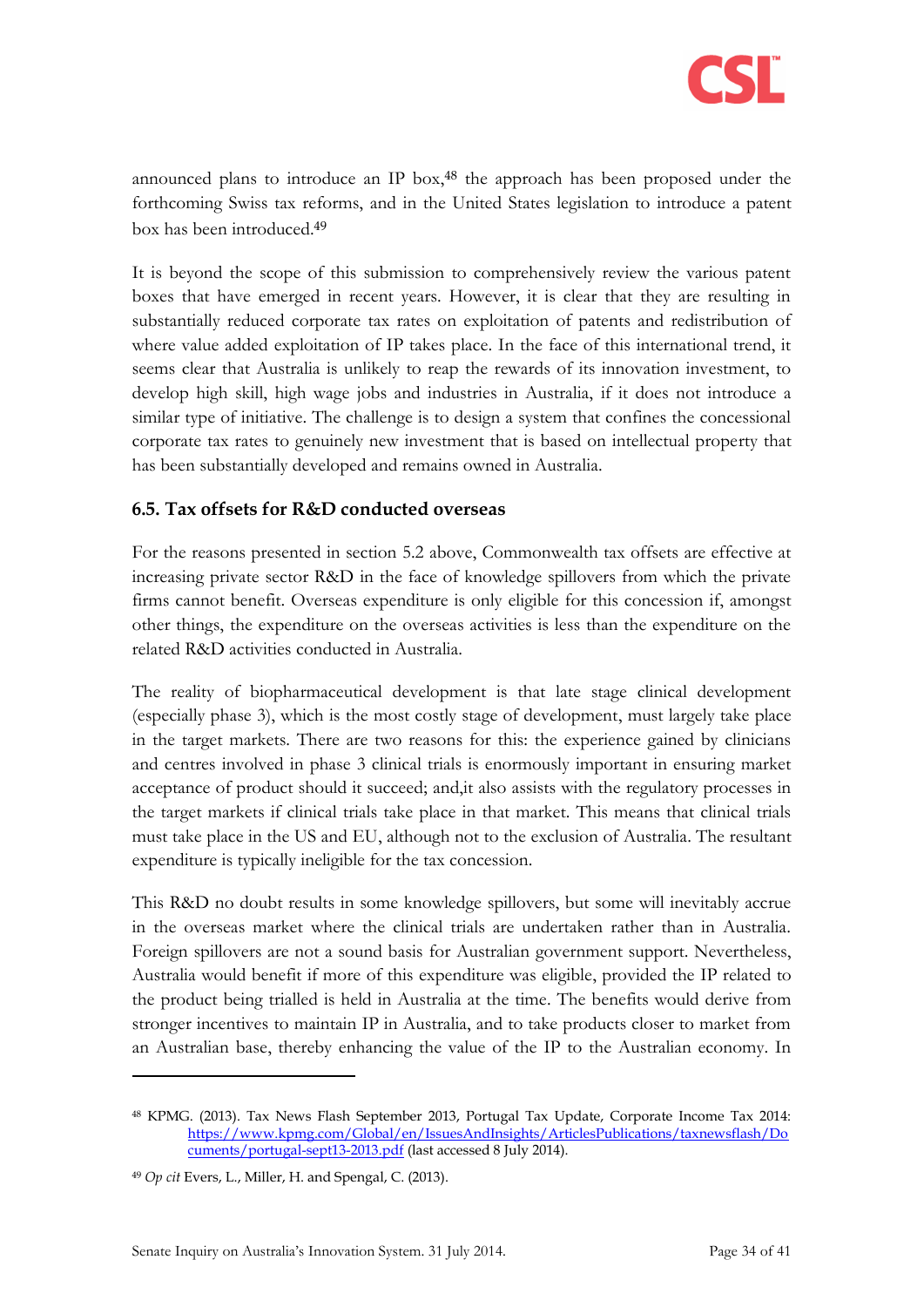

general, the longer the IP is held and developed in Australia, the greater the value it will deliver to Australia.

CSL would expect an extension of the overseas expenditure allowance to be tied to a clear demonstration that it will deliver value to Australia. The concession might, therefore, be confined to those firms that domicile their intellectual property in Australia at the time of development.<sup>50</sup> If the IP is owned in Australia, current Australian tax rules will ensure that Australia will receive appropriate compensation for any commercialisation of that IP.

<sup>50</sup> If, as may often occur, the IP is subsequently purchased by a foreign entity for development offshore, Australia can expect to benefit through the sale price and royalties that arise from that purchase.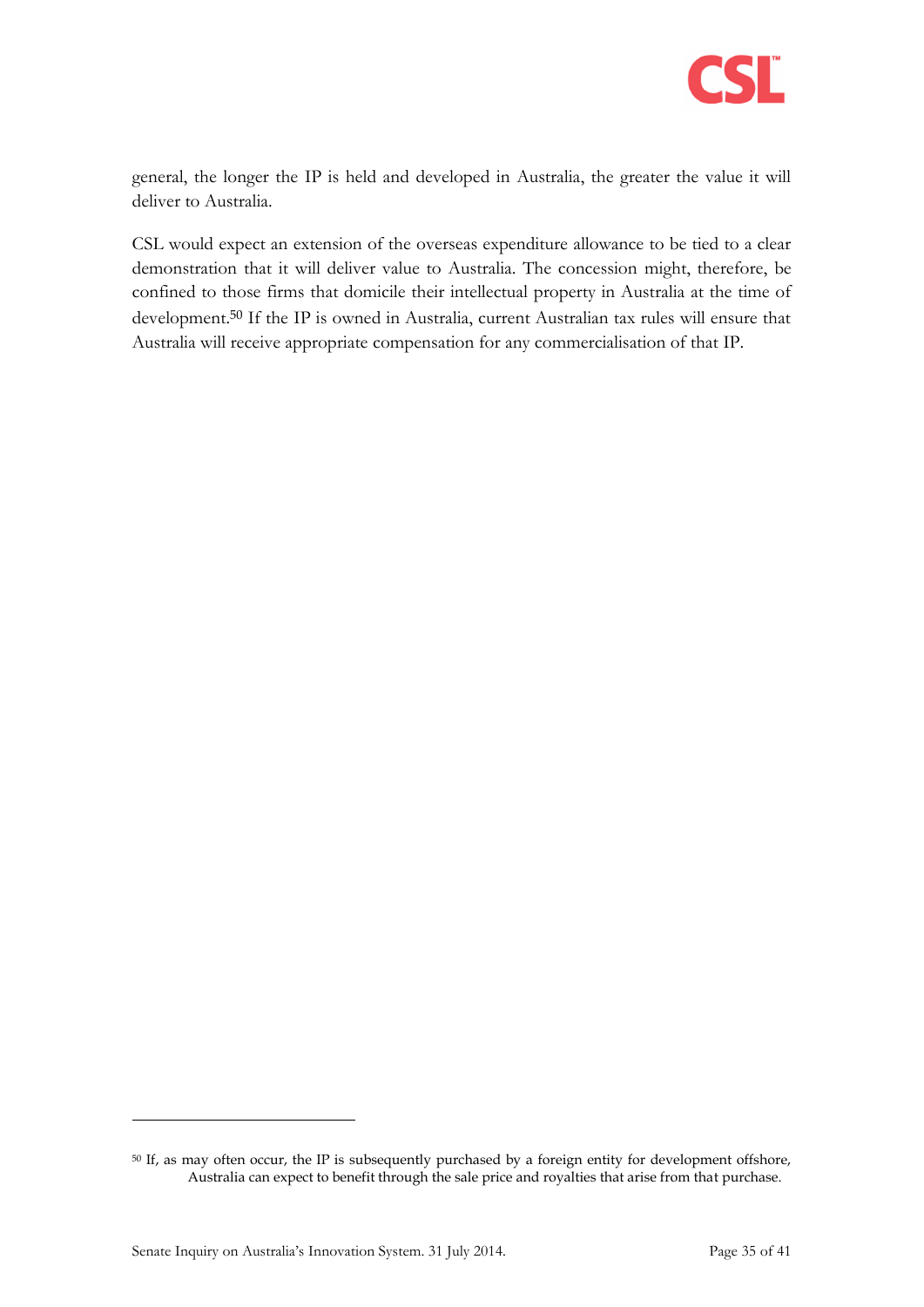

## <span id="page-35-0"></span>**7. Conclusions**

The matter of Australia's innovation system was referred to the Economics References Committee for inquiry on 18 March 2014, framed in the context of 'the challenges to Australian industries and jobs posed by increasing global competition in innovation, science, engineering, research and education'. Based on the foregoing, CSL makes the following observations in respect of the terms of reference for the inquiry, from its perspective as an Australia based global biotechnology company.

## **A. The need to attract new investment in innovation to secure high skill, high wage jobs and industries in Australia, as well as the role of public policy in nurturing a culture of innovation and a healthy innovation ecosystem.**

Australia is a relatively unattractive location for entrepreneurial manufacturing or as a base from which to commercialise locally developed intellectual property ('IP') into global markets. CSL is not saying that Australia is unsuitable as an entrepreneurial manufacturing location – indeed we have several significant operations in this country. The observation is a comparative one, based on CSL's direct experiences and observations as a global corporation. This is principally a function of Australia's uncompetitive corporate tax system, but is exacerbated by declining access to some important specialised skills, high overall labour costs, location, terms of trade (resulting in a sustained strong currency) and the complexities of dealing with Australia's system of government and regulation.

Australia will find it difficult to secure this economic growth unless it is willing to emulate some of the policies of other sovereign nations. Australia should learn from those who have been successful in attracting entrepreneurial investment, such as Ireland, Singapore, the UK and Switzerland. CSL observes that Australia's competitors are increasingly offering concessional tax treatment for the development and commercialisation of IP through so called 'patent boxes'. The patent box recently adopted in the UK is a notable example. CSL envisages that a similar scheme in Australia would offer the prospect of narrow and targeted support for genuine IP development and its follow-on, new entrepreneurial manufacturing, both of which would stay in Australia and drive economic growth.

Direct support can be helpful in attracting important R&D infrastructure to Australia that can strengthened Australia's innovation system, delivering benefits to the wider medical research and biotechnology communities. There are also opportunities to develop manufacturing which makes use of existing know how or IP, for example in extending existing global manufacturing at new sites. If these investments take place in Australia, they can help embed Australia more securely into global supply chains. While these investments might not add as much value as new entrepreneurial manufacturing, they can nevertheless deliver secure high skilled jobs and significant multiplier benefits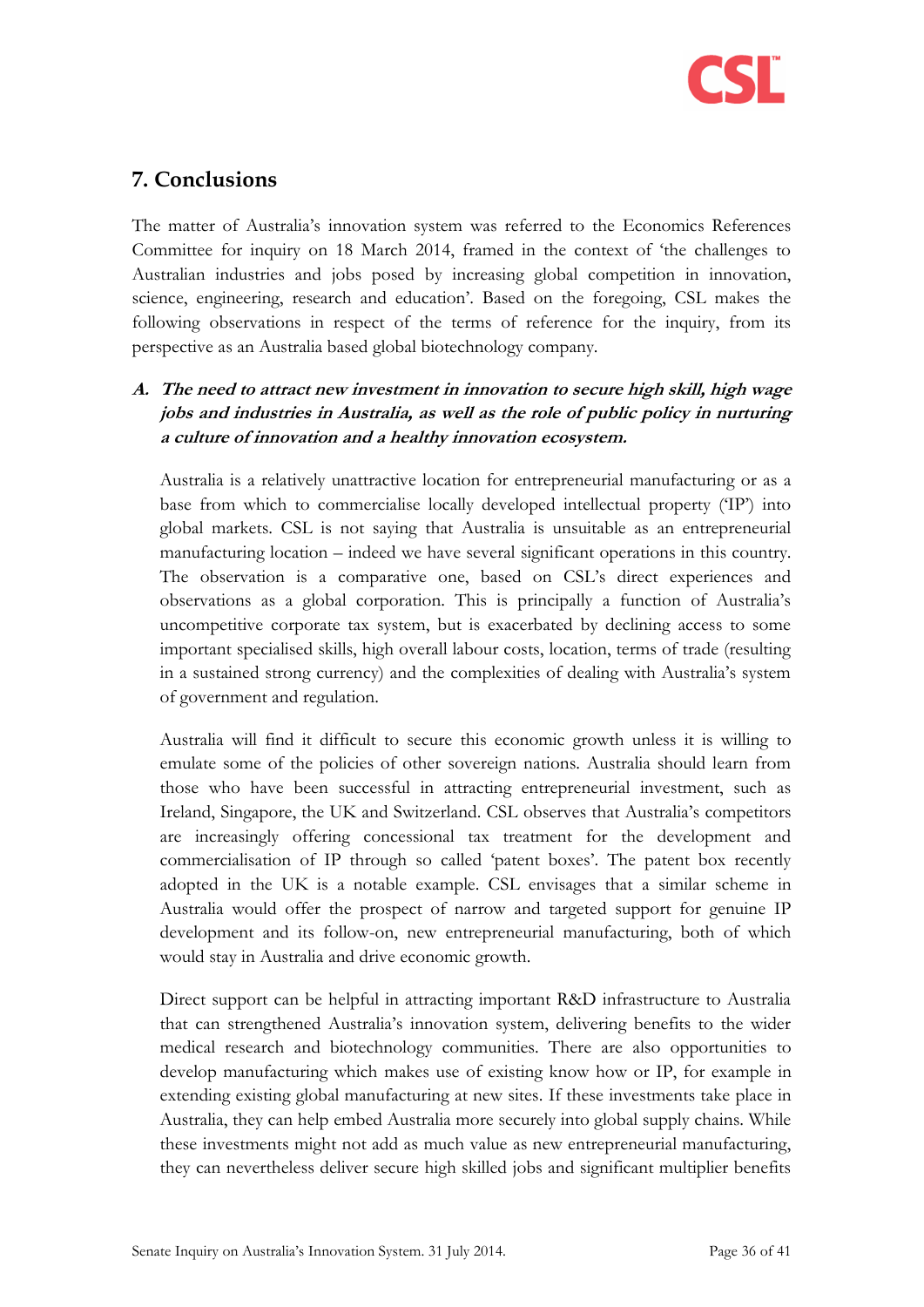

to the broader community. Government help can be instrumental in securing these types of projects.

## **B. The Australian Government's approach to innovation, especially with respect to the funding of education and research, the allocation of investment in industries, and the maintenance of capabilities across the economy.**

Australian governments' expenditure on basic science is likely to remain highly productive and should remain a priority. Although Australia is currently a relatively unattractive location for entrepreneurial manufacturing, it is at the world forefront in a number of areas of basic research in biological science and human health. This expertise has developed in part as a result of State and Commonwealth Government funding of basic science through the university system and research institutes over many years.

This type of basic science gives rise to substantial knowledge 'spillovers,' which can be inter-generational in nature. These spillovers mean that the benefits of the basic science extend far beyond those involved in the research itself, into many other spheres. Private companies would not normally be willing to invest in this type of basic research because they would not expect to make any immediate commercial returns from it. As a result, the private sector will (in aggregate) invest less in basic research than is socially optimal. Accordingly, basic science would be under-supplied if left to the private sector without government support. Australian governments' expenditure in this area should therefore remain a priority.

Australian universities and research institutes are central to Australia's biotechnology ecosystem. They are located at the heart of the developing Australian clusters such as the biotechnology hub in Melbourne. They provide an environment in which scientists are trained either for research or the workforce. They attract eminent scientists to the clusters, bring with them important skills and experience. And the researchers who develop through these institutions generate the early IP that larger firms can go on to commercialise.

CSL maintains its centre of excellence in early stage R&D in Australia in large part because of this ecosystem and the high quality of IP that it generates. This is not simply prospective new patentable targets and molecules, but also technologies independent of these such as new experimental processes and paradigms. CSL also relies upon the Australian universities and medical research institutes for its skilled Australian workforce.

CSL would welcome further government support for university science and technology and the research institutes in order to increase the supply of these essential cornerstones to the sector: knowledge spillovers; IP that can be developed into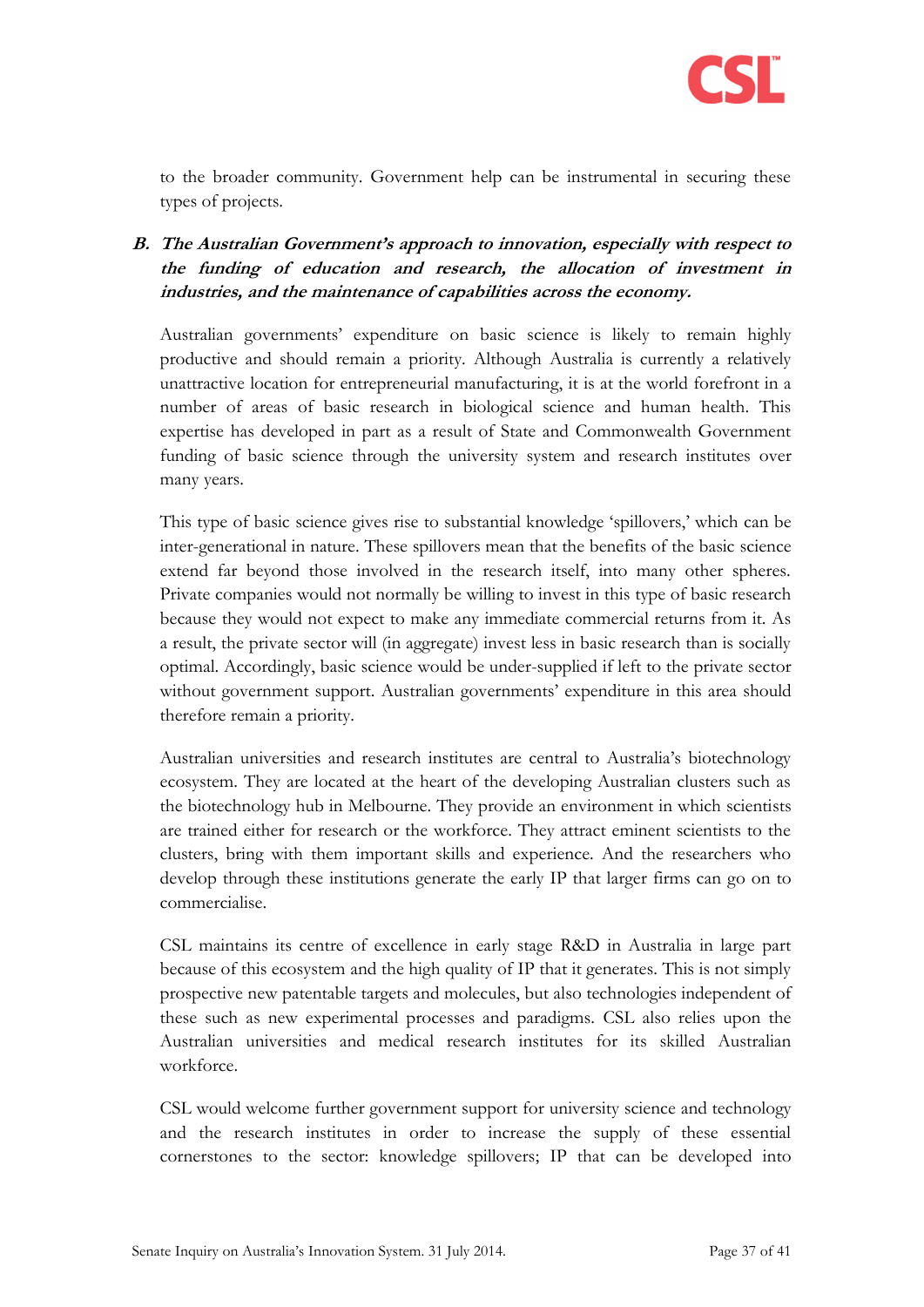

commercial products; and a large pool of highly skilled scientists and researchers entering the workforce.

The Commonwealth tax concession is a valuable source of support for Australian R&D, particularly in the area of new product development. CSL understands that the 45% tax offset available to smaller firms is similarly valuable. CSL's view, which is widely echoed in the economic literature, is that private sector R&D also produces knowledge spillovers, if perhaps fewer than basic research. Accordingly, there is a strong rationale for government support of business R&D, and CSL believes this is best delivered through the tax concession.

The reality of biopharmaceutical development is that late stage clinical development, the most costly R&D stage, has to take place in overseas markets (particularly the US and EU), even if the products are developed in Australia. In CSL's view, Australia would benefit if more of this overseas R&D was eligible for the tax offset, provided that the IP related to the product being trialled is held in Australia at the time. This would tend to prolong the amount of development that takes place in Australia, thereby increasing the likely returns to the Australian economy.

CSL notes that Australia sits, broadly speaking, somewhere close to the average of OECD countries in respect of the proportion of its GDP spent on R&D. Although CSL does not suggest a particular economy-wide target for the level of R&D, if Australia is to attract new investment in innovation to secure high skill, high wage jobs and industries, the proportion of its GDP spent on R&D will need to increase. This will require increased contributions from government that, in turn, stimulate higher R&D expenditure from business.

## **C. The importance of translating research output into social and economic benefits for Australians, and mechanisms by which it can be promoted.**

Australia lacks resources and capabilities in translational research that would complement its high quality basic research base. The level of translational research in Australia is inadequate given the high quality of our scientific community and basic research.

There is a compelling rationale for further support in this area beyond CSL's private interests. Translational research occurs in the early stages of the R&D process and therefore delivers, in relative terms, larger knowledge spillovers than later stage developments. Furthermore, this component of the R&D process benefits from close collaboration between academia and business, further enhancing these benefits.

CSL recommends that the government, through the NHMRC, increase funding of this research through Translational Grants similar in form to the grants provided by the NIH in the US. CSL notes the announcement of the new MRFF in the May 2014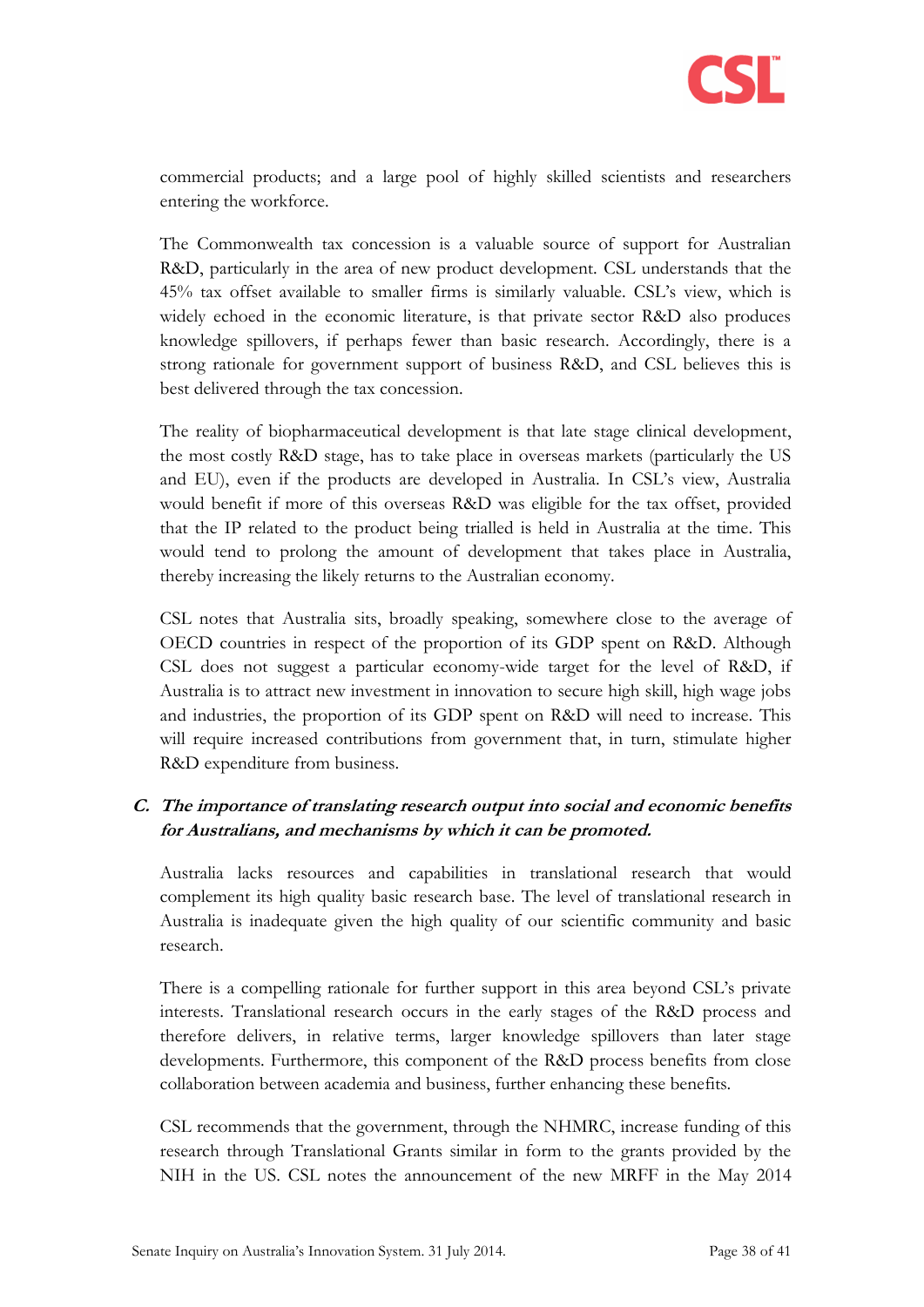

budget and that it will be used to fund medical research priorities, including through payments to the National Health and Medical Research Council. CSL considers that, should the legislation pass, this could provide an effective mechanism for increasing support for translational research.

Furthermore, there is a strong case for further government intervention to support small biotechnology firms, particularly when the support enables more of these firms to develop their IP to the proof of concept stage. Understanding the nature of the market failure that limits investment in small, early stage technology firms is important in designing the best form of support.

## **D. The relationship between advanced manufacturing and a dynamic innovation culture.**

CSL's operating paradigm, which has been in place now for many years, establishes manufacturing sites as entrepreneurial centres that hold the IP alongside the manufacturing and R&D resources necessary to maximise commercial value. In CSL's view, the model is commercially efficient, and is based on the premise that there is a strong relationship between advanced manufacturing and a dynamic innovation culture at the level of the firm.

At a broader level, technology clusters demonstrate the relationship between advanced manufacturing and a dynamic innovation culture. Technology clusters agglomerate a critical mass of know how across the range of activities needed for the development and commercialisation of innovative products. Hence typically, they arise around universities (which generate basic research and skills), they contain one or more large companies with manufacturing capabilities and commercial reach, capable of resourcing the most expensive elements of the development process, and a large number of smaller companies that both generate IP and support the activities of the other cluster members.

In the biotechnology sector, government support is often instrumental in securing infrastructure and strategic assets on which a cluster is based.

## **E. Current policies, funding and procedures of Australia's publicly-funded research agencies, universities, and other actors in the innovation system.**

CSL has made some specific recommendations concerning funding of translation research through the NHMRC. CSL is supportive of high levels of government investment in tertiary education, basic research and the research institutes, but makes no other observations on this issue.

## **F. Potential governance and funding models for Australia's research infrastructure and agencies, and policy options to diversify science and research financing.**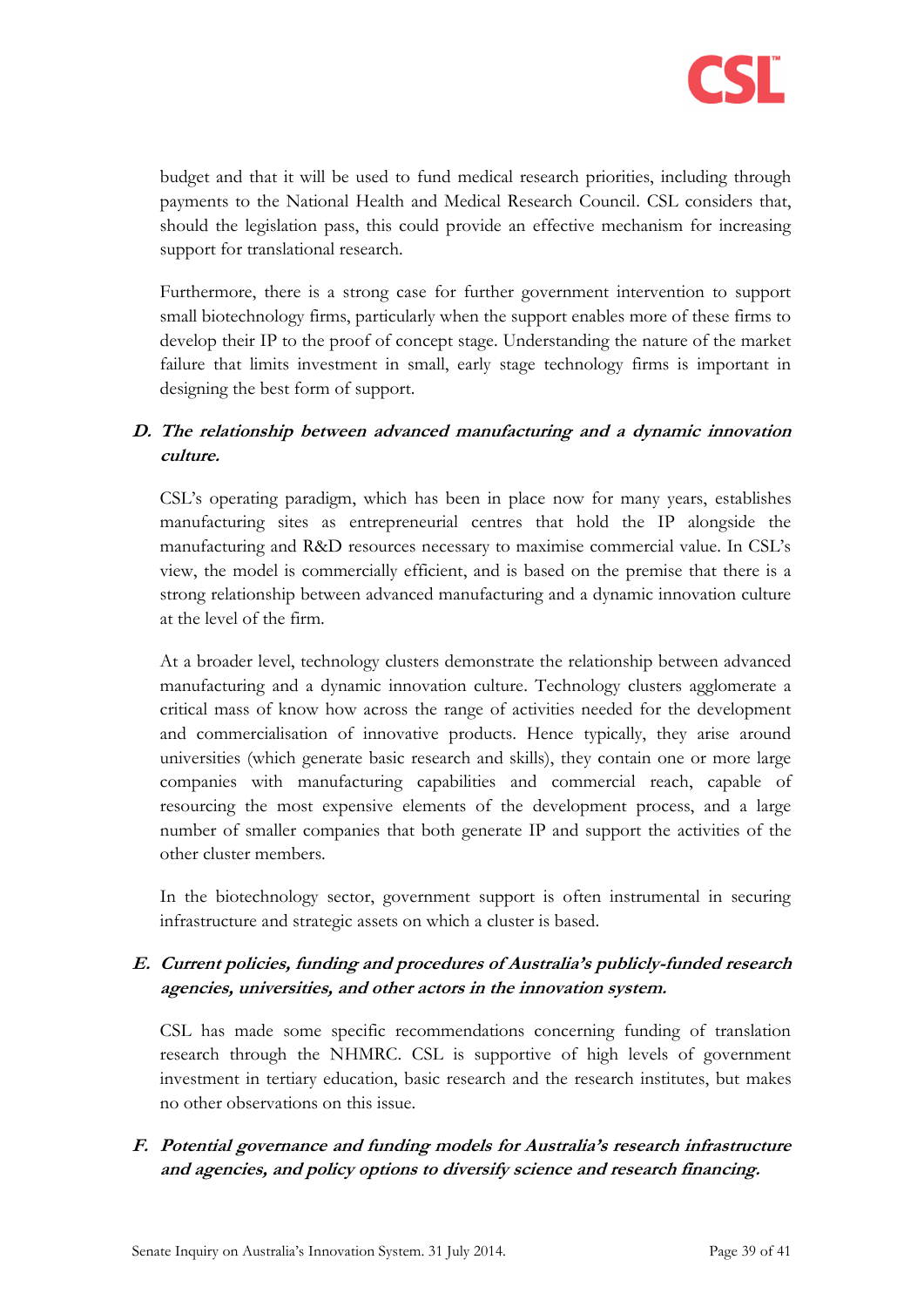

CSL makes no observations on this issue.

**G. The effectiveness of mechanisms within Australian universities and industry for developing research pathways, particularly in regards to early and mid-career researchers.**

CSL makes no observations on this issue.

**H. Policy actions to attract, train and retain a healthy research and innovation workforce.**

CSL makes no observations on this issue.

**I. Policy actions to ensure strategic international engagement in science, research and innovation.**

CSL makes no observations on this issue.

**J. Policy options to create a seamless innovation pipeline, including support for emerging industries, with a view to identifying key areas of future competitive advantage.**

Australia is at the world forefront in a number of areas of basic research in biological sciences and human health. Australia also has a sophisticated health system, quality universities and quality research institutes. For these reasons, CSL maintains its global centre of excellence in early stage R&D in Australia. In CSL's view, these elements are an important source of competitive advantage for Australia.

If Australia is to create a seamless innovation pipeline from this, it must first and foremost become an attractive site, by global standards, for entrepreneurial investment.